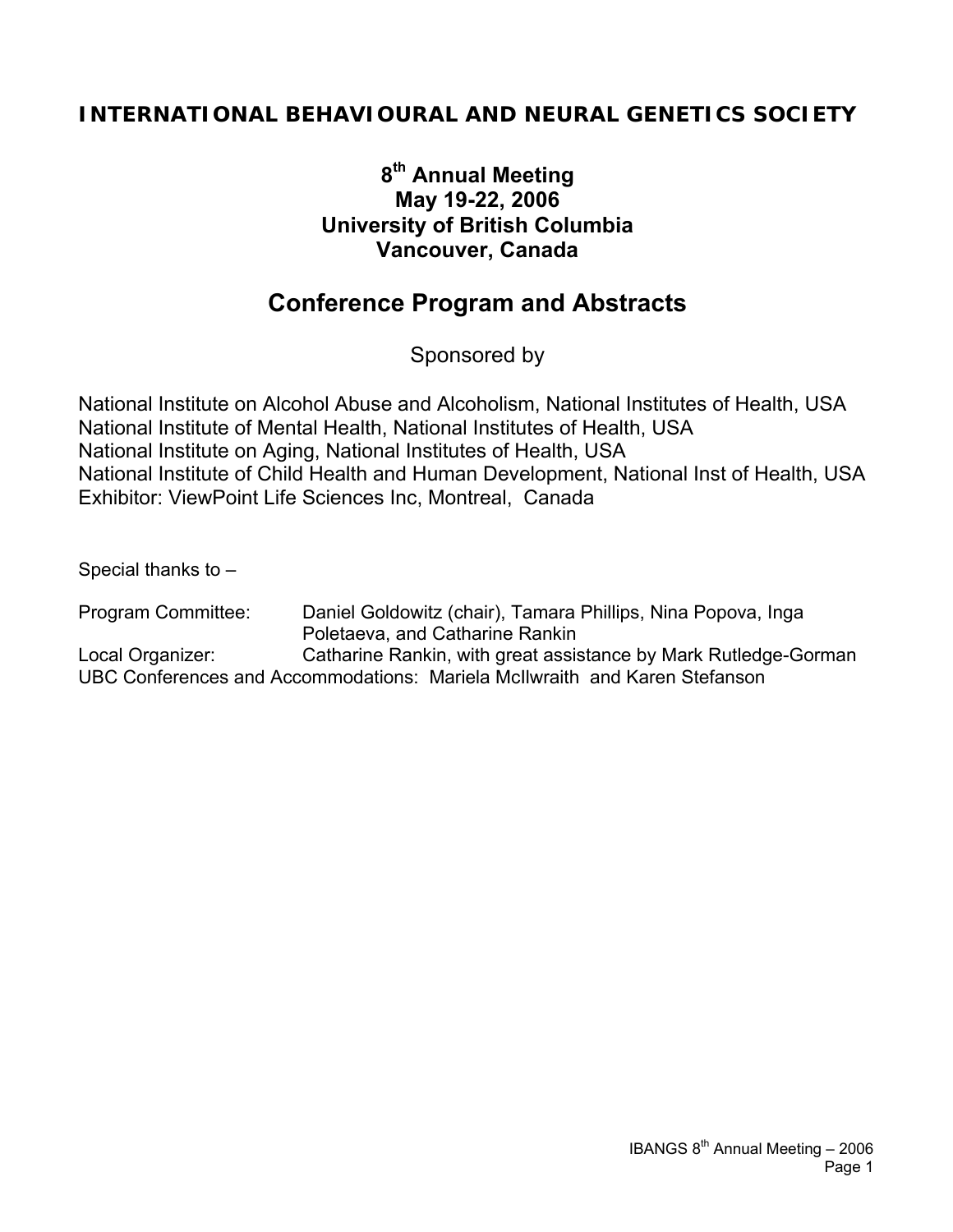## CONFERENCE PROGRAM

### **International Behavioural and Neural Genetics Society (IBANGS)**

| <b>Friday, May19</b>                                           |                                                                                                                                                                                                                                                                                                                                                                                                                                                                                                                                                                                                                                                                                                                                                                                                                |
|----------------------------------------------------------------|----------------------------------------------------------------------------------------------------------------------------------------------------------------------------------------------------------------------------------------------------------------------------------------------------------------------------------------------------------------------------------------------------------------------------------------------------------------------------------------------------------------------------------------------------------------------------------------------------------------------------------------------------------------------------------------------------------------------------------------------------------------------------------------------------------------|
| 15:00-18:00<br>18:00-20:00                                     | On-site registration available in Gage Tower, Ruth Blair A<br>Opening Gala Reception at Kenny Bldg, Dept of Psychology (Registration<br>Available on site.)                                                                                                                                                                                                                                                                                                                                                                                                                                                                                                                                                                                                                                                    |
| <b>Saturday, May 20</b>                                        |                                                                                                                                                                                                                                                                                                                                                                                                                                                                                                                                                                                                                                                                                                                                                                                                                |
| 07:30-08:30<br><b>POSTERS!!!</b><br>07:30-16:00<br>08:30-08:45 | Continental Breakfast at Buchanan Lower Lobby<br>(Posters may be put up on Saturday morning and stay up all day)<br>Registration available (Buchanan Lower Lobby)<br>Opening Remarks Buchanan 100 (location of all talks)<br>SPEAKERS: note to all speakers: Please go to the lecture hall one half hour before your talk<br>to load your talk on the computer and ensure that everything is working                                                                                                                                                                                                                                                                                                                                                                                                           |
| 08:45-10:00                                                    | Presidential Plenary Address by Dr. Susumu Tonegawa, Howard Hughes<br>Medical Institute, Massachusetts Institute of Technology, USA,<br>"Molecular, cellular, and circuit mechanisms for hippocampal<br>memory"                                                                                                                                                                                                                                                                                                                                                                                                                                                                                                                                                                                                |
| 10:00-10:30                                                    | <b>Coffee Break</b>                                                                                                                                                                                                                                                                                                                                                                                                                                                                                                                                                                                                                                                                                                                                                                                            |
| 10:30-12:30<br>12:30-12:45                                     | Symposium I: From mouse genetics to genomics to behavior: 35 years<br>of progress. A symposium to honor the winner of the 2005 IBANGS<br>Distinguished Scientist Award, Dr. Lorraine Flaherty; Chair: Douglas<br>Wahlsten<br>Gene Rinchik - Taconic Farms, Inc., Hudson, New York, USA - Common<br>themes from my 30 years with Lori Flaherty<br>Valerie Bolivar - Wadsworth Center, New York State Department of Health,<br>Troy, New York, USA - Dissecting behavior: The power of mouse<br>genetics<br>Melloni Cook - University of Memphis, Tennessee, USA - Of mice and Lori:<br>Simple lessons in genetics, friendship and courage<br>Gretchen Kusek - University at Albany, State University of New York, New<br>York USA - X Chromosome control of corpus callosum formation<br>Symposium I discussion |
| 12:45-14:00                                                    | Lunch                                                                                                                                                                                                                                                                                                                                                                                                                                                                                                                                                                                                                                                                                                                                                                                                          |
| 14:00-16:00                                                    | Paper Session (speaker is underlined and speaker's institution is listed)<br>Chair<br>Inga Poletaeva<br>Oliver Ambrée, N Görtz, A Herring, N Sachser, W Paulus, K Keyvani -<br>University of Münster, Germany - Environmental enrichment reduces<br>Aß deposition in a transgenic mouse model of Alzheimer's disease:<br>Involvement of multiple processes<br>Eunji Cheong, S Lee, J Choi, M Sun, C Lee, H-S Shin - Korea Institute of<br>Science & Technology, Seoul, Korea - The molecular switch of<br>thalamic sensory gating<br>P Stafford, F Casidy, J Badger, C Zhao, S Roche, P McKeon, Seth Dobrin -<br>Center for Medical Genetics, Marshfield Clinic, Marshfield, Wisconsin                                                                                                                         |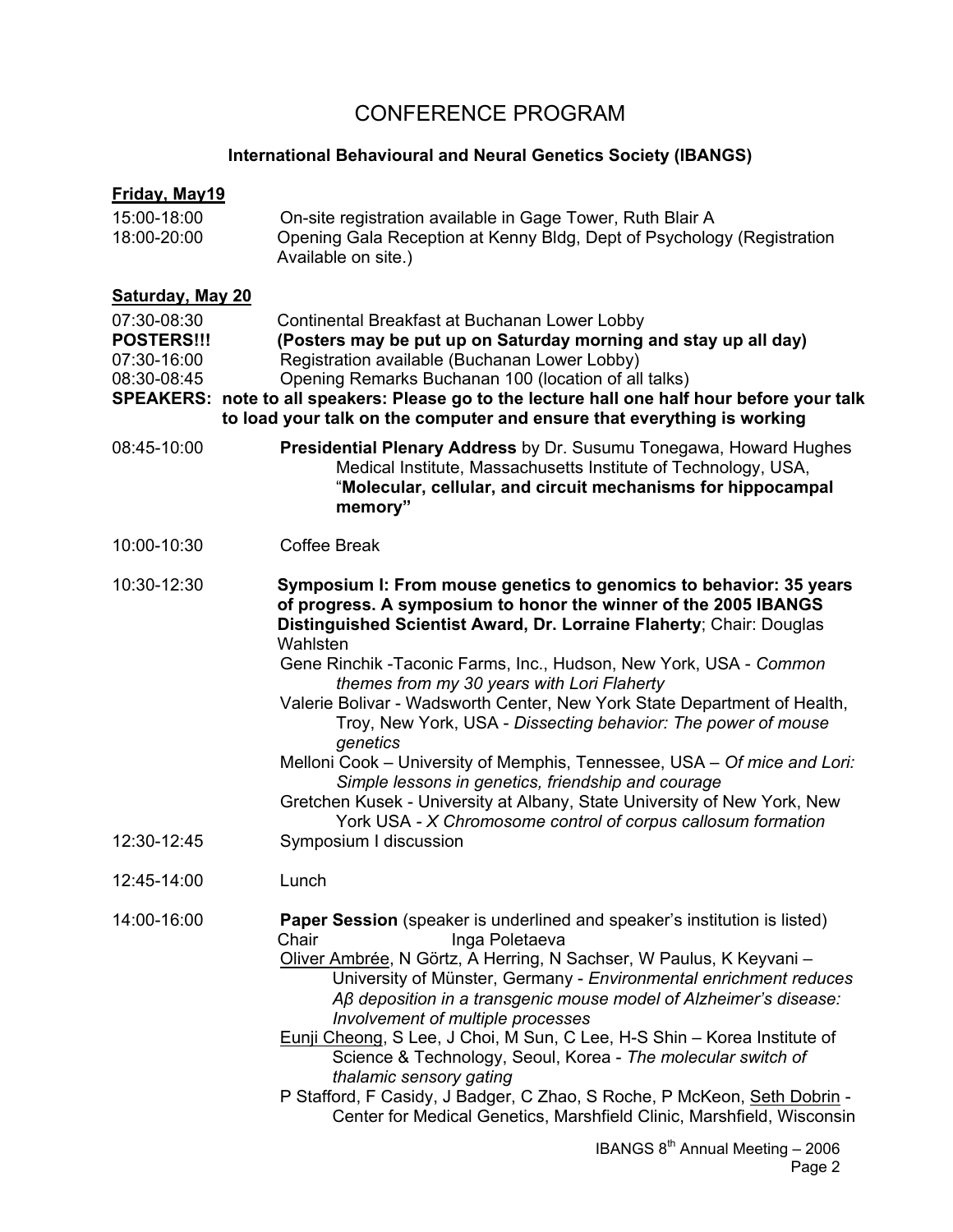|                                                                                 | USA – Genetics and genomics of Bipolar Disorder: Combining multiple<br>data types and generating meaning from the mania<br>Mary-Anne Enoch, K White, J Waheed, X-Z Hu, C Harris, D Goldman -<br>National Institute on Alcohol Abuse and Alcoholism, NIH, USA -<br>Differences in genetic origins and attentional responses between pure<br>and comorbid anxiety disorders in humans<br>Christopher Kliethermes, J Crabbe - University of California-San Francisco,<br>USA - Behavioral, pharmacological, and gene expression differences<br>between lines of mice bred for differences in exploratory behavior<br>David Segal, K Walder, M Malakellis, A Sanigorski, G Collier - Deakin<br>University, Waurn Ponds, Australia - Large scale gene expression<br>analysis in the hypothalamus of an animal model of depression<br>Douglas Swanson, E Brauer, G Ramirez, M Butler, E Polosetsky, Y<br>Benjamini, I Golani, D Goldowitz - University of Tennessee, Memphis,<br>USA - A neuroethological approach to dissecting the roles of<br>cerebellar purkinjie cells in open field behavior<br>Michael Butterfield, C Rankin - University of British Columbia, Canada - The<br>effects of stimulation and ethanol exposure on long-term memory<br>training in C. elegans |
|---------------------------------------------------------------------------------|---------------------------------------------------------------------------------------------------------------------------------------------------------------------------------------------------------------------------------------------------------------------------------------------------------------------------------------------------------------------------------------------------------------------------------------------------------------------------------------------------------------------------------------------------------------------------------------------------------------------------------------------------------------------------------------------------------------------------------------------------------------------------------------------------------------------------------------------------------------------------------------------------------------------------------------------------------------------------------------------------------------------------------------------------------------------------------------------------------------------------------------------------------------------------------------------------------------------------------------------------------------------------|
| 16:00-18:00                                                                     | Poster Session in Buchanan Lower Lobby                                                                                                                                                                                                                                                                                                                                                                                                                                                                                                                                                                                                                                                                                                                                                                                                                                                                                                                                                                                                                                                                                                                                                                                                                                    |
| Sunday, May 21<br>07:30-08:30<br>07:30-17:00<br><b>SPEAKERS:</b><br>08:45-10:00 | Continental Breakfast (Buchanan Lobby)<br>Registration available (Buchanan Lobby)<br>note to all speakers: Please go to the lecture hall one half hour before<br>your talk to load your talk on the computer and ensure that everything is<br>working<br>Plenary Address by Distinguished Scientist Award recipient Dr. Douglas<br>Wahlsten, University of Windsor, Ontario, Canada, "Genetic<br>heritability: An old bottle for some 21st century wine" (Buchanan                                                                                                                                                                                                                                                                                                                                                                                                                                                                                                                                                                                                                                                                                                                                                                                                        |
| 10:00-10:30                                                                     | 100)<br><b>Coffee Break</b>                                                                                                                                                                                                                                                                                                                                                                                                                                                                                                                                                                                                                                                                                                                                                                                                                                                                                                                                                                                                                                                                                                                                                                                                                                               |
| 10:30 - 12:30                                                                   | Symposium II: Emotion, play, and dominance; Chair: Gareth Lahvis<br>Michel Cabanac - Laval University, Quebec, Canada - Threshold of<br>consciousness in phylogeny<br>Gordon Burghardt - University of Tennessee, Knoxville, USA - The origins of<br>vertebrate play: A role for the heritability of experience<br>Gareth Lahvis - University of Wisconsin, Madison, USA - Motivations for<br>social approach behaviors among juvenile Mus musculus<br>Jaak Panksepp - Washington State University, Pullman, USA - Ultrasonic<br>vocalizations as indices of affective states in rats and associated<br>genetic consequences                                                                                                                                                                                                                                                                                                                                                                                                                                                                                                                                                                                                                                              |
| 12:30-12:45                                                                     | Symposium II Discussion                                                                                                                                                                                                                                                                                                                                                                                                                                                                                                                                                                                                                                                                                                                                                                                                                                                                                                                                                                                                                                                                                                                                                                                                                                                   |
| 12:45-14:00                                                                     | Lunch                                                                                                                                                                                                                                                                                                                                                                                                                                                                                                                                                                                                                                                                                                                                                                                                                                                                                                                                                                                                                                                                                                                                                                                                                                                                     |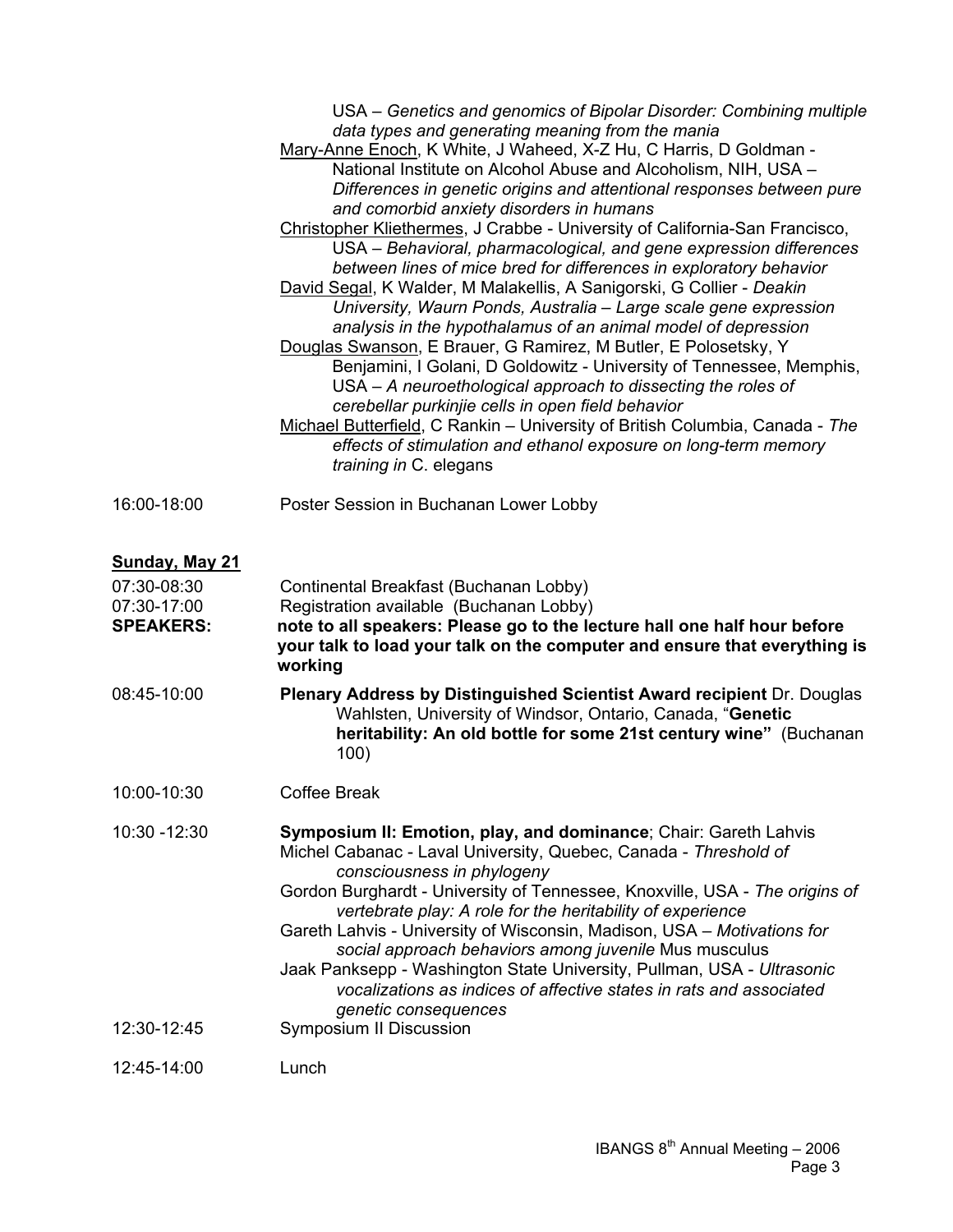| 14:00-16:00               | Symposium III: Mouse sensory systems and behaviour; Chair: Richard<br><b>Brown</b>                                                                                                                                                                                                                                                                                                                                                                                                                                                           |
|---------------------------|----------------------------------------------------------------------------------------------------------------------------------------------------------------------------------------------------------------------------------------------------------------------------------------------------------------------------------------------------------------------------------------------------------------------------------------------------------------------------------------------------------------------------------------------|
|                           | Aimee Wong - Dalhousie University, Halifax, Nova Scotia, Canada - The<br>influence of visual ability on the behavior of mice in a battery of tests                                                                                                                                                                                                                                                                                                                                                                                           |
|                           | Richard Brown - Dalhousie University, Halifax, Nova Scotia, Canada -<br>Olfaction and mouse behaviour                                                                                                                                                                                                                                                                                                                                                                                                                                        |
|                           | Sandra McFadden - Western Illinois University, Macomb, Illinois, USA -<br>Hearing and mouse behavior                                                                                                                                                                                                                                                                                                                                                                                                                                         |
|                           | Alexander Bachmanov - Monell Chemical Senses Center, Philadelphia,<br>Pennsylvania, USA - Taste and behavior in mice<br>Shad Smith - McGill University, Montreal, Quebec, Canada - Genetic<br>variability and considerations for pain measurement in inbred and                                                                                                                                                                                                                                                                              |
|                           | transgenic mice<br>Richard Dyck - University of Calgary, Alberta, Canada - Vibrissa function and<br>somatosensory cortex plasticity in mice                                                                                                                                                                                                                                                                                                                                                                                                  |
| 16:00-16:15               | <b>Symposium III Discussion</b>                                                                                                                                                                                                                                                                                                                                                                                                                                                                                                              |
| 16:15-17:15               | <b>IBANGS Business Meeting Buchanan 100</b>                                                                                                                                                                                                                                                                                                                                                                                                                                                                                                  |
| <b>Monday, May 22</b>     |                                                                                                                                                                                                                                                                                                                                                                                                                                                                                                                                              |
| 07:30-8:30<br>08:00-17:00 | Continental Breakfast Buchanan Lobby<br>Registration available                                                                                                                                                                                                                                                                                                                                                                                                                                                                               |
| <b>SPEAKERS:</b>          | note to all speakers: Please go to the lecture hall one half hour before<br>your talk to load your talk on the computer and ensure that everything is<br>working                                                                                                                                                                                                                                                                                                                                                                             |
| 08:30-10:30               | Symposium IV: Recent perspectives on the role of monoamine systems<br>in depression; Chairs: F. Scott Hall and Andrew Holmes<br>F. Scott Hall - Molecular Neurobiology Branch, National Institute on Drug<br>Abuse, NIH, USA - Antidepressant-like effects of DAT or NET, but not<br>SERT, gene knockout on behavior in the forced swim test<br>Tim Newman - Laboratory of Neurogenetics, National Institute on Alcohol<br>Abuse and Alcoholism, NIH, USA - Rhesus macaque homologues of<br>human polymorphic alleles of monoaminergic genes |
|                           | Steven A. Thomas - University of Pennsylvania, Philadelphia, Pennsylvania,<br>USA - Norepinephrine-deficient mice lack responses to<br>antidepressant drugs, including selective serotonin reuptake inhibitors<br>Klaus Peter Lesch - University of Wuerzburg, Germany - Gene-environment                                                                                                                                                                                                                                                    |
| 10:30-10:45               | interaction in emotion regulation<br>Symposium IV Discussion                                                                                                                                                                                                                                                                                                                                                                                                                                                                                 |
| 10:45-11:15               | <b>Coffee Break</b>                                                                                                                                                                                                                                                                                                                                                                                                                                                                                                                          |
| 11:15-12:00               | Plenary Address by Young Scientist Award recipient Dr. Andrew Holmes,<br>National Institute on Alcohol Abuse and Alcoholism, NIH, USA, "The<br>Ascent of Mouse: using mice to understand the causes and<br>cures of neuropsychiatric disease"                                                                                                                                                                                                                                                                                                |
| 12:00-13:30               | Lunch                                                                                                                                                                                                                                                                                                                                                                                                                                                                                                                                        |
| 13:30-14:45               |                                                                                                                                                                                                                                                                                                                                                                                                                                                                                                                                              |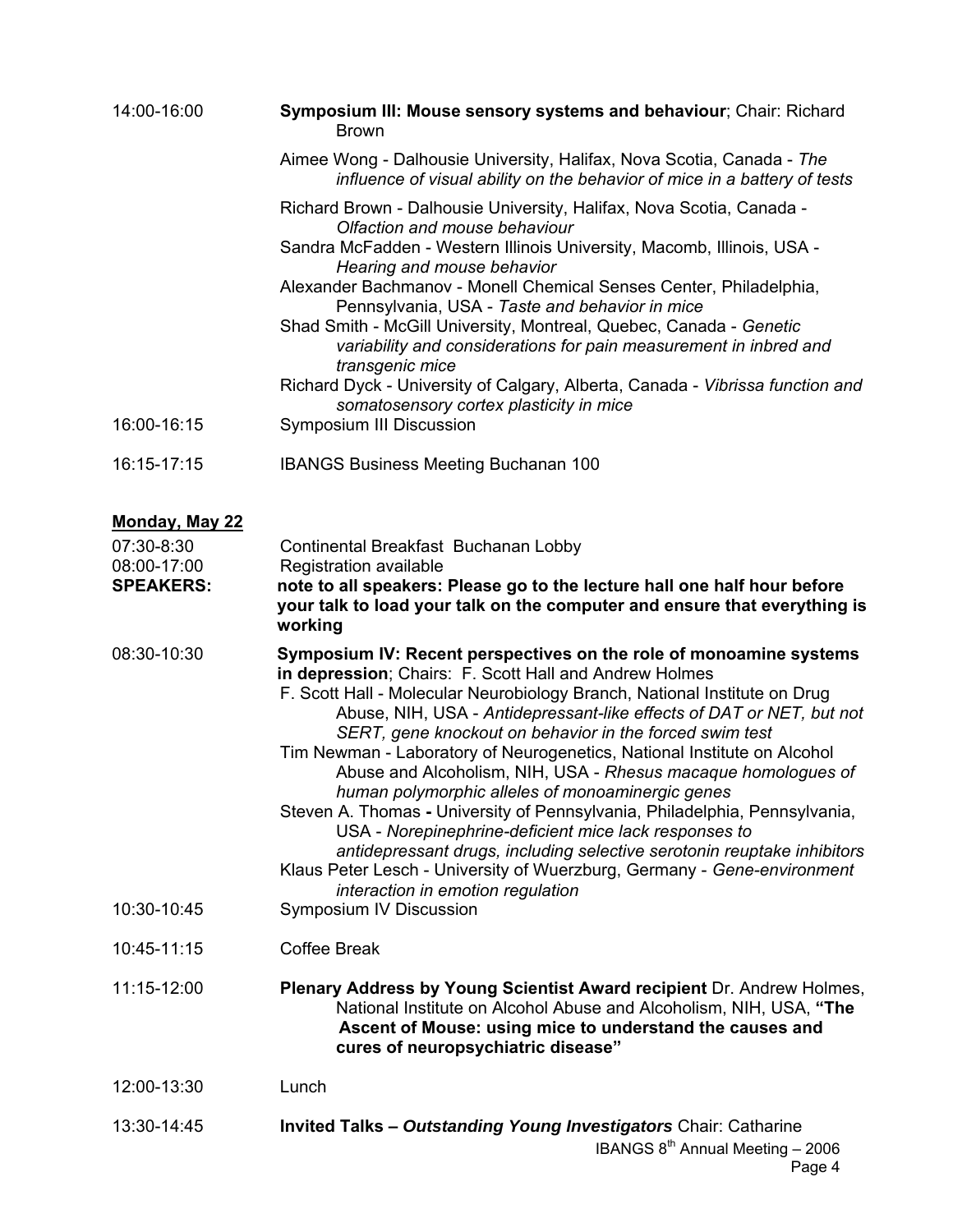|               | Rankin<br>Viviane Labrie - Mt. Sinai Hospital Hospital and University of Toronto,<br>Ontario, Canada - Decreased glycine affinity at the NMDA receptor<br>results in impaired switching behaviors in mice that are reversed by D-<br>Serine<br>Christine Ponder - Columbia University, New York, USA - Short-term<br>selected lines for fear conditioning: QTL and gene expression analysis<br>Yann Mineur - Yale University, New Haven, Connecticut USA - Localized<br>expression of Beta2-containing nicotinic acetylcholine receptors in<br>dopaminergic neurons in mice supports locomotor activating, but not |
|---------------|--------------------------------------------------------------------------------------------------------------------------------------------------------------------------------------------------------------------------------------------------------------------------------------------------------------------------------------------------------------------------------------------------------------------------------------------------------------------------------------------------------------------------------------------------------------------------------------------------------------------|
|               | rewarding effects of nicotine<br>Heather Haughey - University of Colorado at Boulder, USA - The human<br>$GABA_A$ Receptor $\alpha$ 2 Gene (GABRA2): findings from an alcohol<br>endophenotype study and post-mortem brain expression anaylses                                                                                                                                                                                                                                                                                                                                                                     |
| 14:45-15:00   | <b>Break</b>                                                                                                                                                                                                                                                                                                                                                                                                                                                                                                                                                                                                       |
| 15:00-17:00   | Symposium V: Ethological and genetic analysis of social behaviour;<br><b>Chairs: Enrico Alleva and Robert Gerlai</b>                                                                                                                                                                                                                                                                                                                                                                                                                                                                                               |
|               | Enrico Alleva - Istituto Superiore di Sanità, Rome, Italy - Effects of early<br>social enrichment on adult mouse social phenotype<br>Hewlet McFarlane - National Institute of Mental Health, NIH, USA - Social<br>play in $C57BL/6J$ and BTBR $T^+$ tf/J mice<br>James Curley - University of Cambridge, United Kingdom - The role of the<br>maternal environment on the development of alternative behavioural<br>phenotypes in mice<br>Robert Gerlai - University of Toronto, Ontario, Canada - Social behaviour of<br>zebrafish: A target of mutagenesis?                                                       |
| 17:15-17:30   | Symposium V Discussion                                                                                                                                                                                                                                                                                                                                                                                                                                                                                                                                                                                             |
| 17:30-18:00   | <b>Closing Remarks</b>                                                                                                                                                                                                                                                                                                                                                                                                                                                                                                                                                                                             |
| 18:00-19:00   | <b>BREAK</b>                                                                                                                                                                                                                                                                                                                                                                                                                                                                                                                                                                                                       |
| 18:30         | cash bar opens Student Union Building (SUB) party room                                                                                                                                                                                                                                                                                                                                                                                                                                                                                                                                                             |
| 19:00 - 22:00 | <b>Closing Banquet</b>                                                                                                                                                                                                                                                                                                                                                                                                                                                                                                                                                                                             |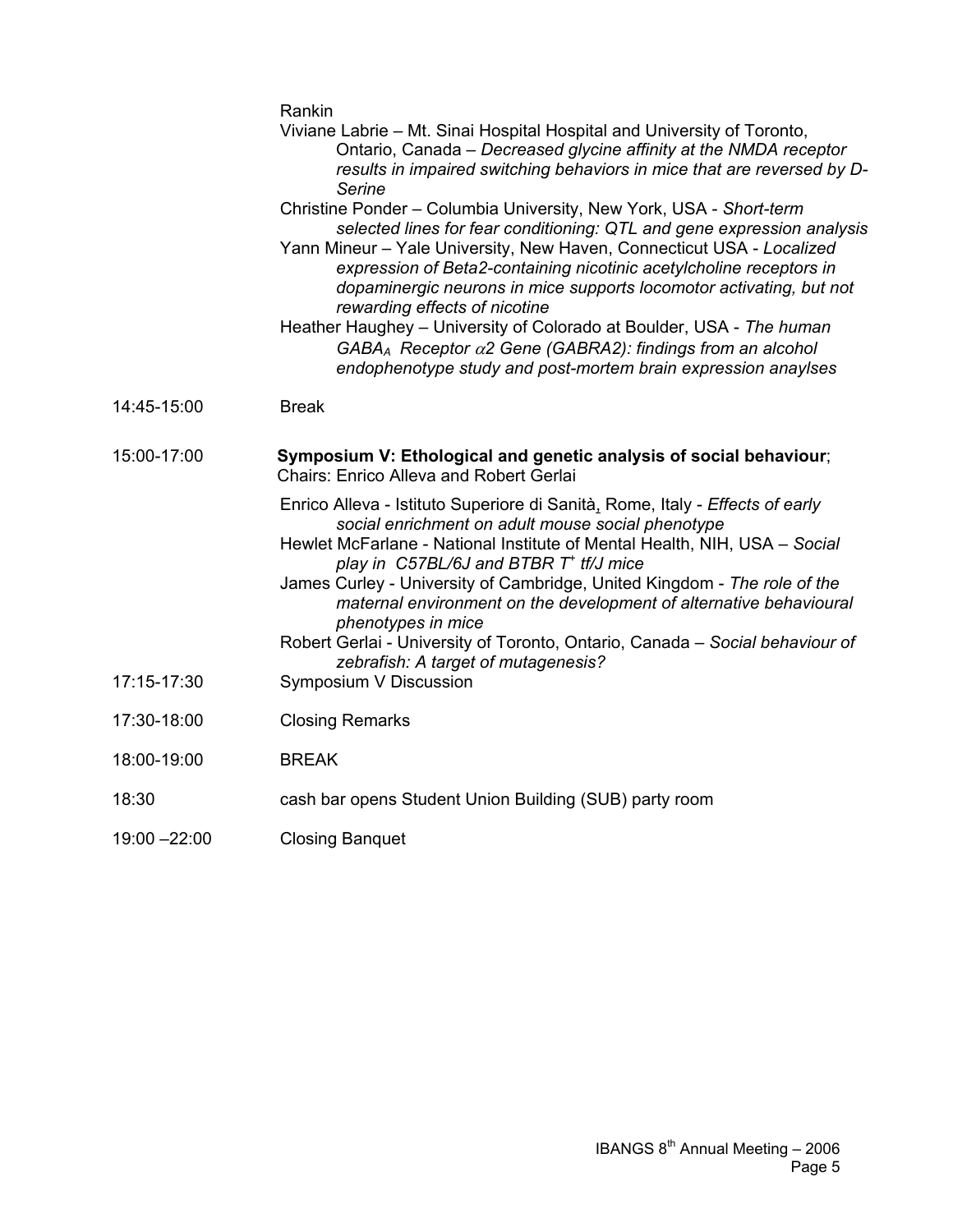# **ABSTRACTS**

### **PRESIDENTIAL PLENARY LECTURE**

#### **MOLECULAR, CELLULAR, AND CIRCUIT MECHANISMS UNDERLYING HIPPOCAMPAL MEMORY SUSUMU TONEGAWA**

We study molecular, cellular, and neuronal circuit mechanisms underlying acquisition, consolidation and retrieval of hippocampus-dependent memory in rodents. Our primary approach is to generate cell type and adult-restricted knockout mice and characterize them using multifaceted methods including molecular and cellular biology, *in vitro* and *in vivo* electrophysiology, conforcal and two photon microscopy and behavioral tasks. The data obtained to date indicate that NMDA receptor-mediated synaptic plasticity in area CA1 plays a pivotal role in special and other hippocampus dependent learning and memory. The same receptors and synaptic plasticity in area CA3 is dispensable for the acquisition of reference memory, but plays an important role in "pattern completion"-based memory recall as well as in a rapid , one trial-based learning. NMDA receptor function in detate gyrus (DG) is also dispensable for reference memory, but is important in "pattern separation." These studies attest the power of this multi-faceted approach in identifying mechanisms underlying cognition.

The Picower Institute for Learning and Memory, RIKEN-MIT Neuroscience Research Center, Howard Hughes Medical Institute, Department of Biology and Department of Brain and Cognitive Sciences, Massachusetts Institute of Technology, USA.

#### **SYMPOSIUM I: "FROM MOUSE GENETICS TO GENOMICS TO BEHAVIOR: 35 YEARS OF PROGRESS. A SYMPOSIUM TO HONOR THE WINNER OF THE 2005 IBANGS DISTINGUISHED SCIENTIST AWARD, DR. LARRAINE FLAHERTY," ORGANIZED BY DOUGLAS WAHLSTEN**

#### **COMMON THEMES FROM MY 30 YEARS WITH LORI FLAHERTY G RINCHIK**

I had the distinct privilege and pleasure of a 30-year association with Dr. Lori Flaherty, an association that, over time, encompassed many types of relationships ranging from mentor, advisor, collaborator, go-to friend, and colleague. From my vantage point over those years, several common themes in Lori's career became readily apparent. Some of these themes related to Lori's approach to science and to using common and often slightly misunderstood "mouse reagents" in new ways. In this context, I will provide a glimpse into her early days of her research group (1975-1980) to provide one example of how an approach she used in immunogenetics over 30 years ago could be re-applied to her new-found, later-blooming interest in behavioral neurogenetics. Other themes were more general, and of the type that are instructive for excelling in science, for helping others excel too, and for having a good time while doing so. All aspects of her career were valuable to evaluate and to learn from. Genetics, Taconic Farms, Inc, Hudson, New York USA.

### **DISSECTING BEHAVIOR: THE POWER OF MOUSE GENETICS V BOLIVAR**

Genetically defined mouse strains (e.g., inbreds, congenics, RI lines, knockouts, transgenics) have become invaluable research tools for evaluating the underlying genetics and cell biology that translate into behavioral phenotypes. Perhaps no one appreciated the significance of genetically defined mouse strains more than Lori Flaherty. She firmly believed that as a model system, the mouse was ideal for the study of many complex traits, including behavior. Almost nine years ago she asked me – an experimental psychologist - to join her molecular genetics laboratory at Wadsworth Center as a postdoctoral fellow. Her philosophy was simple – you teach me behavior and I will teach you genetics. Although over the years my role at Wadsworth changed from postdoctoral fellow to independent researcher, we continued to "teach each other" until her untimely death in February. Together we used genetically defined strains to search for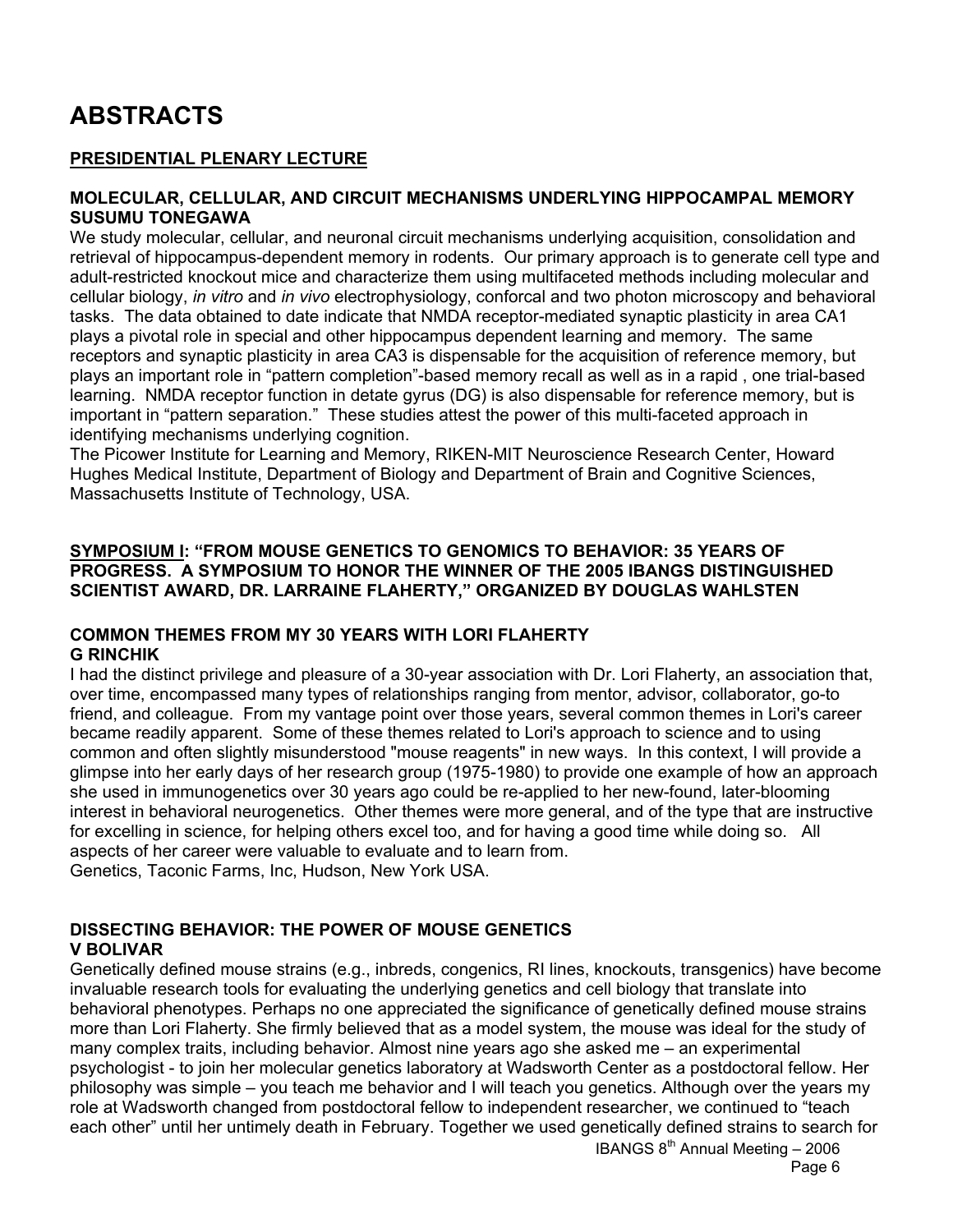genes involved in complex behaviors (e.g., exploratory behavior, fear conditioning). By analyzing crosses between inbred lines of mice that differed in behavioral performance, we were able to establish genetic loci (regions) correlating with these behaviors. For instance, we established loci on Chromosomes 1 and 15 involved in exploratory behavior and a locus on Chromosome 1 involved in contextual fear conditioning. We are currently evaluating candidate genes from these regions. The ultimate goal of this research is to understand the neural pathways involved in these complex behaviors, and we believe that this genetic methodology, in combination with other behavioral neuroscience techniques, will provide confirmatory evidence for known pathways and help uncover new ones.

Genomics Institute, Wadsworth Center, New York State Department of Health, Troy, New York USA. This work was supported by NIMH.

#### **OF MICE AND LORI: SIMPLE LESSONS IN GENETICS, FRIENDSHIP AND COURAGE M COOK**

I joined Lori's lab at the end of 1998 after an initial post-doc in France where I began to learn molecular genetics. Because of my interest in learning more about genetics, Lori's expertise in this area, and her quest to learn more about mouse behavior, Lori's lab was the perfect setting to continue my learning. By the late 1990's, the almost exponential growth in the number of knockout and transgenic mouse models presented the possibility of characterizing the role(s) of many different genes in a myriad of phenotypes. As a post-doc in Lori's lab and after the compilation of an extensive review of reported knockout and transgenic phenotypes, the contradictions in reported phenotypes for the same genes became evident. Those contradictions were largely based on differences in genetic backgrounds upon which the knockout and transgenic animals were created. Further inspection led us to realize that surprisingly little had been done to extensively phenotype the parental strains. So, we set out to simply characterize commonly used inbred strains in a variety of tasks. Not so surprisingly, our findings indicated the importance of background strain consideration in the interpretation of data obtained from knockout and transgenic animals. The foundations of my current research are rooted in experiences with Lori. I can only hope that, through my work, I can contribute a fraction of what she contributed to the scientific community. I am proud to have had Lori as a mentor and even prouder to have had her as a friend. University of Memphis, Tennessee, USA.

# **X CHROMOSOME CONTROL OF CORPUS CALLOSUM FORMATION**

### **GK KUSEK1,2, D WAHLSTEN3 , BJ HERRON1,2, VJ BOLIVAR1,2, L FLAHERTY1,2**

Corpus callosum size in mice is a complex quantitative trait that is influenced by interactions between multiple genes and environmental effects. For example, the corpus callosum is completely absent in BTBR T/+ tf/tf (BTBR), while BALB/cByJ (BALB) show variable corpus callosum size. Identification of genes that influence corpus callosum formation in mice will lead to better understanding of the mechanisms controlling development of this structure. Previous work has implicated genes on the X chromosome in corpus callosum development. We performed reciprocal crosses between BTBR and BALB to investigate this possibility. We found that the X chromosome derived from BTBR possesses dominant alleles resulting in a decrease in the mean midsagittal area of the corpus callosum. A backcross subsequently identified two QTLs on the X chromosome that influence corpus callosum size, one at 68.5Mb and the other at 134.5Mb (NCBI Build 34). Global gene expression analyses on total RNA from embryonic day 16.5 brains of reciprocal F1 male mice revealed gene expression differences that are influenced by the X chromosome. Differentially expressed genes within our critical intervals are currently being examined as candidate genes contributing to agenesis of the corpus callosum in BTBR inbred mice.<sup>1</sup>Genomics Institute, <sup>2</sup>Department of Biomedical Sciences, University at Albany, State University of New York, New York USA. <sup>3</sup>Department of Biological Sciences and Great Lakes Institute, University of Windsor, Windsor, Ontario CANADA.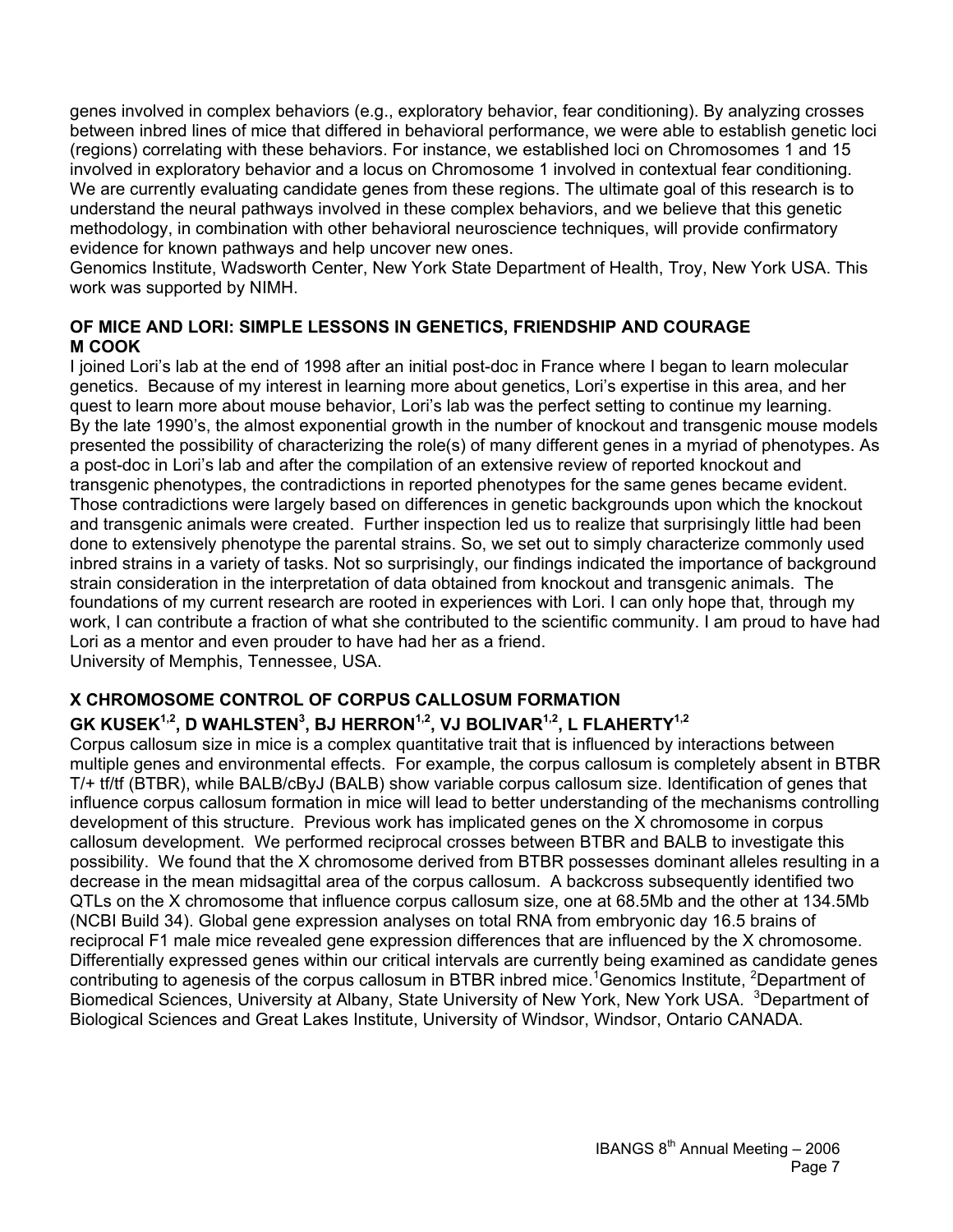### **PAPER SESSION**

## **ENVIRONMENTAL ENRICHMENT REDUCES Aβ DEPOSITION IN A TRANSGENIC MOUSE MODEL OF ALZHEIMER'S DISEASE: INVOLVEMENT OF MULTIPLE PROCESSES**

**O AMBR**I**E1,2, N G**\_**RTZ<sup>2</sup> , A HERRING1 , N SACHSER2 , W PAULUS1 , K KEYVANI<sup>1</sup>** Alzheimer's disease (AD) is the most common form of senile dementia worldwide. Epidemiological studies suggest that the diversity and intensity of premorbid intellectual and physical activities inversely correlate with onset and development of AD. The aim of this study was to model different "lifestyles" in a transgenic mouse model of AD by keeping the animals in different housing conditions and to discover underlying mechanisms of thereby evoked effects. Female mice from the TgCRND8 line carrying human APP<sub>Swe+lnd</sub> were housed either in standard or in enriched housing condition from 30 days until 5 months of age. The immunohistochemical detection of Aβ revealed that Aβ plaques as well as amyloid angiopathy were significantly reduced in EH mice. Neither human APP transgene expression levels as measured by TaqMan assay nor soluble Aβ content as measured by ELISA differed between both groups. DNA microarray analysis revealed simultaneous downregulation of pro-inflammatory genes as well as upregulation of molecules involved in anti-inflammatory processes, proteasomal degradation, and cholesterol binding possibly involved in the reduction of Aβ burden. Additionally, elevated microgliosis in the "enriched" brains were found, as shown by immunoblotting against F4/80 antigen. In summary, a reduction of Aβ deposition can be obtained by continuous and diversified environmental stimulation. Multiple processes seem to be involved in Aβ burden reduction by lower aggregation and enhanced clearance of Aβ. 1

Institute of Neuropathology, <sup>2</sup>Department of Behavioural Biology, University of Münster, Münster, Westphalia, GERMANY. This work was supported by a grant from "Innovative Medical Research" (IMF KE520401).

## **THE MOLECULAR SWITCH OF THALAMIC SENSORY GATING**

### **E CHEONG, S LEE, J CHOI, M SUN, CJ LEE, H-S SHIN**

Thalamus has a critical role in sensory gating, relaying various sensory signals received from spinal cord to cortex. Thalamic relay neurons produce two different patterns of electrogenic activity; tonic series of single action potentials that acts as an open gate, a faithful relay mode, and rhythmic bursts of spikes that work as a closed gate, an inhibitory mode. In recent studies, rhythmic burst firing in thalamic relay neurons was shown to require an activation of the low-voltage-activated  $\alpha$ 1G T-type Ca<sup>2+</sup> channels. However, there have been debates on how the transition between burst and tonic firing occurs and how two firing modes are modulated. We have investigated the modulation of firing pattern of thalamic relay neurons using PLCβ4 deficient mice which exhibits diminished pain responses. Here we show that activity of mGluR1-PLCβ4 pathway concomitantly controls burst and tonic firings of thalamic relay neurons. This is evidenced by an increase in burst firing and a decrease in tonic firing of the PLCβ4 (-/-) thalamic relay neurons, which results from a concomitant increase in T-type and L-type Ca<sup>2+</sup> channel currents. In PLCβ4 (-/-), an increase in T-type Ca<sup>2+</sup> currents augments burst firing, whereas an increase in L-type Ca<sup>2+</sup> currents decreases tonic firing by increasing Ca<sup>2+</sup> influx, which subsequently increases the contribution of afterhyperpolarization mediated by  $Ca^{2+}$  activated channels. Our study proposes that the mGluR1-PLC $\beta$ 4 pathway in thalamic relay neurons serves as a "molecular switch" to set the state of the thalamic relay neurons, open-gate versus closed-gate.

Center for Neural Science, Division of life sciences, Korea Institute of Science & Technology, Seoul KOREA. This work was supported by the Chemoinformatics Program of the Korea Institute of Science & Technology (Grant No. 2E18790).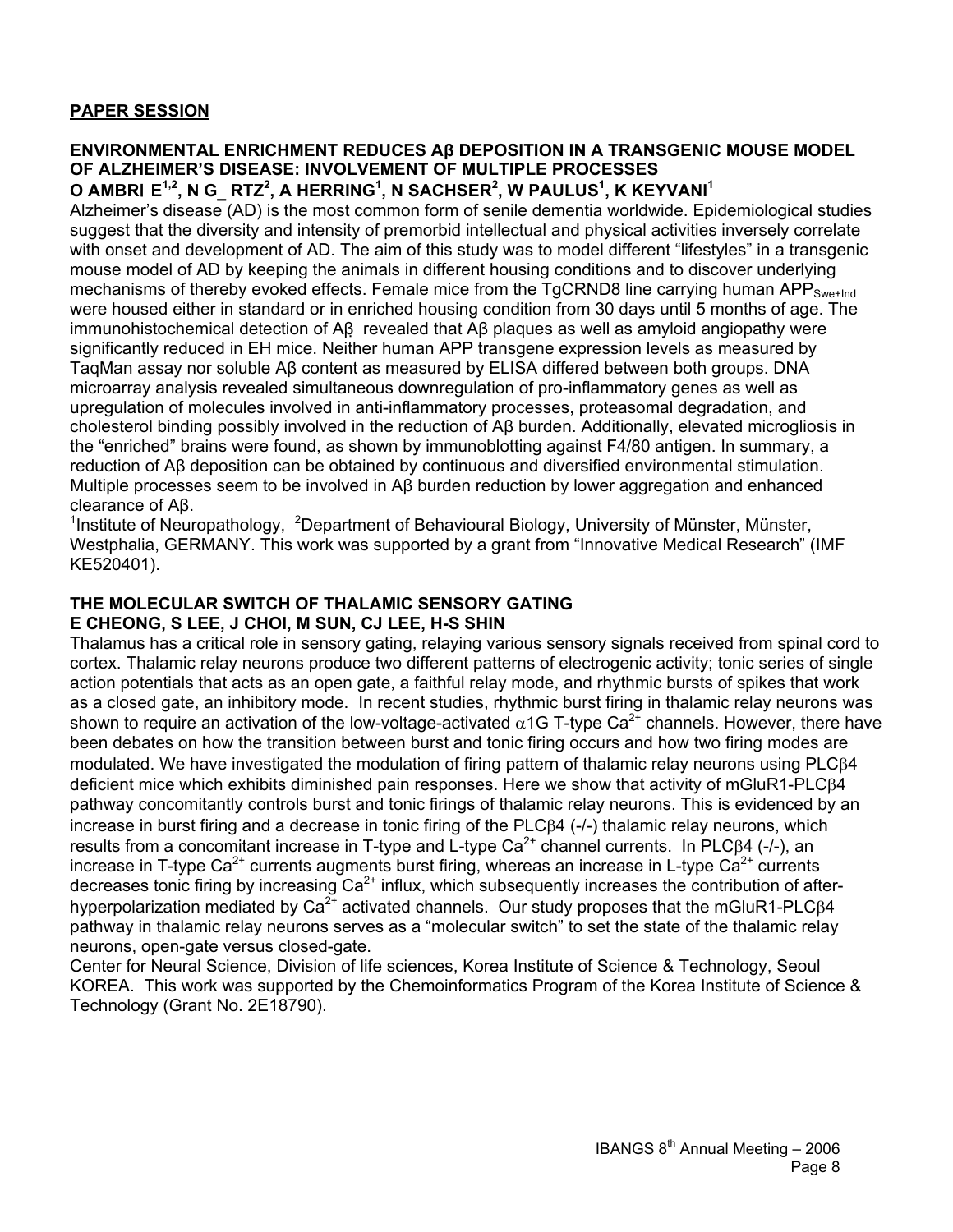### **GENETICS AND GENOMICS OF BIPOLAR DISORDER: COMBINING MULTIPLE DATA TYPES AND GENERATING MEANING FROM THE MANIA**

### **P STAFFORD, F CASIDY, JC BADGER, C ZHAO, S ROCHE, PJ MCKEON, SE DOBRIN**

Bipolar disorder (BPD) is a severe and debilitating psychiatric illness with a proven genetic component, but the genes involved in the disorder have yet to be fully elucidated. Genome-wide linkage scans of BPD have identified several putative susceptibility loci, including 4p16, 6pter-p24, 10q25-26, 12q23-24, 13q31-32, 18p11, 18q21-23, 21q22 and 22q11-13. Meta-analysis provides additional support for 13q and 12q as BPD susceptibility loci. Several gene expression studies have resulted in mixed results supporting various hypotheses about BPAD etiology. Here we present the overlaying of two BPAD datasets, a 10 cM genome scan and a whole-genome expression study. A 10cM scan, employing a panel of 402 microsatellite markers, was performed on a collection of 60 Irish bipolar affected sib pair (ASP) families. Pair-wise and multipoint, non-parametric linkage (NPL) analysis was performed using Allegro and GeneHunter Plus. Genome wide association testing was performed using ETDT. Expression studies were performed from RNA extracted from the prefrontal cortex of 35 BPAD and 35 unaffected individuals. Initial analysis was performed using ANOVA and gene lists generated from those gene producing a P<0.01. The physical map from the genome scan and the known positions from the expression study were aligned. Here we present the first instance of overlapping TDT and NPL scores of major significance in the same BPD cohort. Peak NPL and TDT P-values < 0.01 are observed at the same region in most and the same marker in three of the peaks. Using this method we are able to make better use of both the expression data and the linkage data in piecing together the molecular etiology of this complex disease.

Center for Medical Genetics, Marshfield Clinic, Marshfield, Wisconsin USA.

### **DIFFERENCES IN GENETIC ORIGINS AND ATTENTIONAL RESPONSES BETWEEN PURE AND COMORBID ANXIETY DISORDERS IN HUMANS**

### **M-A ENOCH, KV WHITE, J WAHEED, X-Z HU, CR HARRIS, D GOLDMAN**

Anxiety disorders are common diseases that are often comorbid with major depression (MD) and alcohol use disorders (AUD). Recent MRI and FMRI studies have detected differing relationships between the neurocircuitry of emotion / fear and three common, functional polymorphisms: the serotonin transporter promoter polymorphism HTTLPR, catechol-O-methyltransferase (COMT) Val158Met and brain-derived neurotrophic factor (BDNF) Val66Met. We hypothesized that there would be genotype and neurobiological differences, measured as attentional response (auditory P300 event related potential) and working memory (WAIS-R digit symbol (DS)), between pure anxiety disorders and comorbid anxiety. Our study sample comprised 249 community-ascertained men ( $n = 108$ ) and women ( $n = 141$ ) with lifetime DSM-III-R diagnoses. We compared five groups of participants with: single diagnoses of anxiety, MD or AUD, comorbid anxiety and no psychiatric disorder. Individuals with pure anxiety disorders had elevated auditory P300 amplitudes (p = 0.0004), higher WAIS-R DS scores (p < 0.0001) and the highest frequency of the HTTLPR S allele (p = 0.08) compared with all the other groups. Individuals with comorbid anxiety had the greatest proportion of COMT and BDNF Met alleles ( $p = 0.009$ ) as well as higher harm avoidance / neuroticism (p < 0.0005) than all other groups. Our results suggest that there may be two vulnerability factors for anxiety disorders with differing genetic susceptibility: (a) heightened attentional responses, better working memory and mildly elevated anxiety/neuroticism that may be protective against other psychopathology, and (b) poorer attentional responses / working memory and greater anxiety/neuroticism; vulnerability factors for AUD and MD. This refinement of the anxiety phenotype may have implications for animal models and for therapeutic interventions.

Laboratory of Neurogenetics, NIAAA, NIH, Bethesda, Maryland 20892 USA.

#### **BEHAVIORAL, PHARMACOLOGICAL, AND GENE EXPRESSION DIFFERENCES BETWEEN LINES OF MICE BRED FOR DIFFERENCES IN EXPLORATORY BEHAVIOR CL KLIETHERMES, JC CRABBE**

We have recently selectively bred rodents for divergent expression of head dipping behavior on the holeboard apparatus, resulting in replicate lines of mice that show High or Low Exploratory Behavior (HEB and LEB mice, respectively). These lines of mice possess distinct allelic combinations associated with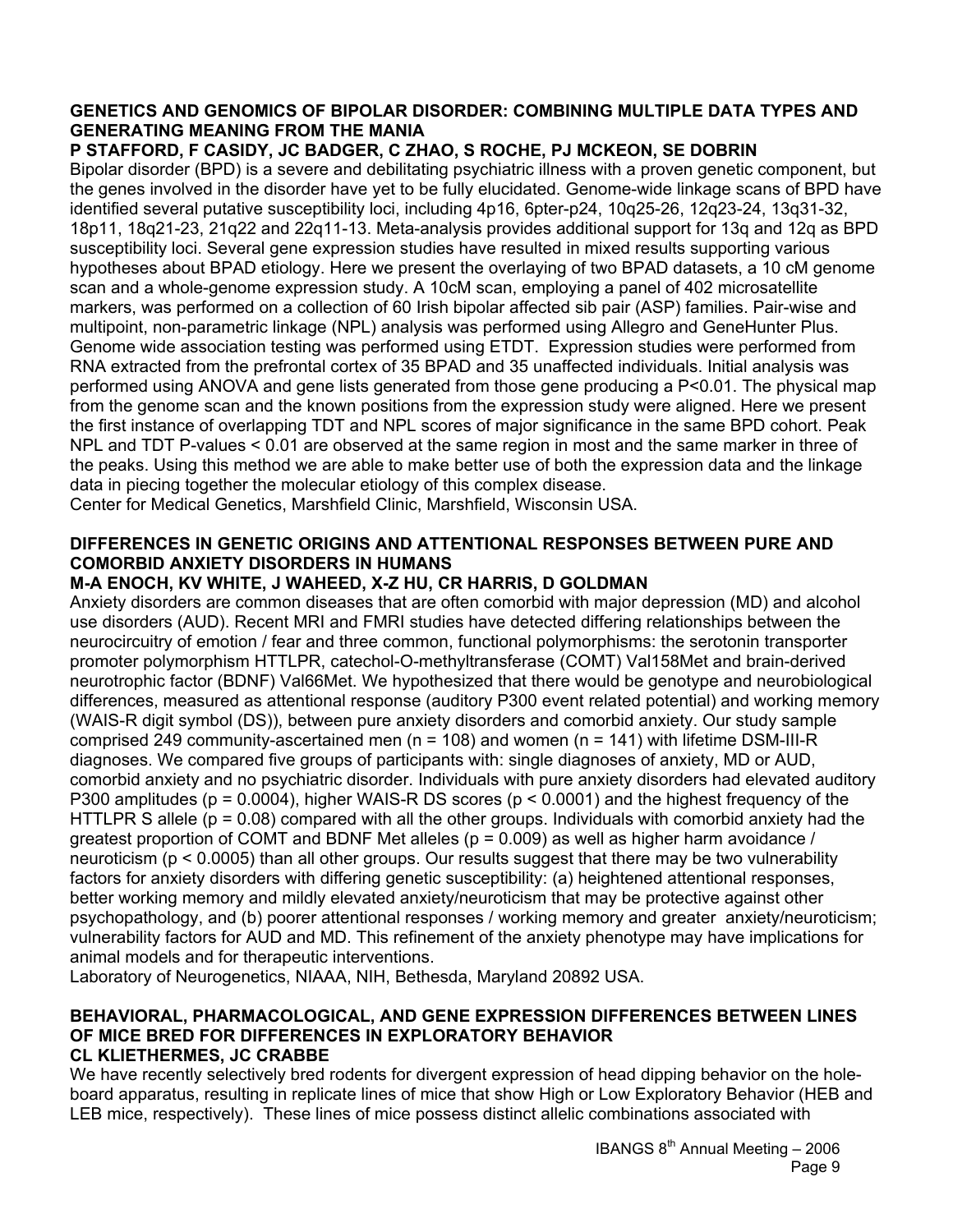divergent exploratory behavior, which has been proposed as a behavior relevant to human novelty seeking tendencies. To determine whether artificial selection may have altered genes relevant to drug reward, we compared HEB and LEB mice for ethanol and d-amphetamine conditioned place preference (CPP). No differences between HEB and LEB mice were found for CPP resulting from either drug. In a separate experiment, HEB mice of both replicates showed markedly higher methamphetamine-induced stimulation compared with LEB mice, but the selected lines did not differ in response to diazepam. Finally, we compared basal gene expression profiles in hippocampi of HEB and LEB mice using the criterion that a given transcript had to be significantly different between HEB and LEB mice of both replicates at p < 0.05. Most of the 50 genes identified showed higher expression in HEB mice and had known or inferred roles in the regulation of transcription and/or cell differentiation. This raises the possibility that compared with LEB mice, HEB mice may have higher rates of neurogenesis, and that this might function in some of the differences between the selected lines.

<sup>1</sup>Department of Behavioral Neuroscience, Oregon Health & Science University, Portland Oregon USA; Current position: Ernest Gallo Clinic & Research Center, University of California-San Francisco, Emeryville, California USA. <sup>2</sup> Portland Alcohol Research Center, Department of Behavioral Neuroscience, Oregon Health & Science University, and VA Medical Center, Portland Oregon USA. Supported by NIH-NIAAA Center Grant AA10760, and the US Department of Veterans Affairs.

### **LARGE SCALE GENE EXPRESSION ANALYSIS IN THE HYPOTHALAMUS OF AN ANIMAL MODEL OF DEPRESSION**

### **DH SEGAL<sup>1</sup> , KR WALDER1,2, M MALAKELLIS1 , AJ SANIGORSKI<sup>1</sup> , GR COLLIER1,2**

We have developed social isolation of the Israeli sand rat (*Psammomys obesus*) as a possible animal model of depression and used cDNA microarray analysis to identify differentially expressed hypothalamic genes that may play a role in the onset and resolution of depression-like behaviour. Socially isolated animals spent significantly less time in the inner region of the OFT apparatus compared with communally housed controls (15.9 $\pm$ 1.5 seconds vs 21.8 $\pm$ 1.8 seconds, p=0.01). In addition, socially isolated animals spent more time immobile in the FST compared with communally housed controls (137±6 seconds vs 113±8 seconds, p=0.03). These findings are consistent with social isolation of *P. obesus* being a model of depression. In a second experiment, animals were socially isolated for 2, 4, 6 or 8 days and hypothalamic RNA was extracted and hybridised to a custom-made *P. obesus* cDNA microarray. Microarray analysis of hypothalamic gene expression identified over 100 genes as showing evidence of being differentially expressed between separated and unseparated animals. Examples of candidate depression genes that exhibit increased expression following social isolation include angiotensinogen (p=0.001) and Na<sup>+</sup>K<sup>+</sup> ATPase1 2 (p=0.01). Intracerebroventricular administration of  $Na<sup>+</sup>K<sup>+</sup> ATPase1<sup>-</sup> 2$  antisense oligonucleotides into the brain of *P. obesus* was shown to significantly increase time spent in the inner region of the OFT (p=0.01). These findings suggest that Na<sup>+</sup>K<sup>+</sup> ATPase1 2 may play a significant role in modulating behaviour. Studies are ongoing to further validate social isolation of *P. obesus* as a new animal model of depression.

<sup>1</sup> Metabolic Research Unit, School of Health Sciences, Deakin University, Waurn Ponds AUSTRALIA, <sup>2</sup>ChemGenex Pharmaceuticals, Geelong AUSTRALIA. This work was supported by ChemGenex **Pharmaceuticals** 

## **A NEUROETHOLOGICAL APPROACH TO DISSECTING THE ROLES OF CEREBELLAR PURKINJIE CELLS IN OPEN FIELD BEHAVIOR**

### $\mathbf{SWMNSON}^1$ , E BRAUER $^1$ , G RAMIREZ $^2$ , M BUTLER $^1$ , E POLOSETSKY $^3$ , Y BENJAMINI $^4$ , I GOLANI $^3$ , D **GOLDOWITZ<sup>1</sup>**

IBANGS 8th Annual Meeting – 2006 Behavioral deficits in some human syndromes such as Autism have been associated with cerebellar deficits. The cerebellum has also received attention for its involvement in cognitive behaviors, such as spatial navigation and working memory. Animal models with genetic lesions that affect cerebellar function display graded levels of ataxia dependent on the severity and specific cerebellar cell types involved. We have combined the use of experimental chimeras of the cerebellar ataxic *lurcher* ( *Lc/+* ) mutant with a robust and highly reproducible open field behavior analysis approach (SEE, software supported Strategy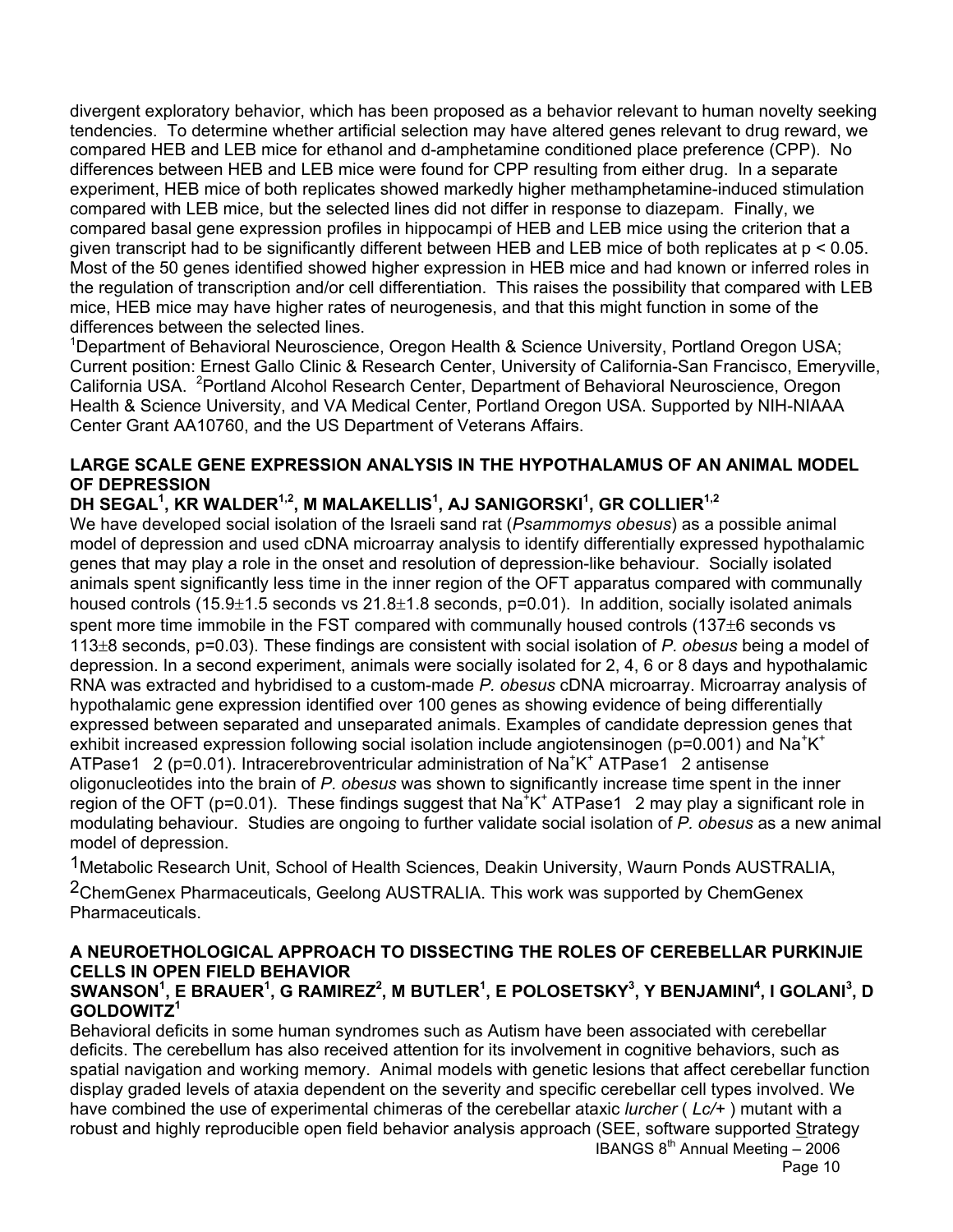for the Exploration of Exploration) to determine the influence of cerebellar Purkinje cell deficits on motor and cognitive behaviors. Lurcher chimeras (with various proportions of *Lc/+* and wildtype cells) provide a useful animal model in which we can generate mice with varying degrees of Purkinje cell degeneration, due to the cell autonomous apoptosis of Purkinje cells containing the *lurcher-*GRID2 mutation. SEE provides an analysis of natural behaviors in a two-meter open field arena, yielding a multitude of novel, ethologically relevant behavioral endpoints that distinguish motor and cognitive phenotypes. Using the basic SEEworkshop analyses we show that 17 out of 36 endpoints were significantly different between ataxic-*Lc/+*  and normal-*+/+* mice, and two endpoints, MSDR (akin to acceleration) and LMS (velocity of body movement during pauses), can completely distinguish ataxic and normal mice. These quantitative endpoints serve as baseline for subsequent dissection of behavioral deficits in Lc/+ $\leftrightarrow$ +/+ chimeras. Our analysis demonstrates that the overt ataxic phenotype of the Lurcher mutant can be overcome in chimeras by as few as 5% of the normal compliment of +/+ Purkinje cells. While most chimeras with < 6000 or >20000 Purkinje cells are behaviorally indistinguishable from Lc/+ or +/+ mice respectively, there are several chimeras that exhibit mixed SEE endpoint classifications (wildtype-like and mutant-like). These chimeras have a lower threshold of Purkinje cells and thus may represent an intermediate phenotype that may be associated with Purkinje cell number or connectivity.

<sup>1</sup>University of Tennessee Health Sciences Center, Memphis, Tennessee USA.

2 Chaminade University, Honolulu, Hawaii USA.

<sup>3</sup>Department of Zoology, <sup>4</sup>Department of Statistics, Tel Aviv University, Tel Aviv ISRAEL. This work was supported by NIH grants R25-MH066890 and R01-MH074460.

### **THE EFECTS OF STIMULATION AND ETHANOL EXPOSURE ON LONG-TERM MEMORY TRAINING IN** *C. elegans*

### **M BUTTERFIELD<sup>2,3</sup>, C RANKIN<sup>1,3</sup>**

Ethanol has been shown to have inhibitory effects on memory in many mammalian systems. Previously, our lab has demonstrated, using a distributed training protocol, that *C. elegans* is capable of long-term memory for habituation (>24 hours). The current studies examined whether ethanol exposure would affect long-term memory by exposing worms to various concentrations of ethanol (0.2M, 0.4M and 0.6M; as originally described in Davies *et al*. 2003) during training. Worms that were given habituation training 24 hours earlier without ethanol (0.0M) showed significantly smaller responses than the control group that did not receive any habituation training (p<0.0001), indicating long-term memory. Worms trained on 0.2M (p=0.1787) and 0.4M (p=0.7235) ethanol showed no significant difference in responses between control and trained suggesting that ethanol exposure may interfere with memory formation. Since other researchers have shown that some mutant strains of *C. elegans* show altered behavioral responses to ethanol, it is our hypothesis that one or more of these genes may be critical to rescuing the memory deficit that we have identified. Davies *et al.* (2004) has shown that alteration in the functional level of NPR-1 ( a homologue of a neuropeptide y receptor) may be a mechanism for acute ethanol tolerance in *C. elegans.* We administered our training protocol to the *npr-1* mutants in both the absence (0.0M) and presence (0.4M) of ethanol. When tested 24 hrs later, the ethanol exposed group showed no significant difference in response (p=0.4811) while the group without ethanol exposure showed significantly smaller responses in the trained animals as compared to the control animals (p<0.05) indicating that this gene may not rescue the memory deficit. Davies, *et al.* (2003) has also shown that when *slo-1* mutants are exposed to ethanol the majority of behavioral deficits are abolished. Therefore, we are currently testing these mutants for longterm memory for habituation.

<sup>1</sup>Department of Psychology, <sup>2</sup>Graduate Program in Neuroscience, <sup>3</sup>Brain Research Centre, University of British Columbia, Vancouver, British Columbia, CANADA. Funded by grants from NSERC.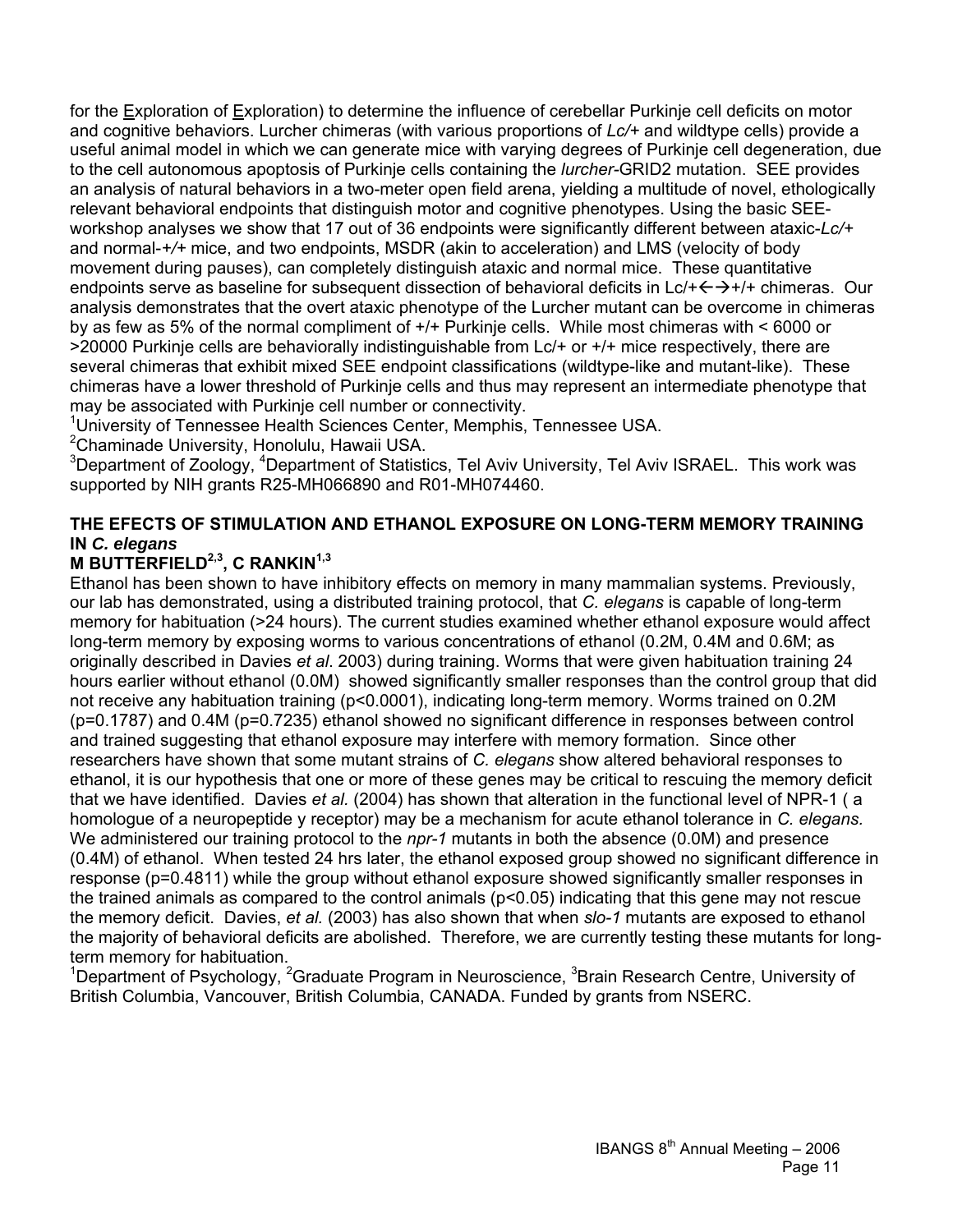### **DISTINGUISHED SCIENTIST AWARD PLENARY LECTURE**

### **GENETIC HERITABILITY: AN OLD BOTTLE FOR SOME 21ST CENTURY WINE DOUGLAS WAHLSTEN**

The term "heritability" is used in two ways in neurobehavioral genetics, (a) as a generic indicator of parent-offspring similarity or transmissibility, and (b) as ratio of genetic to phenotypic variance based on a purported partition of genetic (G) and environmental (E) causes of individual differences. Partitioning variance is valid only when the factors are additive  $(G + E)$ , but we know from many studies of development and the environmental control of gene expression that additivity is biologically bogus. In research with animals, inbred strain comparisons or selective breeding are often used to assess heritability. These methods are sensitive to the maternal environment, indirect genetic effects, mitochondrial genes and other non-mendelian influences, including in some cases "cultural inheritance." Along with chromosomal genes, these multifarious causes of parent-offspring resemblance comprise the individual's more broadly construed heredity (H). Either the field must give up the use of "heritability" as a genetic parameter because there is no generally valid way to separate the influences of G versus E, or it must change the definition of heredity to be a more inclusive H rather than strictly mendelian G and regard "heritability" as a generic statistical indicator. Great Lakes Institute for Environmental Research, Department of Biological Sciences, University of Windsor, Ontario CANADA.

### **SYMPOSIUM II: "EMOTION, PLAY, AND DOMINANCE,"**

#### **THRESHOLD OF CONSCIOUSNESS IN PHYLOGENY M CABANAC**

Anatomy and dopamine content of the brain suggest a functional difference between amphibians and reptiles. The absence of emotional tachycardia and fever in frogs, suggests that emotion emerged in the evolutionary lineage between amphibians and reptiles. Acquired taste aversion is present in reptiles but not in amphibians. These results would imply that reptiles, and more recent vertebrates, possess consciousness with its characteristic hedonic dimension, pleasure, that optimizes behavior. The existence and role of sensory pleasure in decision making were also verified in lizards placed in a motivational conflict: pleasurable tastes vs. cold ambient temperature. Arguments drawn from the structure of sleep and the presence of play behavior would confirm that a qualitative step took place between amphibians and reptiles. It is proposed, therefore, that consciousness likely emerged in the reptilian common ancestors of nowadays reptiles, birds, and mammals.

Département de physiologie, Faculté de medicine, Université Laval, Québec, CANADA.

#### **THE ORIGINS OF VERTEBRATE PLAY: A ROLE FOR THE HERITABILITY OF EXPERIENCE GM BURGHARDT**

Play behavior is a common and robust phenomenon in many mammals and birds, but it has proven difficult to characterize play sufficiently to be able to identify comparable behavior in other vertebrate classes. Various approaches emphasize behavioral, emotional, neural, developmental, experiential, and functional properties of play. A set of criteria accommodating such attributes has been formulated that leads to recognizing putative play in fishes, amphibians, and non-avian reptiles. Characterizing commonalities of play among vertebrates supports a theoretical framework, Surplus Resource Theory, that suggests how play originated and diversified to reach its most diverse and complex forms in endothermic vertebrates with large and complex brains. While earlier authors argued that play is a distinctive and discontinuous property of the most intelligent animals, new data establish that play, while not homologous across all vertebrates, is widely distributed and mediated by brain regions controlling 'instinctive' behavior. The genetic underpinnings of play may involve threshold effects and developmental shifts in the heritability of behavior and perception. Data will be presented on heritability of experience in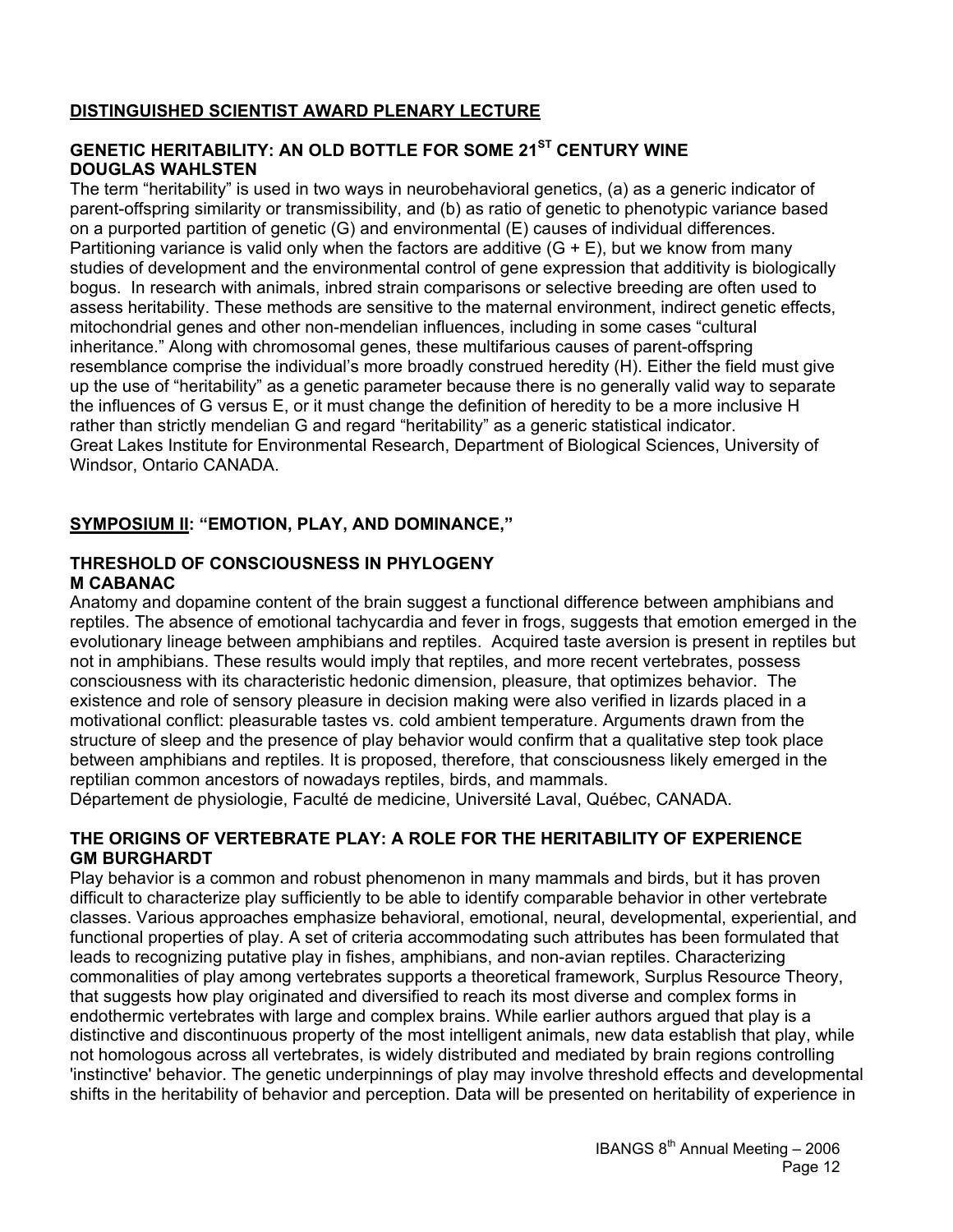garter snakes showing that such mechanisms underlying behavioral plasticity both can be demonstrated and provide a plausible mechanism underlying the genesis of playfulness and novel behavior in general. Departments of Psychology and Ecology & Evolutionary Biology, University of Tennessee, Knoxville, Tennessee USA.

### **MOTIVATIONS FOR SOCIAL APPROACH BEHAVIORS AMONG JUVENILE** *Mus musculus* **G LAHVIS**

Social interaction among mammals, from large groups to dyads, requires social approach. Among adults, social groupings, such as monogamous pair-bonds and maternal attachments to infants are strongly influenced by nonapeptides, such as oxytocin and reproductive hormones. Much less is known about the neurobiology of peer groupings among adolescent animals. Adolescent social interactions can be less selective, more playful, and less directly related to reproductive success than interactions among adults. Given the breadth of genetic approaches available for mice, we ask here whether adolescent mice are motivated for social approach and whether these approach behaviors are influenced by genetic background. We find that approach towards social interactions and their associated environmental cues among adolescent animals can be very strong, suggesting that the subjective experience of reward may underlie motivations for peer interactions. In this regard, mouse strains show different degrees of social approach during adolescence; patterns that are lost with the emergence of gender-specific sociality. These observations are consistent with studies of others on opioid systems in juvenile social play, but may also suggest genetic factors that exert a unique influence on adolescent social reward. Genetic influences on juvenile social approach will be considered within the contexts of evolutionary theory and social neuroscience.

Department of Surgery, University of Wisconsin – Madison, USA.

### **ULTRASONIC VOCALIZATIONS AS INDICES OF AFFECTIVE STATES IN RATS AND ASSOCIATED GENETIC CONSEQUENCES**

### **JAAK PANKSEPP**

The nature of affective processes in the brain is rapidly becoming a key topic in behavioral neuroscience as well as cognitive neuroscience. One current view is that there are many varieties of affect (emotional, homeostatic, and sensory), and one emerging view is that emotional affects are elaborated by the same brain operating systems that generate emotional-instinctual behaviors, perhaps best indexed by emotional vocalizations. 55 kHz Ultrasonic vocalizations (USVs) are especially evident during socialinteractions and appetitive states. Converging evidence indicates 55 kHz USVs reflect positive affective states, a response most evident during social play which can be maximized with heterospecific human hand play (i.e., "tickling"). The circuitry is associated with ascending brain dopamine "reward" circuitry. 22 kHz USVs index a negative emotional state that is commonly evoked by fearful threats and competitive social defeat. Animals that have been selectively bred for high tickle-induced 55 kHz USVs, also exhibit low-levels of 22 kHz USVs, while those selected for low 50 kHz USVs exhibit high levels of 22 kHz USVs during tickling. Juvenile play is characterized by abundant 50 kHz USVs compared to adult intermale fighting, where 22 kHz USVs prevail. Preliminary data summarizing differential microarray estimated gene-expression patterns resulting from these two dynamic social interactions will be summarized.

Department of VCAPP, College of Veterinary Medicine, Washington State University, Pullman, USA.

### **SYMPOSIUM III: "MOUSE SENSORY SYSTEMS AND BEHAVIOUR," CHAIRED BY RICHARD BROWN**

#### **THE INFLUENCE OF VISUAL ABILITY ON THE BEHAVIOR OF MICE IN A BATTERY OF TESTS AA WONG, RE BROWN**

We evaluated visual detection, pattern discrimination and visual acuity in 13 strains of mice at 3 months of age. Mice with no known visual defects (129SI/Sv, C57BL/6J and DBA/2J) performed well on all three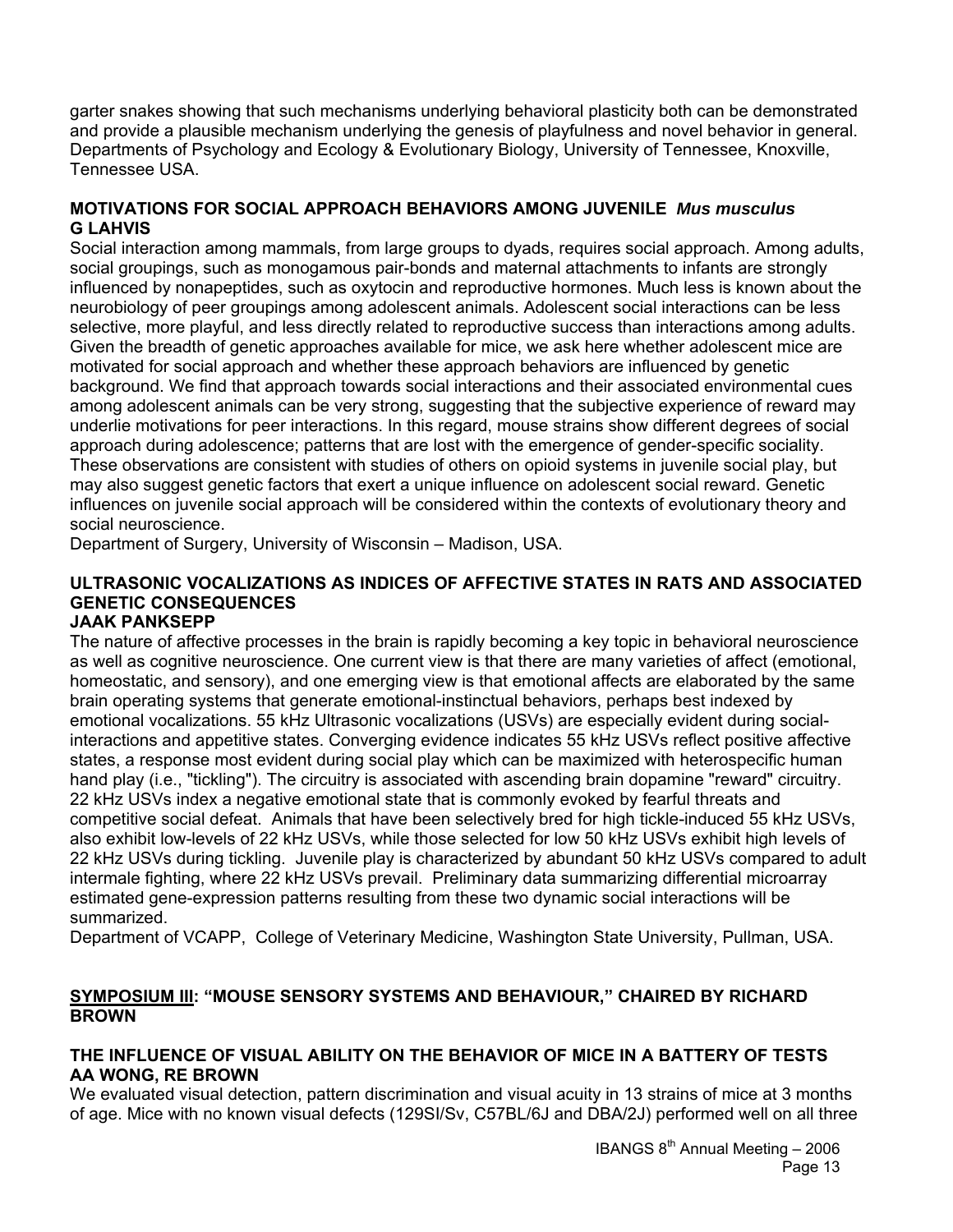visual tasks; mice with poor vision due to photoreceptor damage (AKR/J, BALB/CbyJ) showed moderate improvement and mice with retinal degeneration and other visual defects (A/J, C3H/HeJ, CAST/Ei, FVB/NJ, MOLF/Ei, SJL/J, SM/J and SPRET/Ei) performed at chance levels. These and other mice of the same strains were tested in a behavioral test battery that evaluated anxiety-related behavior, motor performance and learning and memory. Strain differences in visual acuity accounted for a significant proportion of the variance in tasks dependent on visual cues. Although DBA/2J mice have normal vision at 3 months of age, between 9 -12 months of age they develop a condition that resembles age-related pigmentary glaucoma in humans. Changes in visual ability, learning and memory were evaluated in DBA/2J, C57BL/6J, B6.mpc1d and D2.mpc1b mice at 6, 12, 18 and 24 months of age. At 6 months, DBA/2J and D2.mpc1b mice (a D2 congenic strain) outperformed C57BL/6J and B6.mpc1d mice (a C57 congenic strain) in the visual detection task and there were no strain differences in performance on the Morris water maze. At 12, 18 and 24 months, C57BL/6J and B6.mpc1d mice outperformed DBA/2J and D2.mpc1b in the vision tasks and in the water maze. Strains did not differ in the olfactory learning task. Strain differences in visual task performance accounted for a significant proportion of the variance in measures of learning and memory in the water maze at 12, 18 and 24 months of age. These results indicate that visual ability must be accounted for when testing for strain differences in mice because differences in performance in many tasks may be due to visual deficits rather than differences in higher order cognitive functions.

Psychology Department & Neuroscience Institute, Dalhousie University, Halifax, Nova Scotia CANADA. Supported by JAX Phenome project and NSERC of Canada.

#### **OLFACTION AND MOUSE BEHAVIOUR HM SCHELLINCK, RE BROWN**

Odour cues dominate the life of the mice. Even prenatal or perinatal exposure to odorants can affect later postnatal behaviour and infant mice are easily conditioned to approach or avoid odours. As adults, mice communicate largely through odours and may discriminate between individuals based upon their sex, age, territory and dominance status. In addition, exposure to the odour of conspecifics may create dramatic changes in behaviour and reproductive status. This reliance upon odour stimuli creates an ideal context for the examination of learning and memory processes using olfactory based paradigms. In this presentation, we will discuss the advantages and disadvantages of different methodologies and some of the most current findings in the area of olfaction and behaviour in mice.

Psychology Department, Dalhousie University, Halifax, Nova Scotia CANADA. Supported by NSERC of Canada grants to HS and REB.

#### **HEARING AND MOUSE BEHAVIOR**   $SL$  MCFADDEN $^1$ , JF WILLOTT $^2$

For decades, several strains of inbred mice have served as models of human presbycusis, or age-related hearing loss (ARHL), because they exhibit consistent, well-defined patterns of progressive hearing loss as they age and a pattern of cochlear degeneration similar to that seen in many aging humans. More recently, inbred and mutant strains of mice have become popular as models for understanding the genetic and biochemical mechanisms underlying noise-induced hearing loss (NIHL) and drug-induced hearing loss (DIHL) as well. In this talk, we will describe the basic hearing capabilities of mice and how genetic background and hearing loss can influence performance in tasks involving auditory stimuli, such as the acoustic startle response (ASR) and prepulse inhibition (PPI). The auditory capabilities of a strain should be taken into consideration when designing studies that include tasks that rely on auditory performance, and when comparing performance among mice with different genetic backgrounds. <sup>1</sup>Department of Psychology, Western Illinois University, Macomb, Illinois 61455 USA.

<sup>2</sup>Department of Psychology, University of South Florida, Tampa, Florida 33620 USA.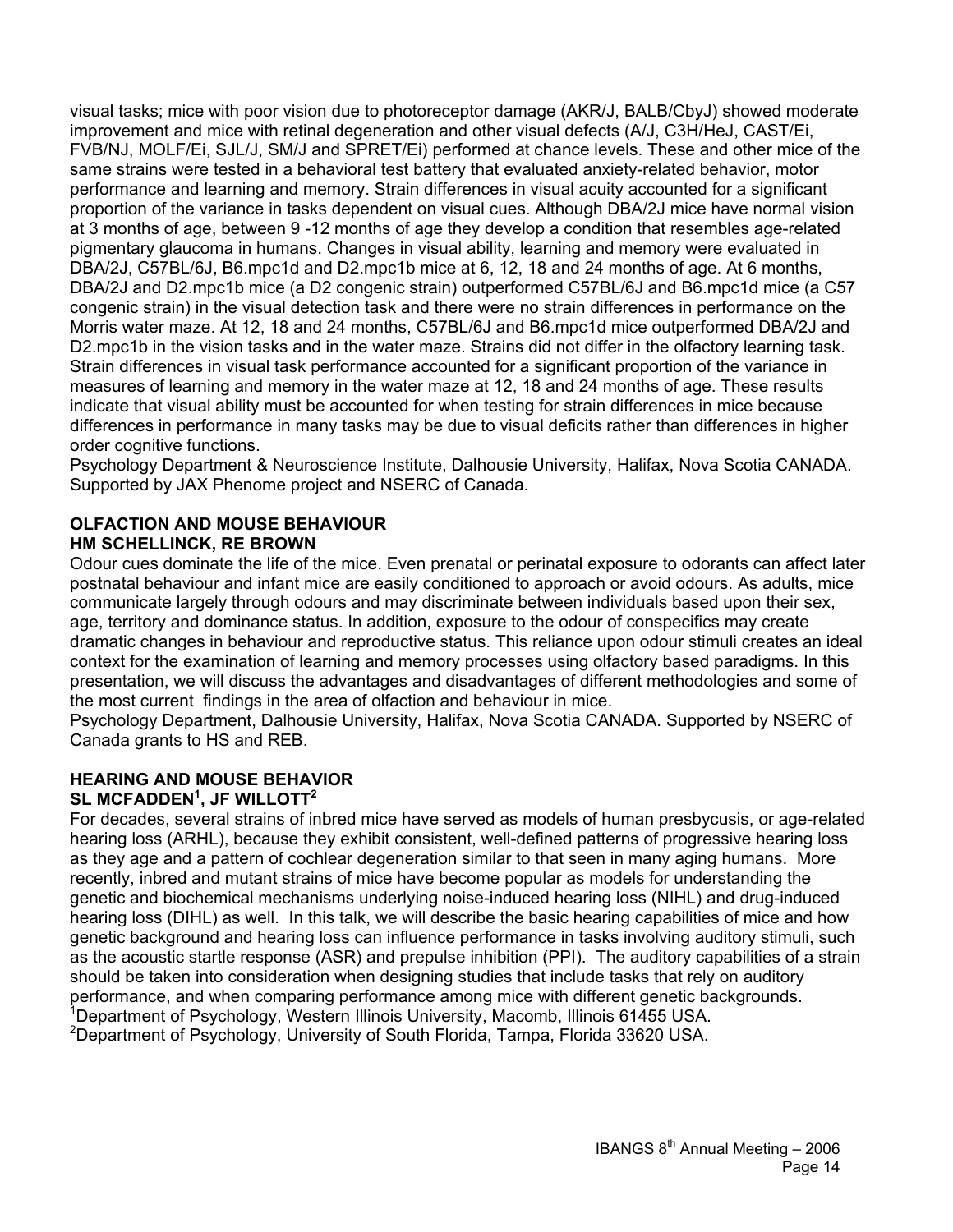#### **TASTE AND BEHAVIOR IN MICE AA BACHMONOV**

The taste perception is involved in several types of behaviors. The most direct link is with the ingestive behavior: palatability or aversiveness of taste determines food choice and consumption. In a similar fashion, the taste perception also affects oral self-administration of drugs, e.g., ethanol, morphine or nicotine. Taste stimuli are used as conditioned or unconditioned stimuli in experiments involving learning. These behavioral studies often involve mouse strains that differ in taste responses, which can affect results of behavioral experiments. We have examined preferences for sweet, bitter, salty, sour and umami-tasting solutions in 28 inbred mouse strains and have found a large variation in responses to most of the taste stimuli. This variation in taste responsiveness must be taken into account when experiments involving taste stimuli are designed.

Monell Chemical Senses Center, Philadelphia, Pennsylvania 19104 USA. This work was supported by NIH grants AA011028, DC00882 and DC03854.

### **GENETIC VARIABILITY AND CONSIDERATIONS FOR PAIN MEASUREMENT IN INBRED AND TRANSGENIC MICE**

## SB SMITH<sup>1,2</sup>, JS MOGIL<sup>1,2</sup>

Mouse strains exhibit tremendous variability in their responses to nociceptive stimuli. Likewise, sex and genotype play significant roles in determining sensitivity to analgesic drugs. A growing appreciation of these genetic differences has contributed to our understanding of pain modulation, and we have uncovered quantitative trait loci contributing to variability for a number of pain modalities. Our findings bear relevance to the investigation of knockout and transgenic phenotypes, as the background strain on which the mutation is placed can introduce confounding issues. The default strains used for knockout construction, 129 and C57BL/6, display atypically extreme behaviors on the majority of common pain tests, which should be taken into account when designing experiments. Such strain differences, while a potential source of confounds, may also be exploited to reveal genetic factors underlying interindividual pain variation by using knockout mice as *ad hoc* congenic strains. We are also beginning to explore the role of other senses in affecting pain response in mice. Data will be presented showing that pain experience may be communicated between mice, but only if the appropriate sensory modalities are preserved.

<sup>1</sup>Department of Psychology and <sup>2</sup>Centre for Research on Pain, McGill University, Montreal, Quebec, CANADA. This work was supported by a CIHR Strategic Training Fellowship in Pain: Molecules to Community (SBS) and the U.S. National Institutes of Health (JSM).

#### **VIBRISSA FUNCTION AND SOMATOSENSORY CORTEX PLASTICITY IN MICE RH DYCK1,2, AE BAXTER1 , CE BROWN1**

Our research seeks to determine the mechanisms of experience- and activity-dependent plasticity in the mammalian cerebral cortex using, as our model, vibrissa mediated somatosensation. Sensory information provided by the vibrissae mystaciales is essential for the survival of murine species. Removal of these mobile tactile sensors leads to deficits in tactile discrimination, orientation, locomotion, and balance. The advantage of this studying this sensory modality in the laboratory is related to the fact that input from each vibrissa is represented in primary somatosensory cortex within a distinct morphologicallyand functionally-defined compartment. We have assessed somatosensory cortex plasticity, using behavioural and anatomical methods, in wild type, transgenic and knockout mice, in order to gain an understanding of the molecular requirements for cortical plasticity. Here we will describe recent anatomical and behavioural studies that we have undertaken in mice that have had the gene for monoamine oxidase A genetically silenced. The resultant, developmentally transient increase in serotonin levels in the cerebral cortex prevents the formation of the morphological compartments innervated by vibrissa-specific inputs and has significant consequences for synaptic plasticity and vibrissa-dependent behaviours.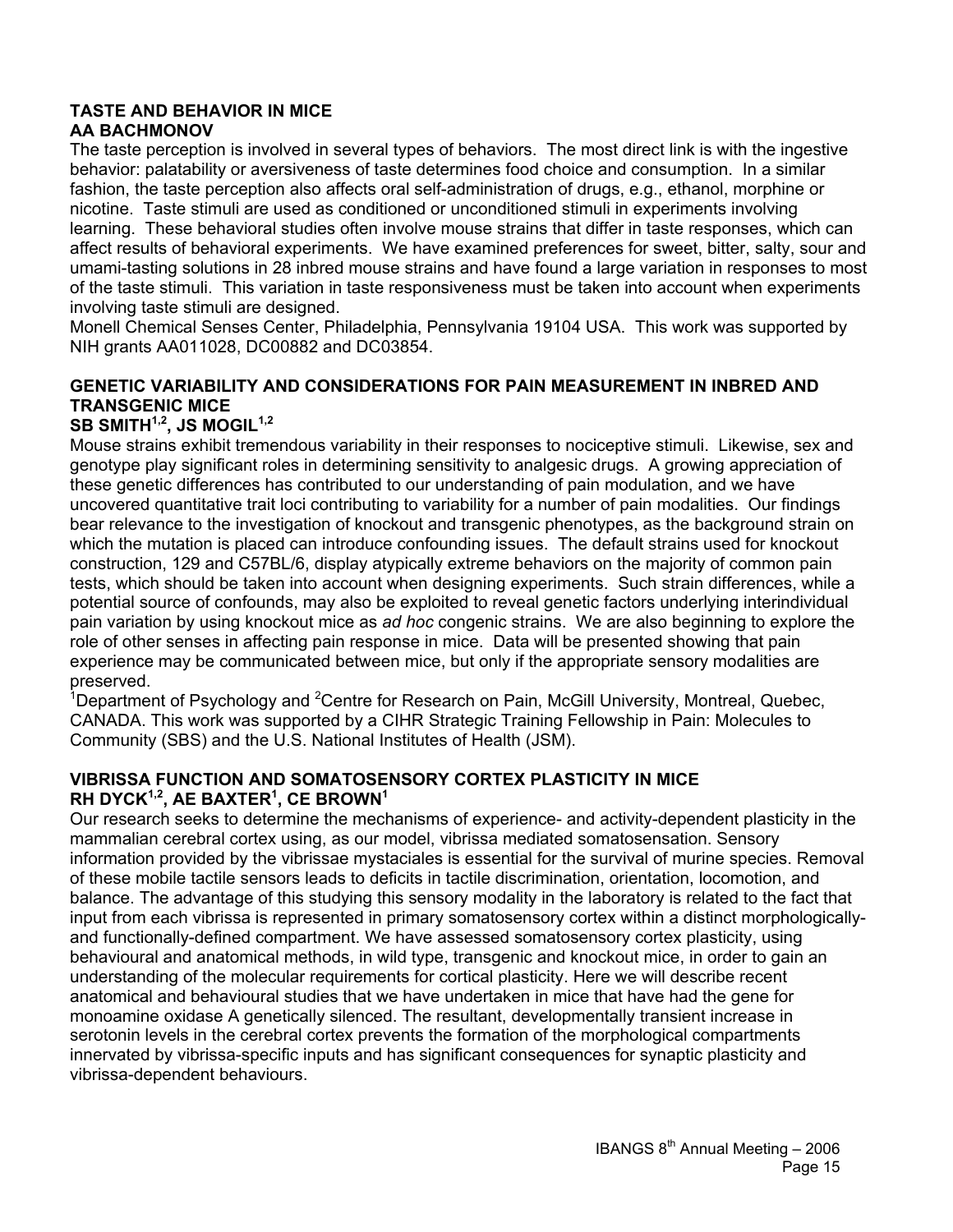Departments of <sup>1</sup>Psychology and <sup>2</sup>Cell Biology & Anatomy, University of Calgary, Calgary, Alberta CANADA. This work was supported by a research grant (RHD) and scholarships (AEB, CEB) from the Natural Sciences and Engineering Research Council of Canada.

#### **SYMPOSIUM IV: "RECENT PERSPECTIVES ON THE ROLE OF MONOAMINE SYSTEMS IN DEPRESSION," CHAIRED BY F. SCOTT HALL AND ANDREW HOLMES**

#### **ANTIDEPRESSANT-LIKE EFFECTS OF DAT OR NET, BUT NOT SERT, GENE KNOCKOUT IN THE FORCED SWIM TEST**

**FS HALL1 , MT PERONA1 , S WATERS<sup>1</sup> , I SORA2 , KP LESCH3 , DL MURPHY<sup>4</sup> , M CARON<sup>5</sup> , GR UHL<sup>1</sup>** Antidepressant drugs produce therapeutic actions and many of their side effects *via* blockade of the plasma membrane transporters for serotonin (SERT), norepinephrine (NET) and dopamine (DAT). Many antidepressants block several of these transporters; some are more selective. Mice with knockouts of the genes that encode these transporters provide interesting models for effects of chronic antidepressant treatments. To examine the role of these monoamine transporters in depressive behavior forced swim test behavior was examined in DAT, NET and SERT knockout (KO) mice and wildtype littermates. DAT KO had the greatest antidepressant-like effects on forced swim test behavior, virtually eliminating immobility. In confirmation of previous findings, NET KO mice exhibited reduced immobility but SERT KO mice did not. Effects of DAT deletion were not simply due to hyperactivity. Decreased immobility was observed in DAT +/- mice that display modest alterations in locomotion as well as DAT -/- mice that display marked changes in locomotion. Struggling was increased, while swimming was almost eliminated in DAT -/- mice. Reduced struggling in combination with increased immobility has been observed in the FST in animal models of depression. Reduced expression of DAT thus produces effects complementary to models of depression that are larger than those produced by reduced expression of NET or SERT. These data support re-evaluation of the role of differences in DAT expression in the etiology of depression and the efficacy of direct blockade of DAT in treatment of depression. In particular these data raise the possibility that DAT gene variants, or reduced DAT expression, may complement other gene variants that increase predisposition to depression.

<sup>1</sup>Molec. Neurobiol., NIDA, NIH, USA; <sup>2</sup>Dept. Neurosci., Tohoku Univ. Grad. Sch. Med. Sendai JAPAN; <sup>3</sup>Dept. Psychiatry, Univ. Wuerzburg, GERMANY; <sup>4</sup>Lab. Clin. Sci., NIMH, NIH, USA; <sup>5</sup>Depts. Cell Biol. and Med., Duke Univ., Durham, North Carolina USA.

### **THE ROLE OF MONOAMINERGIC GENE VARIATION IN DEPRESSIVE SYMPTOMOLOGY: LESSONS FROM A NON-HUMAN PRIMATE MODEL?**

### **TK NEWMAN1,2, CS BARR1,2, JD HIGLEY2 , D GOLDMAN1**

Candidate genes associated with behavioral and psychiatric disorders in humans have homologues in the rhesus macaque genome, an important animal model in behavioral and psychopharmacological genetics research. Some genes, including MAOA, 5-HTT and DRD4, contain functional polymorphisms that originated prior to the common ancestor of humans and rhesus, and show evidence of having been under positive selection. Depressive symptomology and mood disorder-like traits do not occur naturally in non-human primates, but can be elicited through acute and chronic stressful experiences. Previously characterized, as well as novel polymorphisms in rhesus macaque MAOA, 5-HTT, DRD4 and TPH2 genes show a complex pattern of influence on impulsivity, aggression, locomotory and self-directed behaviors that is mediated by non-genetic factors (e.g., peer-rearing). Though tentative at present, our results demonstrate the potential translational capacity of the rhesus model in investigating the role of "ancient" and novel monoaminergic gene polymorphisms on depressive-like behaviors, while emphasizing the value of cross-species comparative analysis of functional gene regions. The use of primate models may provide unique insights into the genetic etiology of affective illness.

1) Laboratory of Neurogenetics & 2) Laboratory of Clinical and Translational Studies, National Institute on Alcohol Abuse and Alcoholism, NIH, USA.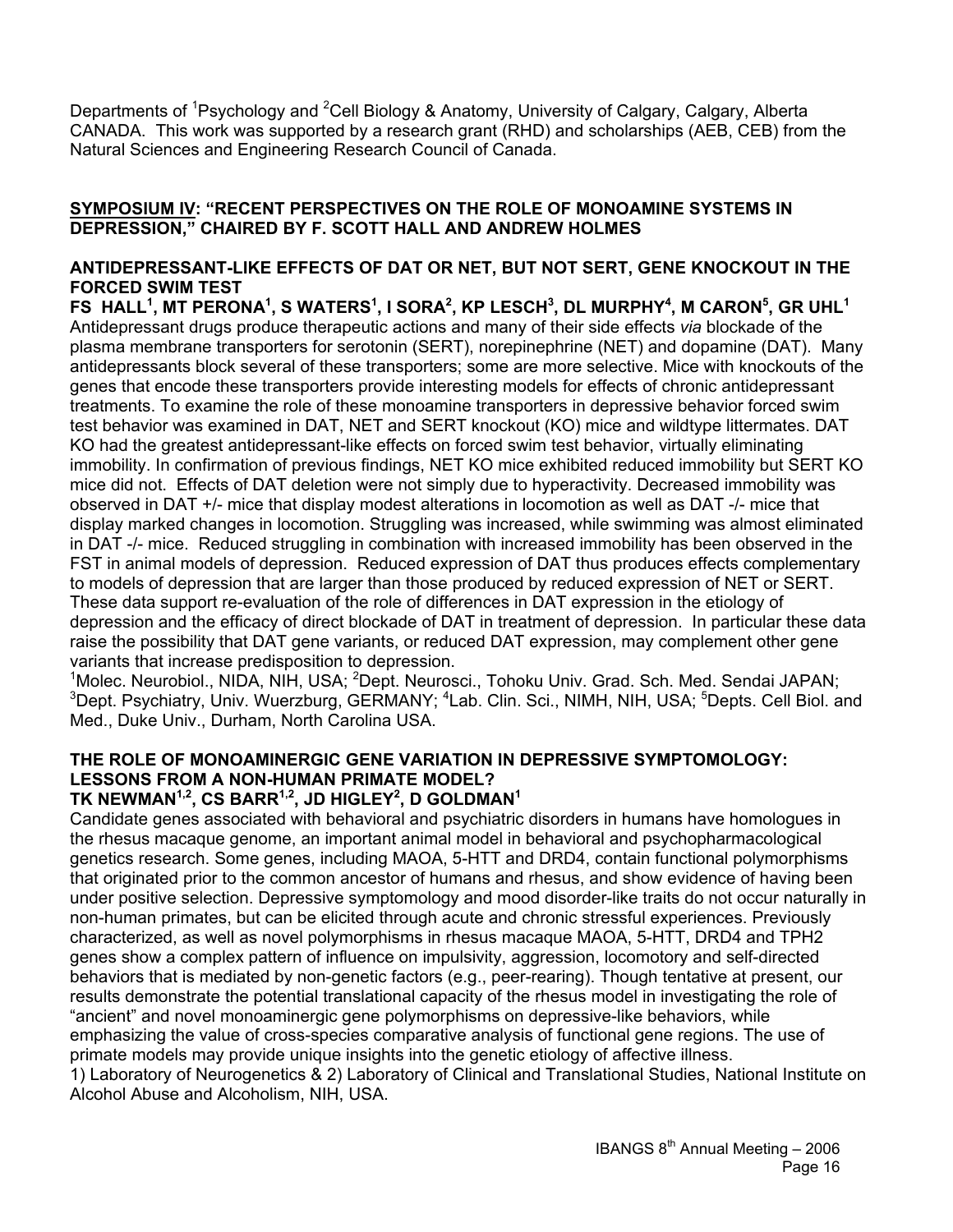#### **NOREPINEPHRINE DEFICIENT MICE LACK RESPONSES TO ANTIDEPRESSANT DRUGS, INCLUDING SELECTIVE SEROTONIN REUPTAKE INHIBITORS (SSRIs)**   $\mathsf{SA}$  THOMAS $^1$ , JF CRYAN $^2$ , OF O'LEARY $^2$ , S-H JIN $^1$ , JC FRIEDLAND $^1$ , M OUYANG $^1$ , BR HIRSCH $^1$ , A **DALVI<sup>2</sup>, I LUCKI**<sup>1,2</sup>

Norepinephrine (NE) is thought to play an important role in the pathophysiology of depression and the mechanism of antidepressant action. Previously, mice were generated that are unable to synthesize NE and epinephrine due to targeted disruption of the dopamine -hydroxylase gene (*Dbh*). To test the role of NE in mediating behavioral changes elicited by antidepressants, these mice were examined in the forced swim and tail suspension tests, in which antidepressants typically reduce immobility. There was no difference in baseline immobility between *Dbh-/-* mice and *Dbh+/-* controls that have normal levels of NE. In contrast to controls, antidepressant-like behavioral effects were either absent or greatly reduced in *Dbh-/-* mice following the administration of several classes of antidepressants. These included the NE reuptake inhibitors desipramine and reboxetine, the monoamine oxidase inhibitor pargyline, the atypical antidepressant bupropion, and the SSRIs fluoxetine, paroxetine and sertraline. One the other hand, the SSRI citalopram was equally effective in control and *Dbh<sup>-/-</sup>* mice. The restoration of NE reinstated antidepressant-like effects of both desipramine and paroxetine in the *Dbh-/-* mice. Consistent with the behavioral effects, citalopram but not fluoxetine elevated extracellular serotonin as assessed by microdialysis in the ventral hippocampus. The data show NE plays an important role in the acute actions of many antidepressants, including most SSRIs.

<sup>1</sup>Department of Pharmacology and <sup>2</sup>Department of Psychiatry, University of Pennsylvania, Philadelphia, Pennsylvania USA. This research was supported by USPHS grants MH36262 and MH48125 (I.L.) and MH63352 (S.A.T.) from the National Institute of Mental Health and a Young Investigator Award from the National Alliance for Research on Schizophrenia and Depression (S.A.T.).

#### **ALLELIC VARIATION OF TRYPTOPHAN HYDROXYLASE-2 (***TPH2***) AND COMPLEX TRAITS: FROM DIFFERENTIAL BRAIN EXPRESSION TO FUNCTIONAL IMAGING Klaus-Peter Lesch**

Affective spectrum disorders is an etiologically heterogeneous group of brain disorders with complex genetics. Although research on their neurobiology is still in its infancy, several milestones have already been reached: Variation in gene expression were confirmed to play a predominant role in individual differences in complex traits including personality and behavior; gene x environment interaction were established in humans; gene-phenotype correlations were substantiated by functional neuroimaging; as well as the notion that both genes and environmental factors impact on brain development and thus set the stage for the susceptibility to affective spectrum disorders is increasingly appreciated. Variation in the tryptophan hydroxylase-2 gene (*TPH2*) coding for the rate-limiting enzyme of serotonin synthesis in the brain modulates responses of sensory and limbic circuits to emotional stimuli using event-related potentials and fMRI. *TPH2* variation has also been linked to a spectrum of clinical populations characterized by emotional dysregulation, including depression, bipolar disorder, obsessive-compulsive disorder, and attention-deficit/hyperactivity disorder but not panic disorder. Studies in murine and human brain confirmed that expression of TPH2 is specific to serotonergic neurons of the raphe, whereas the isoform TPH1 is expressed in the pineal gland but not other regions of the brain. Four common single nucleotide polymorphisms (SNPs) in and downstream of the transcriptional control region of *TPH2* have been tested for association with personality traits and disease risk in two cohorts comprising of 336 healthy individuals and 428 patients with personality disorders. Personality dimensions were assessed by the Tridimensional Personality Questionnaire (TPQ) and the revised NEO Personality Inventory (NEO-PI-R). Personality disorders were diagnosed with the Structured Clinical Interview of DSM-IV and were allocated to cluster A, B, and C. Individual SNP and haplotype analyses revealed significant differences in genotype frequencies between controls and cluster B as well as cluster C patients, respectively. In both patient groups, overrepresentation of T allele carriers of a functional polymorphism in the upstream regulatory region of *TPH2* (SNP G-703T, rs4570625) which biases the responsiveness of the amygdala, a structure critically involved in the modulation emotional behaviors, was observed. Furthermore,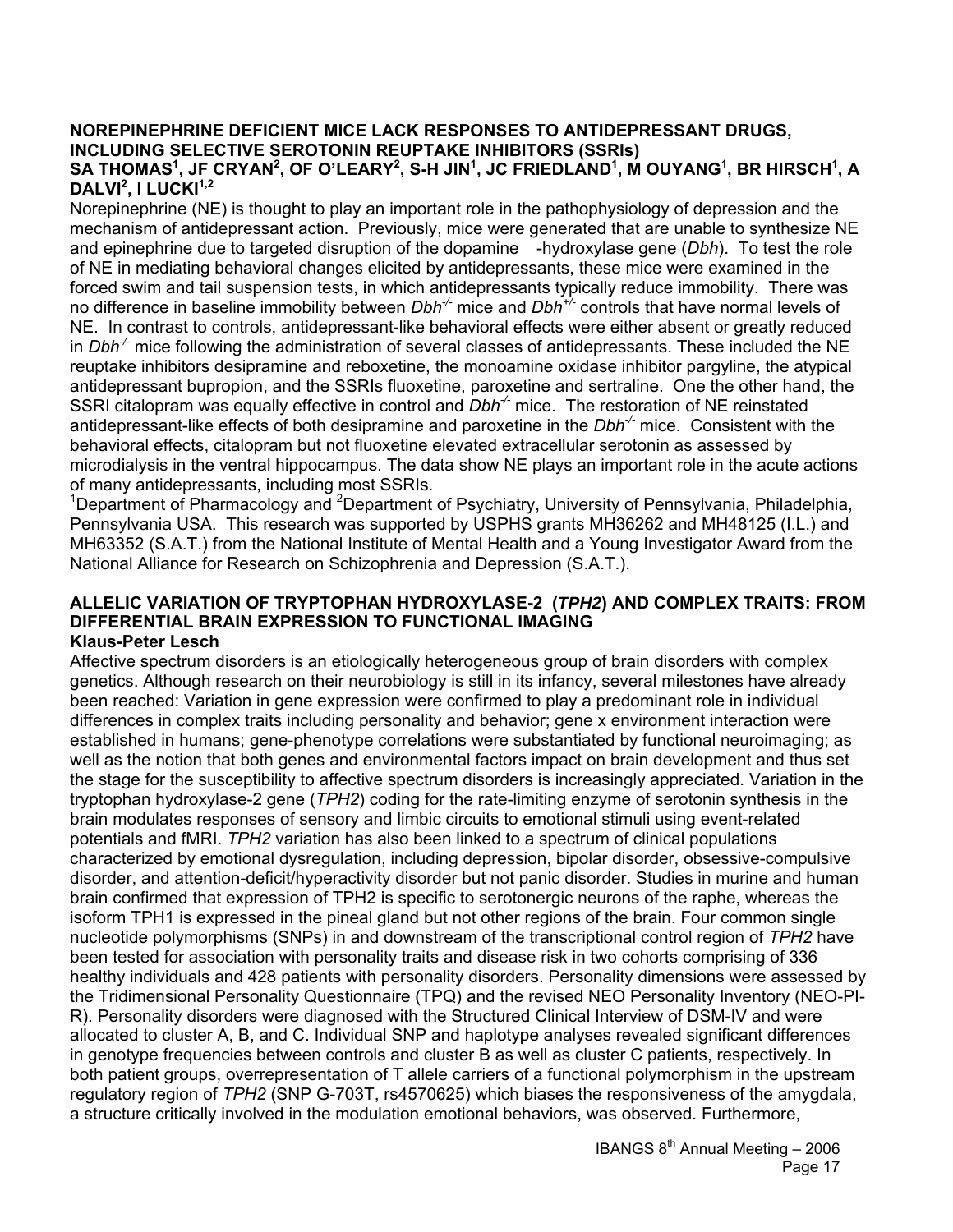significant effects of *TPH2* variants on anxiety-related traits defined primarily by the TPQ Harm Avoidance were found in healthy individuals. The results link functional *TPH2* variants to personality traits related to emotional instability as well as to cluster B and C personality disorders. These findings implicate alterations of 5-HT synthesis in emotion regulation and confirm *TPH2* as a susceptibility and/or modifier gene of affective spectrum disorders.Molecular and Clinical Psychobiology, Department of Psychiatry and Psychotherapy, University of Würzburg, Würzburg GERMANY.

### **OUTSTANDING YOUNG INVESTIGATOR ABSTRACTS**

#### **OUTSTANDING YOUNG INVESTIGATOR AWARDEE – GRADUATE STUDENT DECREASED GLYCINE AFFINITY AT THE NMDA RECEPTOR RESULTS IN IMPAIRED SWITCHING BEHAVIORS IN MICE THAT ARE REVERSED BY D-SERINE V LABRIE1,2, T LIPINA1 , J RODER1,2**

Several studies have implicated dysfunctional glutamatergic neurotransmission in the pathophysiology of schizophrenia. Pharmacological inhibition of the NMDA receptor produces behavioral deficits endotypic of schizophrenia, including impoverished switching capabilities. Latent inhibition and the Morris water maze were used to measure preservative behaviors in Grin1<sup>D481N</sup> mice, which have an NMDA receptor with a reduced affinity for glycine. Latent inhibition (LI) examined the switching response of mice following 40 tone pre-expositions and 2 or 4 tone-shock associations. Grin1<sup>D481N</sup> mice showed abnormally persistent LI, which was reversed by drugs that modulate the NMDA receptor glycine site, Dserine and ALX-5407, as well as by the traditional atypical antipsychotic, clozapine. Likewise, the NMDA receptor glycine site antagonist, L-701,324, produced persistent LI. In the water maze tasks, the platform was moved after either an extensive training period or daily to assess the delay in learning a new platform location. Grin1<sup>D481N</sup> animals displayed a prolonged search for the previously acquired platform location, which was normalized by D-serine or additional training. Reduced glycine binding appears to model impairments in attentional set-shifting associated with negative symptoms of schizophrenia. These psychiatric symptoms may be ameliorated by antipsychotics that activate the NMDA receptor glycine site.

<sup>1</sup> Samuel Lunenfeld Research Institute, Mount Sinai Hospital, Toronto, Ontario, CANADA, <sup>2</sup> Institute of Medical Science, University of Toronto, Toronto, Ontario, CANADA. This work was supported by the Canadian Institutes of Health Research.

#### **OUTSTANDING YOUNG INVESTIGATOR AWARDEE – GRADUATE STUDENT SHORT-TERM SELECTED LINES FOR FEAR CONDITIONING: QTL AND GENE EXPRESSION ANALYSIS**

### **CA PONDER1 , TC GILLIAM 2, AA PALMER2**

We used divergent selection for fear conditioning (FC), as measured by freezing in a context previously paired with a foot-shock, to investigate the genetic basis of FC. Starting with a C57BL/6J x DBA/2J F<sub>2</sub> population, we applied selection pressure for 4 generations to produce lines with extremely divergent FC. Using interval mapping we identified significant QTL on chromosomes 1, 13, 14, and 19 and suggestive QTL on chromosomes 4, 5, 10, and 11, with significance levels determined by permutation of the phenotype among individuals. We also compared the individual marker frequency in these QTL regions in each generation to test for differences between the lines resulting from selection, based on a method described by Belknap et al. (1997), and found significant differences in markers on chromosomes 1 and 19. We will also present a novel permutation approach to QTL analysis in selected lines that permutes the genotypes, therefore preserving the pedigree structure of the population. Finally, we examined gene expression differences in the amygdala and hippocampus of naïve male mice from the final selection generation. Using a Bayesian statistical analysis, we identified significant expression differences between the selected lines for about 100 transcripts. Data from www.genenetwork.org shows many of the identified transcripts have cis-expression QTL (eQTL). We then used quantitative PCR (qPCR) to follow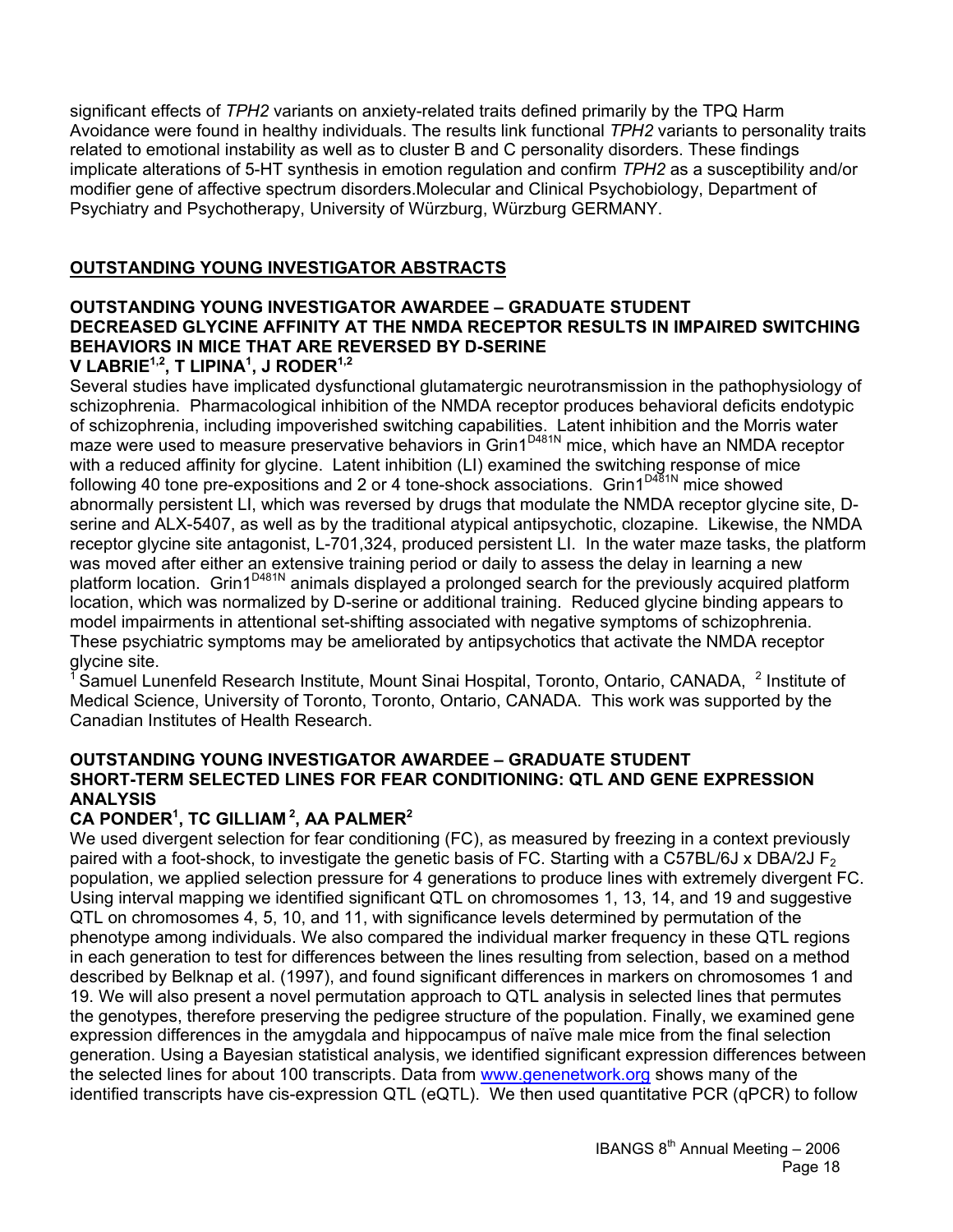up on 19 of the represented genes, and qPCR results confirm many of the expression differences. We hypothesize that underlying eQTL are the cause of some of our behavioral QTL.

<sup>1</sup> Department of Genetics and Development, Columbia University, New York, New York USA and  $2$ Department of Human Genetics, University of Chicago, Chicago, Illinois USA. Supported by NIH grant MH70933, and an NARSAD Young Investigator Award.

#### **OUTSTANDING YOUNG INVESTIGATOR AWARDEE – POSTDOCTORAL FELLOW LOCALIZED EXPRESSION OF BETA2-CONTAINING NICOTINIC ACETYLCHOLINE RECEPTORS IN DOPAMINERGIC NEURONS IN MICE SUPPORTS LOCOMOTOR ACTIVATING, BUT NOT REWARDING EFFECTS OF NICOTINE**

### **YS MINEUR<sup>1</sup> , S KING1,2, S GRADY3 , M MARKS<sup>3</sup> , MR PICCIOTTO1**

Viral mediated gene transfer has shown that nicotinic acetylcholine receptors (nAChRs) in the ventral tegmetal area (VTA) are essential for behaviors related to nicotine addiction (Maskos et al., Nature. 2005 Jul 7;436(7047):103-7), but cannot distinguish between nAChRs on dopaminergic or GABA neurons in the VTA. Further, existing pharmacological techniques cannot differentiate between the role of presynaptic nAChRs that augment neurotransmitter release and postsynaptic nAChRs that drive dopaminergic neuron firing directly. Moreover, although the role of the dopamine system in the psychomotor stimulant effects of nicotine is fairly well-established, it is not known whether nAChRs, on glutamate and GABA terminals impinging on the dopaminergic neurons are critical for nicotine reinforcement or whether nAChRs on dopaminergic neurons themselves are critical. Using mice with localized, conditional expression of the beta2 subunit of the nAChRs in dopaminergic neurons of the VTA, we demonstrate that beta2-containining nAChRs on dopaminergic neurons in the VTA 1) can support nicotine-elicited dopamine release from dopaminergic terminals in the nucleus accumbens, 2) can induce locomotor sensitization, but 3) cannot condition place preference for nicotine. These results reveal that nAChRs on dopaminergic neurons are sufficient for nicotine-mediated dopaminergic release and its psychostimulant action, but are not sufficient for nicotine reward.

1 Department of Psychiatry, Yale University School of Medicine, New Haven Connecticut USA, 2 Department of Psychology, University of Sussex, Brighton, ENGLAND, 3 Institute for Behavior Genetics, University of Colorado, Boulder, Colorado USA. This work was supported by NIH R01 Grant DA14241.

#### **OUTSTANDING YOUNG INVESTIGATOR AWARDEE – JUNIOR FACULTY THE HUMAN GABAA RECEPTOR** α**2 GENE (***GABRA2)***: FINDINGS FROM AN ALCOHOL ENDOPHENOTYPE STUDY AND POST-MORTEM BRAIN EXPRESSION ANAYLSES HM HAUGHEY, P FINAN, R VILLANUEVA, G CHARNOSKI, KE HUTCHISON**

 $\gamma$ -Aminobutyric acid (GABA) is the major inhibitory neurotransmitter within the CNS and is thought to play a role in several of the behavioral effectts of alcohol, including motor coordination, sedation, anxiolysis, tolerance, dependence, ethanol preference and symptoms of withdrawal (Buck, 1996; Grobin et al., 1998; Korpi et al., 1998). Recently studies by Edenberg et al. (2004) and Covault and colleagues (2004) have demonstrated an association between *GABRA2* and alcoholism. The present study had two aims: 1) to elucidate the extent to which SNPs within the *GABRA2* gene influence the acute subjective effects of alcohol; and 2) to determine the functional relevance of these SNPs by assessing post-mortem brain *GABRA2* mRNA levels. Our first aim was examined by taking an intermediate-based phenotype approach in which we assessed the acute subjective effects of alcohol in non-treatment seeking heavy alcohol drinkers. Results indicate that *GABRA2* SNP rs279858 and SNP rs573400 are in complete LD thus we will present data for SNP rs279858. The *GABRA2* SNP rs279858 demonstrated a significant interaction for alcohol x *GABRA2* x trial on the mood effects of happiness (p<0.05) and vigor (p<0.02), as measured by the Profile of Mood States (POMS) (McNair et al., 1971). SNP rs279858 was also found to have a significant main effect on (p<0.04) on the hedonic value of the alcohol. Our second aim used real-time PCR to quantitate human post-mortem Prefrontal Cortex *GABRA2* mRNA levels within 40 individuals, a main effect of SNP rs279858 on *GABRA2* mRNA level (p<0.004) was observed. In summary, the results of this study support previous findings that the GABAergic system plays a role in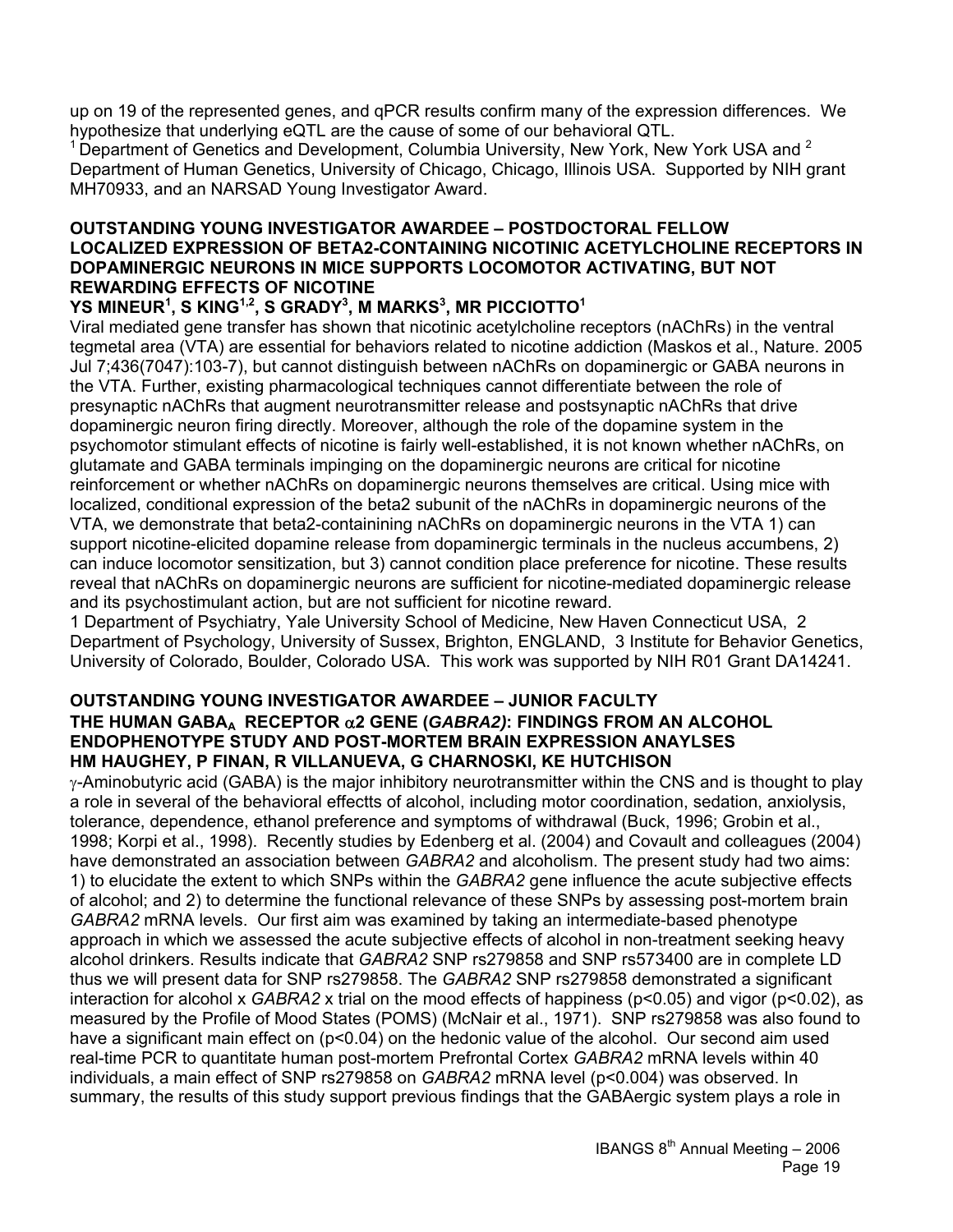brain mechanisms of reward and suggests that polymorphisms within the *GABRA2* gene may be useful at predicting future risk for alcoholism.

University of Colorado at Boulder, Department of Psychology, Boulder, Colorado USA. This research was supported by the NIAAA grant RO1AA12238.

### **DISTINGUISHED SCIENTIST AWARD PLENARY LECTURE**

### **GENETIC HERITABILITY: AN OLD BOTTLE FOR SOME 21ST CENTURY WINE DOUGLAS WAHLSTEN**

The term "heritability" is used in two ways in neurobehavioral genetics, (a) as a generic indicator of parent-offspring similarity or transmissibility, and (b) as ratio of genetic to phenotypic variance based on a purported partition of genetic (G) and environmental (E) causes of individual differences. Partitioning variance is valid only when the factors are additive  $(G + E)$ , but we know from many studies of development and the environmental control of gene expression that additivity is biologically bogus. In research with animals, inbred strain comparisons or selective breeding are often used to assess heritability. These methods are sensitive to the maternal environment, indirect genetic effects, mitochondrial genes and other non-mendelian influences, including in some cases "cultural inheritance." Along with chromosomal genes, these multifarious causes of parent-offspring resemblance comprise the individual's more broadly construed heredity (H). Either the field must give up the use of "heritability" as a genetic parameter because there is no generally valid way to separate the influences of G versus E, or it must change the definition of heredity to be a more inclusive H rather than strictly mendelian G and regard "heritability" as a generic statistical indicator.Great Lakes Institute for Environmental Research, Department of Biological Sciences, University of Windsor, Ontario CANADA.

#### **SYMPOSIUM V: "GENETIC AND EPIGENETIC DETERMINANTS OF SOCIAL BEHAVIOUR IN LABORATORY MODEL ORGANISMS," CHAIRED BY ENRICO ALLEVA AND ROBERT GERLAI**

### **EFFECTS OF EARLY SOCIAL ENRICHMENT ON ADULT MOUSE SOCIAL PHENOTYPE L RICCERI, I BRANCHI, E ALLEVA**

In rodents, manipulations of the mother-infant interaction have consequences persisting for the entire lifespan. To study the effects of early social experiences on brain development, we exploited a novel manipulation providing the mouse pup with an highly social stimulating environment: the communal nesting (CN). It consists in a single nest where three mothers keep their pups together and share caregiving behaviour from birth to weaning, mimicking the natural ecological niche of the mouse species. Compared to mice reared in standard nesting laboratory condition, CN pups were provided with higher levels of maternal care. At adulthood, CN mice displayed higher propensity to interact socially and achieved more promptly the behavioral profile of either dominant or subordinate male. Furthermore, CN adult mice showed higher NGF levels, which were further affected by social status, and higher BDNF levels in the brain. These findings are consistent with the hypothesis that alterations in the early social environment, which involve changes in parental care, affect brain and behavior development. They also indicate CN as a useful experimental strategy for the study of interactions between genetic and epigenetic determinants in shaping adult mouse social phenotype.

Section of of Behavioural Neuroscience, Dept Cell Biology and Neurosciences, Istituto Superiore di Sanità, Rome, ITALY. This research was supported by project ISS-NIH 0F14.

### SOCIAL PLAY IN C57BL/6J AND BTBR T<sup>+</sup> tf/J MICE **HG MCFARLANE1, 2, JN CRAWLEY1**

Abnormal communications and social interactions are among the main features of autism spectrum disorders (ASDs) and finding or developing a genetic strain of mice that model these features would be beneficial to ASD research. Previous research (Moy et al, submitted) suggests that the BTBR T<sup>+</sup> tf/J mice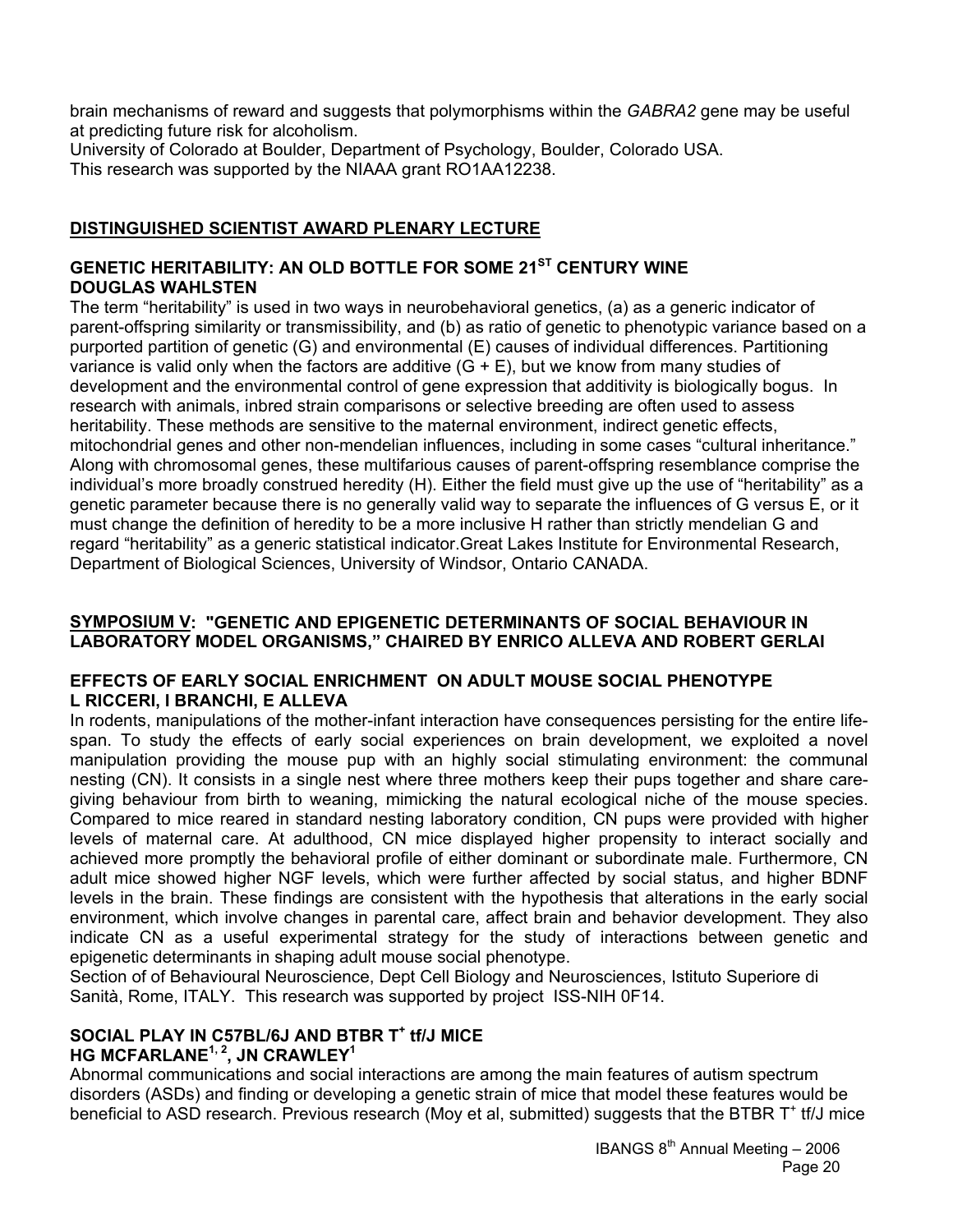show less social approach in our three-chambered social task. Therefore, the aim of the present study was to perform a detailed assessment of the juvenile play and social behaviors of BTBR T<sup>+</sup> tf/J and C57BL/6J mice. 21 day old male mice were separated and housed individually for approximately 2 hours. Following this isolation period, pairs of same strain subjects of similar body weight but from different litters were placed in the Noldus PhenoTyper and their behavior recorded for 30 minutes. All experiments were carried out during the first half of the dark phase of the light cycle in a dimly lit room illuminated by a single red lamp. Frame by frame behavioral analyses of the play pairs were later carried out using the Noldus Observer 5.0 software. On several measures of social interaction and play, juvenile BTBR  $T^*$  tf/J mice were found to engage in significantly fewer bouts than did their C57BL/6J counterparts. BTBR T<sup>+</sup> tf/J mice were also found to engage in significantly longer bouts of self grooming behaviors and to be less active in the play arena than C57BL/6J mice. However, in an open field test, BTBR T<sup>+</sup> tf/J mice were more active than C57BL/6J mice, suggesting that their diminished activity in the play arena was not due to an overall diminished locomotor ability. Further, in the three chambered social approach task, BTBR  $T^+$ tf/J mice also showed significantly lower social approach than their C57BL/6J counterparts, replicating Moy et al (submitted). These results suggest that BTBR  $T^+$  tf/J mice may serve as a model of diminished sociability for ASD research.

<sup>1</sup> Laboratory of Behavioral Neuroscience, National Institute of Mental Health, NIH, USA and <sup>2</sup>Department of Psychology, Kenyon College, Gambier, Ohio USA. This research was supported by the NIMH Intramural Program.

### **THE ROLE OF THE MATERNAL ENVIRONMENT IN THE DEVELOPMENT OF ALTERNATIVE BEHAVIOURAL PHENOTYPES IN MICE**

### **JP CURLEY1 , FA CHAMPAGNE1,2, EB KEVERNE1 , PPG BATESON<sup>1</sup>**

Variation in maternal behaviour (licking/grooming, nursing, nestbuilding, retrieving) in mice may be mediated via both genetic and environmental factors. Using inbred, hybrid and outbred mouse strains, as well as gene knockout mice, we have established a genetic basis for the regulation of maternal care, with differences in the patterns of these behaviours being related to the relative density of oxytocin receptors. We also show that the levels of postpartum care invested in offspring by a mother can be regulated by other factors such as her early life and adult experiences. From an evolutionary perspective, variation in maternal behaviour has important consequences for the adult behaviour of offspring, providing information about the likely external environment and how best to develop. We demonstrate that variation in the quality of early life experiences leads to changes in the adult levels of exploration, activity and anxiety of offspring, and that this may be transmitted in a non-genomic fashion to future generations. We also show that the most likely mechanism for this trans-generational inheritance is a behavioural transmission of maternal care from mother to daughter.

<sup>1</sup>Sub-Department of Animal Behaviour, University of Cambridge, Cambridge, UK and <sup>2</sup>Department of Psychology, Columbia University, New York USA. This work was supported by grants form the Leverhulme Trust, BBSRC & Canadian Institutes of Health Research.

### **SOCIAL BEHAVIOUR OF ZEBRAFISH: A TARGET OF MUTAGENESIS? R GERLAI, C BUSKE, N MILLER**

Zebrafish has been a favourite of genetics and developmental biology due to its prolific nature, small size, and transparent externally developing embryo. Recently, however, increasing number of studies has been devoted to the behavioural analysis of this species. Some of these studies show that behavioural phenotypes may be used as screening criteria in forward genetic, i.e. mutagenesis studies. Particularly interesting is the social behaviour of zebrafish. Zebrafish forms groups within which individuals swim in close proximity to each other. The adaptive significance of this behaviour is thought to be predator avoidance as the attention of fish predators may be divided among the multiple moving targets. However, it appears that zebrafish shows strong preference for its own kind and do not mix with other species. Thus the shoaling behaviour may have other functional explanation as well. This paper will review what is known about zebrafish social behaviours and will also present some preliminary observations on the effects of some factors, including a predator model, dispersed food, and drug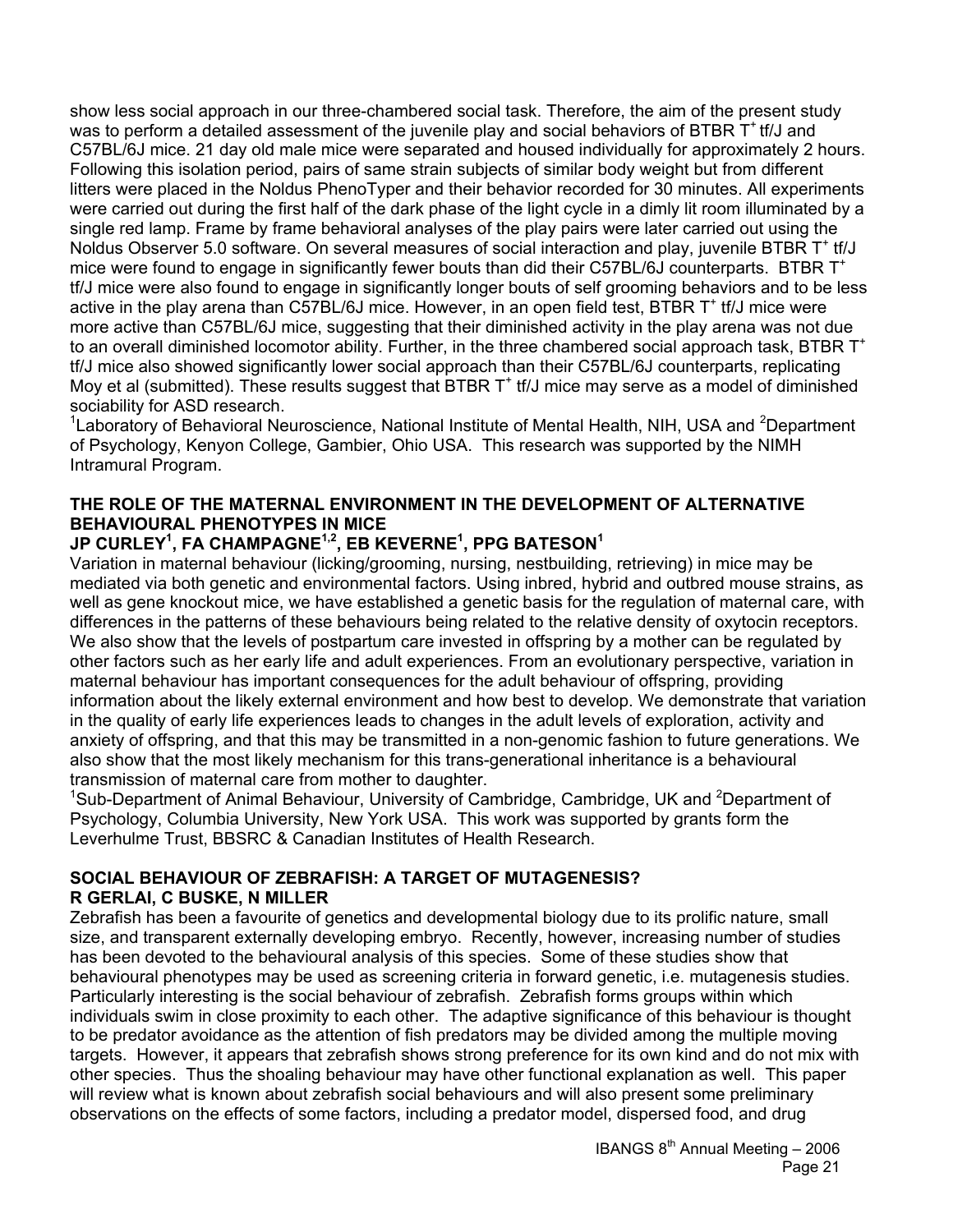(alcohol) exposure on group cohesion. Furthermore, we will present a new method, a simple computer software, with which we quantify shoaling behaviour. The paper will discuss questions with regard to the construct validity of zebarfish social behaviour for human brain function, i.e. whether the mechanisms underlying zebrafish and human social behaviours could be similar and whether zebrafish may be used to screen for genetic factors underlying human brain disorders associated with abnormalities of social behaviours, including autism spectrum disorders.

University of Toronto at Mississauga, Mississauga, Ontario CANADA.

### **POSTER SESSION ABSTRACTS (Alphabetical by first author)**

#### **INTELLIGENTFLY DESIGN: EXPERIMENTAL EVOLUTION AS A STRATEGY TO IDENTIFY GENETIC INTERACTIONS AMONG MEMORY MUTANTS A ALTICK, E KOCKENMEISTER, P MITRA, J DUBNAU**

Genetic screens in flies have identified a large number of genes involved in learning and memory. In few cases, however, have mechanistic connections been made between individual genes. This is due largely to the practical impossibility of conducting second site modifier screens with this complex phenotype. The most notable exception is the cAMP pathway. Two components of this signaling system (dunce and rutabaga) were identified by forward mutagenesis, and reverse genetic approaches have established roles in memory for multiple additional elements of this pathway. However, there clearly are cAMP independent forms of learning because even null alleles of rutabaga adenlylyl cyclase (or of dunce, or PKA catalytic or regulatory subunits) have residual memory in a Pavlovian olfactory task. We recently have identified 57 transposon-tagged alleles, which confer memory defects when assayed in an olfactory conditioning paradigm (Dubnau 2003). We are now using artificial selection to identify combinations of these alleles that are capable of suppressing the rutabaga mutant phenotype. We have created a founding population of flies that are homozygous for the rutabaga1 mutation and are heterogeneous with respect to transposon insertions at each of the additional 57 loci. We are using selective breeding over multiple generations to "evolve" allelic combinations capable of suppressing the rutabaga mutant phenotype. With PCR, we are able to track the occurrence of each of the 57 alleles within the populations and within individual flies. We expect to find correlations between co-occurrence of subsets the 57 alleles and rutabaga suppression, thus elucidating more complex networks of genes which function in parallel to the cAMP pathway in learning.

Cold Spring Harbor Laboratory, Cold Spring Harbor, New York USA. Funding Support provided by Beckman Young Investigator Award and DART Neuroscience Alliance.

### **ALTERED DOPAMINERGIC NEURONAL DEVELOPMENT IN D2R MICE: POSSIBLE ROLE OF D2R-MEDIATED SIGNALING IN NEURAL PLASTICITY**

### **SUNG Y KIM, MS CHANG, SA Y KIM, Y-S NA, JE LEE, BK JIN, BH LEE, J-H BAIK**

As the dopaminergic pathways in the midbrain have been closely associated with serious neuropsychiatric disorders, the elucidation of the mechanisms underlying dopaminergic neuronal development should provide some important clues for related disorders. In mice lacking the dopamine D2 receptor (D2R-/-), stereological cell counting analysis showed that the number of mesencephalic tyrosine hydroxylase cells was significantly low during ontogeny, as compared to that observed in wild-type (WT) mice, thereby indicating an alteration in dopaminergic neuronal development in the absence of D2R. The results of immunohistochemical and RT-PCR analyses revealed that the expression of Nurr1, an orphan nuclear receptor, as well as Ptx3 expression, was selectively reduced in D2R-/- mice during the embryonic stage. A reporter gene assay using the Nur response element linked to the luciferase reporter gene indicated that the stimulation of D2R results in the activation of the Nurr1-mediated reporter gene. This D2R-mediated NurRE-dependent transcriptional activity was regulated via the activation of extracellular-signal regulated kinase (ERK). Furthermore, quinpirole treatment was shown to elicit an increase in the number of TH-positive neurons, as well as the neuritic extension of TH neurons, coupled with ERK activation and Nurr1 activation in the TH positive neurons in primary mesencephalic cultures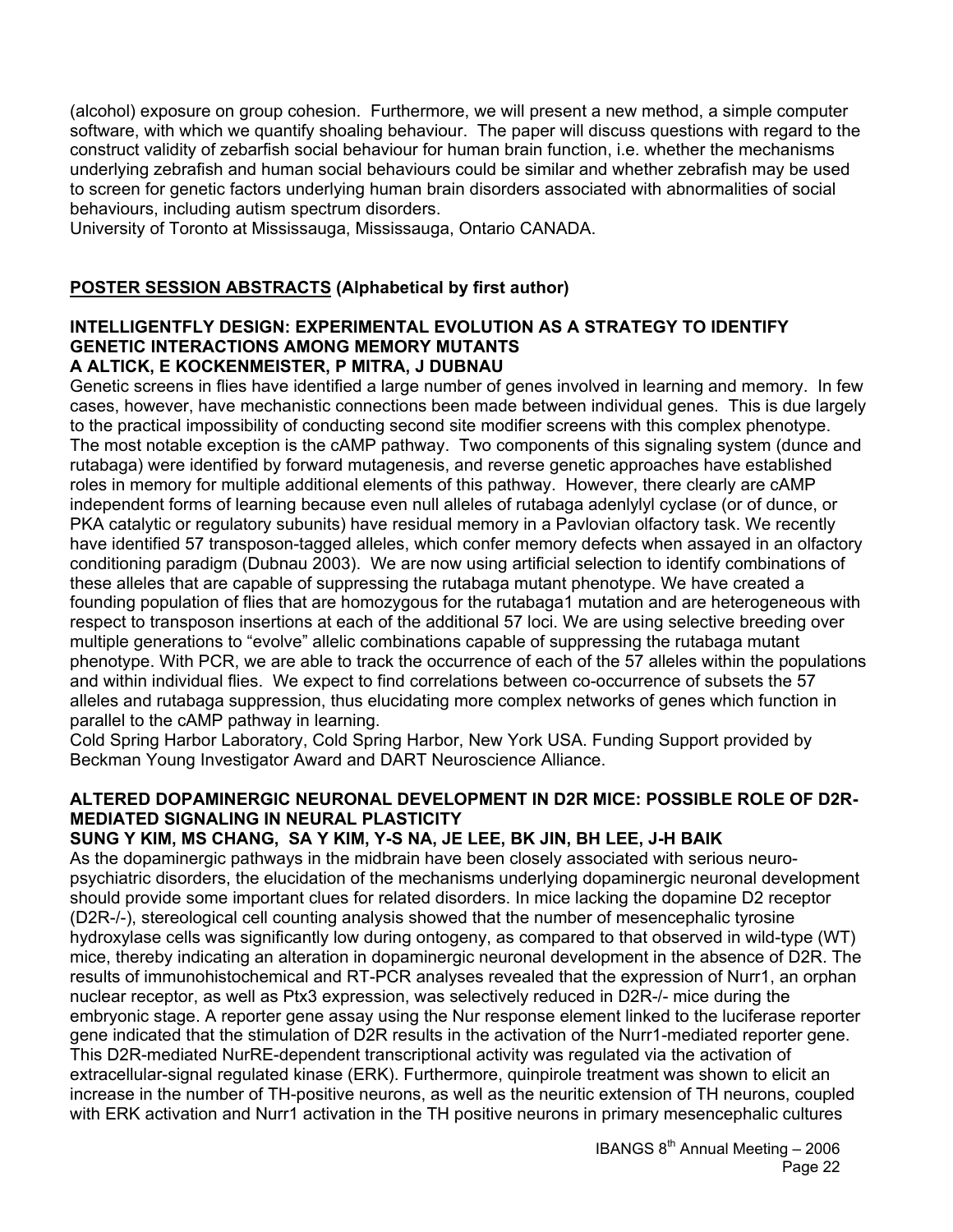from WT mice. However, this regulation was not detected in the D2R-/- mice. These results suggest that signaling through D2R in association with Nurr1 employing ERK, plays a critical role in mesencephalic dopaminergic neuronal development.

Korea University, Seoul, KOREA. This work was supported by a research grant from the Molecular and Cellular Biodiscovery Program (grant No. M1-0311-00-0069), by basic research grant from KOSEF (Grant No. R01-2004-000-10671-0) and by a grant (Grant No. M103KV010020-03K2201-02030, M103KV010020-05K2201-02030) from the Brain Research.

#### **CONFIRMATION AND FINE MAPPING OF ETHANOL SENSITIVITY QTLs, AND CANDIDATE GENE TESTING IN THE LXS RECOMBINANT INBRED MICE B BENNETT, P CAROSONE-LINK, TE JOHNSON**

In previous studies we have mapped quantitative trait loci (QTLs) for hypnotic sensitivity to ethanol using a small recombinant inbred (RI) panel and a large F2 backcross. This behavior is the most significant predictor of long term risk for alcoholism. We remapped hypnotic sensitivity using a new set of 75 RI strains, the LXS, derived from inbred Long Sleep (ILS) and inbred Short Sleep (ISS) strains. We expected to improve mapping resolution in the QTL regions and to identify novel QTLs for loss of the righting reflex following ethanol (LORE). Large RI panels are advantageous for genetic mapping for a number of reasons, including enhanced precision of map location, and extensive resampling of identical genotypes. We used three common mapping algorithms (R/qtl, QTL Cartographer, and WebQTL) to map QTLs in the LXS, and compared the results. Most mapping studies use only a single algorithm, an approach which may result in failure to identify minor QTLs. We confirmed most of our previously reported QTLs, although one major QTL from earlier work (Lore2) failed to replicate, possibly because it represented multiple linked genes separated by recombination in the RI strains. We also report narrowed confidence intervals, based on mapping with a new genetic resource of over 4000 polymorphic SNP markers. These narrowed confidence intervals will facilitate candidate gene identification, and assessment of overlap with human regions specifying risk for alcoholism. Finally, we present an approach for utilizing these RI strains to assess evidence for candidate genes in the narrowed intervals, and apply this method to a strong candidate, the serotonin transporter.

University of Colorado, Boulder Colorado USA. This work was supported by grants from the NIH (RO1 AA11984 (TEJ), (AA014666 and DA015663) the Ellison Foundation for Medical Research (TEJ), and by funds from the University of Colorado.

#### **GENETIC BASIS OF LICK RATE AND LICK MICROSTRUCTURE IN MICE JD BOUGHTER Jr, JP BAIRD, SJ ST. JOHN, RW WILLIAMS, L LU, D HECK**

Fluid licking in mice is thought to be under the control of one or more central pattern generators (CPGs). We compared 20-min water intake of two water restricted inbred strains of mice, C57BL/6J (B6) and DBA/2J (D2), using a contact lickometer. Results indicate that D2 mice lick at a faster rate: Using a 1 sec burst-pause criterion, D2 mice licked 7% faster on average within bursts (7.09 vs. 6.62 lick/s). These differences in lick rate were not due to a difference in tongue length or weight. Interestingly, the mode of the interlick interval (ILI) distribution for D2 mice indicated a 19% faster rate of licking than B6 mice (10.06 vs. 8.43 licks/s). This disparity was due to the presence of proportionally more ILIs that were roughly twice (180-200ms) the peak of the ILI mode in D2 mice vs. B6 mice. These ILIs are thought to represent missed licks or taste reactivity movements (e.g., lateral tongue protrusions). A strain difference also existed with respect to bursts and pauses. For both groups the average burst size was almost identical (36 licks/burst) but the mean burst duration was shorter for D2 vs. B6 mice, consistent with the faster lick rate of D2 mice. Strikingly, D2 mice expressed an average pause length almost 55 seconds longer than that for B6 mice (140s vs. 85s), resulting in an overall slower rate of ingestion for D2 mice over the course the drinking period. In order to estimate the role of genetic factors on lick rate, we produced generations of F1 and F2 mice, and tested a set (n = 26 strains) of BXD RI mice. Using these mapping populations, we estimated heritability of lick rate > 0.50, with no fewer than 3 polymorphic genes contributing to the genetic variance. Preliminary QTL analysis indicates loci on Chr 1, 2, 5 and 10 contributing to variation in lick rate. Overall, results suggest a fundamental difference in the rhythmic rate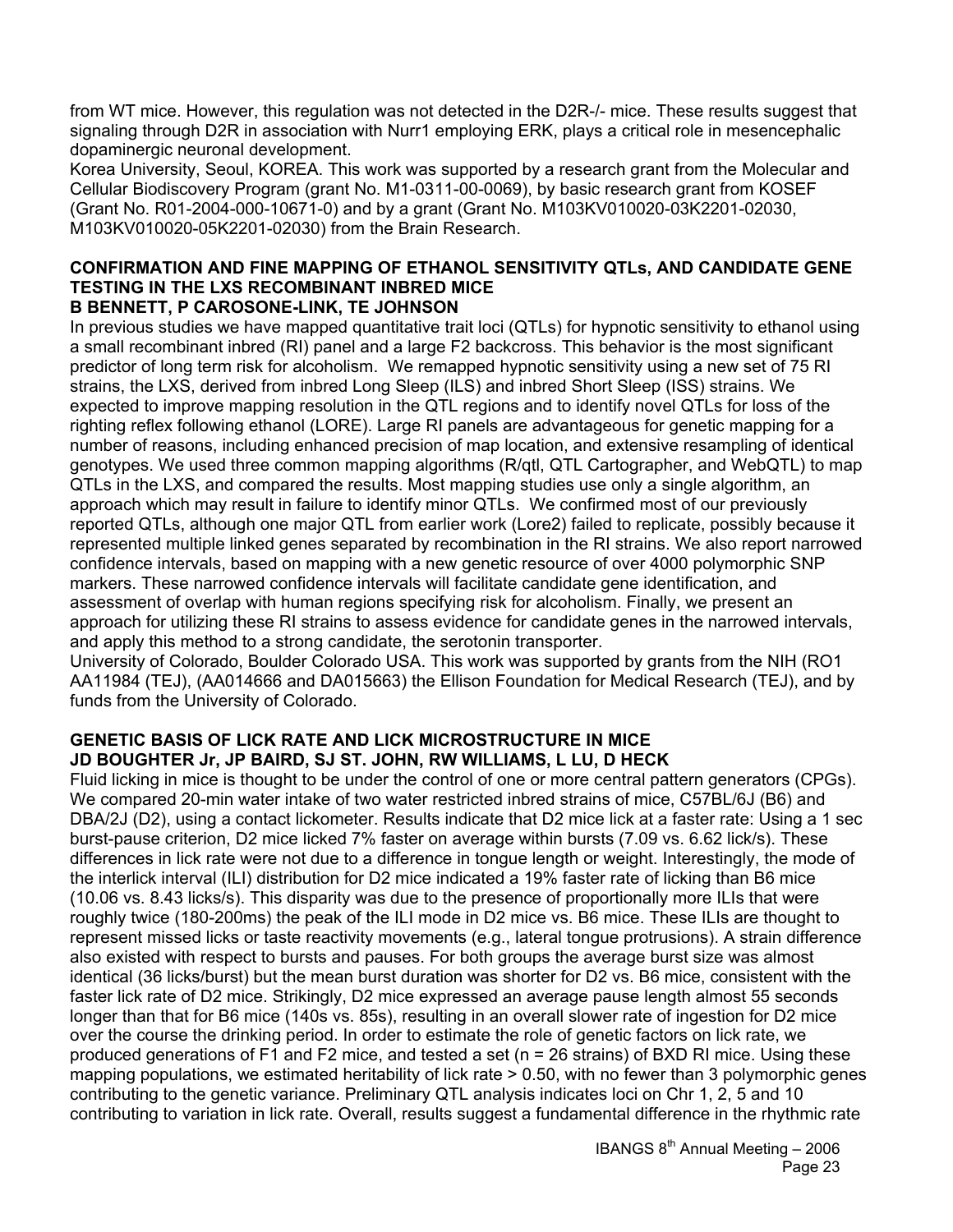of licking and the organization of pauses between bursts in B6 and D2 mice, likely due to strain variations both within the CPG itself and in processes that engage and disengage the CPG. University of Tennessee Health Science Center, Memphis, Tennessee USA.

#### **BEHAVIORAL RESPONSES OF 129/SV, C57BL/6J AND DBA/2J MICE TO A NON-PREDATOR AVERSIVE OLFACTORY STIMULUS**

### **F CAPONE, A VENEROSI, I BRANCHI, F CIRULLI, E ALLEVA**

Adult males of three inbred mouse strains (129/SvPasIco, C57BL/6J, and DBA/2J) were exposed to a worm-shaped sponge soaked with the chemical component of the aversive scent (toluquinone odor) naturally secreted by a myriapod species (Ommatoiulus sabulosus) in the presence of a vertebrate predator. Subjects were exposed to the sponge for three consecutive days. Behavioral responses to the toluquinone odor were characterized both by an approach phase of risk assessment and by a repeated series of approach-avoidance episodes. Toluquinone exposure reduced completely, and in a strainindependent fashion, selected behaviors such as crouching, catching and chewing the sponge. Other responses were strain-dependent: the DBA strain displayed defensive burying at high levels, C57 mice performed high levels of withdrawal while the 129/Sv strain showed also high levels of stretch attend posture. Compared to other tasks, this test is an ethological (i.e. molded by strong evolutionary force), simple, cheap and is not affected by strain differences in appetitive-sensory responses, as shown by the strain-independent responses. These features make this task as a good complement to any explorationanxiety test battery, also assessing for potential olfactory deficits of mutant strains.Section of Behavioral Neurosciences, Dept of Cell Biology and Neurosciences, Istituto Superiore di Sanita, Viale Regina Elena 299, Roma ITALY. This study was supported by project NIH-ISS Rif. 0F14.

#### **GENE-TO-PHENOTYPE NETWORKS FOR BRAIN AND BEHAVIOR EJ CHESLER, R KIROVA, A PERKINS, MA LANGSTON**

Heritable polymorphisms cause minute structural and functional changes in DNA that exert their effects in a cascade of activity traversing many levels of biological scale from molecular to gross structure, function and behavior. New techniques for high-througput molecular analysis and the availability of larger and increasingly well-characterized reference populations has rendered feasible the large scale extraction of these networks of activity. Using both combinatorial and parametric approaches, network graphs can be constructed and decomposed to discover and characterize polygenic and pleiotropic networks of central nervous system structure and function. These graphs include genotypes, QTL models, molecular endophenotypes, brain morphology and behavior. The decomposition of high throughput molecular data prior to mapping facilitates the discovery of the role of multi-locus interactions in these networks. These genome-phenome integration techniques suggest an approach for empirical discovery of the ontology of complex behavior.Oak Ridge National Laboratory, Oak Ridge, Tennessee USA. Funding support provided by NIAAA Integrative Neuroscience Initiative on Alcoholism Pilot Grant to EJC.

#### **EFFECTS OF ALCOHOL ON FEAR-POTENTIATED STARTLE IN MICE SELECTIVELY BRED FOR HIGH (HAP) OR LOW (LAP) ALCOHOL PREFERENCE JA CHESTER**

The purpose of this study was to investigate the genetic propensity to develop learned fear and the effects of alcohol on the expression of learned fear in mice selectively bred for high or low alcohol preference. Alcohol-naïve, male and female high- (HAP1) and low- (LAP1) alcohol-preferring mice were randomly assigned to a FEAR-CONDITIONED or CONTROL group. Mice in the FEAR-CONDITIONED group received 20 pairings of light + footshock (light: 7W, 30s; shock: 0.8 mA, 0.5s; 2 min ITI). Within each conditioning group, mice received either saline or one of three alcohol doses (0.5, 0.75, 1.0 g/kg IP) 30 min prior to the FPS testing session. Both male and female HAP1 mice showed greater FPS magnitude than male and female LAP1 mice. CONTROL groups showed no FPS. Alcohol at the doses tested did not influence the expression of FPS in either the HAP1 or the LAP1 lines. These results indicate that mice selectively bred for high-alcohol-preference are more susceptible toward the development of anxiety-related behavior than their low-alcohol-preferring counterparts, as measured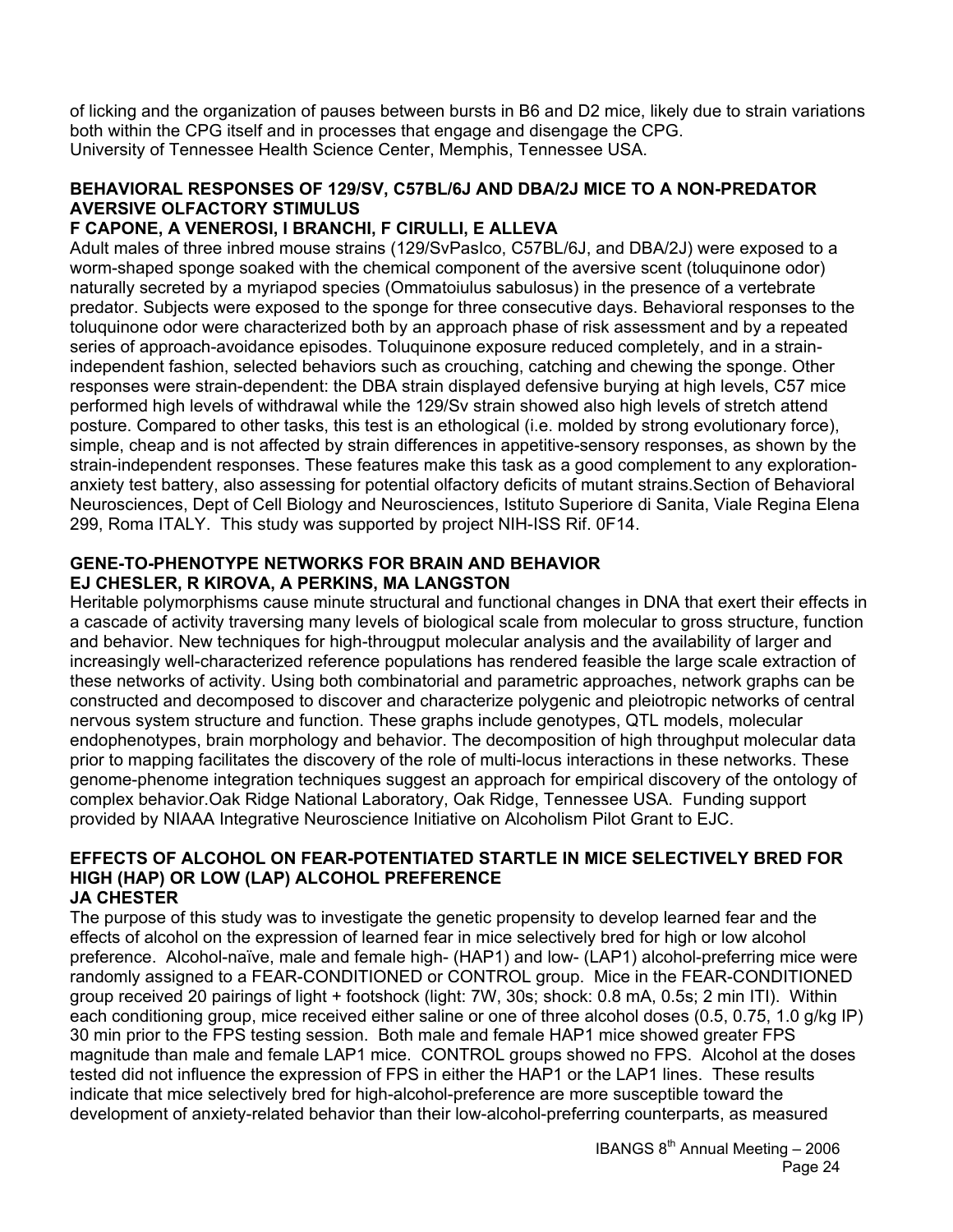using the FPS paradigm. We are currently testing whether similar effects are seen in the replicate 2 HAP/LAP mouse lines.Psychological Sciences, Purdue University, West Lafayette, Indiana USA.

### **A NEW MOUSE MODEL OF HIGH ALCOHOL SELF-ADMINISTRATION: SELECTION FOR HIGH DRINKING IN THE DARK**

### **J CRABBE<sup>1</sup> , J RHODES2**

Many animal models have targeted alcohol abuse and dependence. In the rodent, the majority of such models have sought to increase alcohol self-administration using genetic or environmental manipulations, or their combination. Strictly genetic manipulations (e.g. comparison of inbred strains or targeted mutants, selective breeding) have not yielded rat or mouse genotypes that will voluntarily self-administer to the point of intoxication. While some behavioral manipulations (e.g., scheduling and or limiting access to alcohol) will induce mice or rats to self-administer alcohol to intoxication, these typically require significant food or water restriction and/or a long time to develop. Relatively high-intake genotypes do not appear to be preferentially susceptible to these effective behavioral manipulations. Some human alcoholics repeatedly drink to intoxication, even in the face of substantial physical and social feedback opposing this behavior. It would be useful to have a mouse genetic animal model that self-administers sufficient alcohol to become intoxicated. We review our progress toward that goal. In one set of experiments, we are selectively breeding High Drinking in the Dark mice to ingest 20% alcohol until they reach blood alcohol levels (BALs) exceeding 100 mg%. After three generations of selection, more than 25% of the population exceeds these BALs. These mice should be useful for mechanistic studies, and for pharmacological experiments designed to limit alcohol self-administration. <sup>1</sup>Portland Alcohol Research Center, Department of Behavioral Neuroscience, Oregon Health & Science University, and VA Medical Center, Portland Oregon 97239 USA. <sup>2</sup> Beckman Institute and Department of Psychology, University of Illinois at Urbana-Champaign, Urbana Illinois 61801 USA. Supported by the NIH-NIAAA Integrative Neuroscience Initiative on Alcoholism (AA13519), NIH-NIAAA Center Grant AA10760, and the US Department of Veterans Affairs.

#### **WHEEL RUNNING AS A TOOL TO MEASURE BEHAVIOURAL SENSITIZATION L DE VISSER, AK STOKER, BM SPRUIJT, R VAN DEN BOS**

Wheel running is an extensively used indicator for locomotor activity in neurobiological research. However, recent studies suggest running wheel activity to be naturally Rewarding and reinforcing; it may be described as an incentive-motivated behaviour, similar to the intake of addictive drugs. We previously showed that providing mice with a running wheel has the potential to disrupt the daily organization of behaviour. In the present study, we investigated the influence of novelty-induced stress on wheel running in two inbred strains of mice (C57BL/6 and DBA/2). Our aim was to determine whether wheel running can be used as a tool to study both genetic and environmentally induced differences in sensitivity to rewarding behaviours in mice. One group of male mice (n=12 per strain) was placed in an automated home cage observation system (PhenoTyper®, Noldus Information Technology, Wageningen, The Netherlands) for two weeks with a wheel integrated in the cage. A second group of mice (n=12 per strain) was allowed to habituate to the novel cage for one week before a running wheel was introduced. Locomotor patterns and running wheel activity were recorded continuously. Results showed a pronounced sensitising effect of novelty on the intensity of wheel running in C57Bl/6 mice. In DBA/2 mice no such effect could be detected. Overall levels of wheel running were higher in DBA/2 mice under both novelty and habituated conditions. Furthermore, both strains showed a sensitised response when the wheel was returned after one week of removal. From these findings we put forward the suggestion that wheel running behaviour could serve as a tool to study the interaction between genetic and environmental factors in behavioural sensitisation in mice. As it is displayed spontaneously and easy to monitor, wheel running may be well suitable to be included in high-throughput phenotyping assays. This work was supported by ABC Neurogenomics and Utrecht University, Utrecht, THE NETHERLANDS.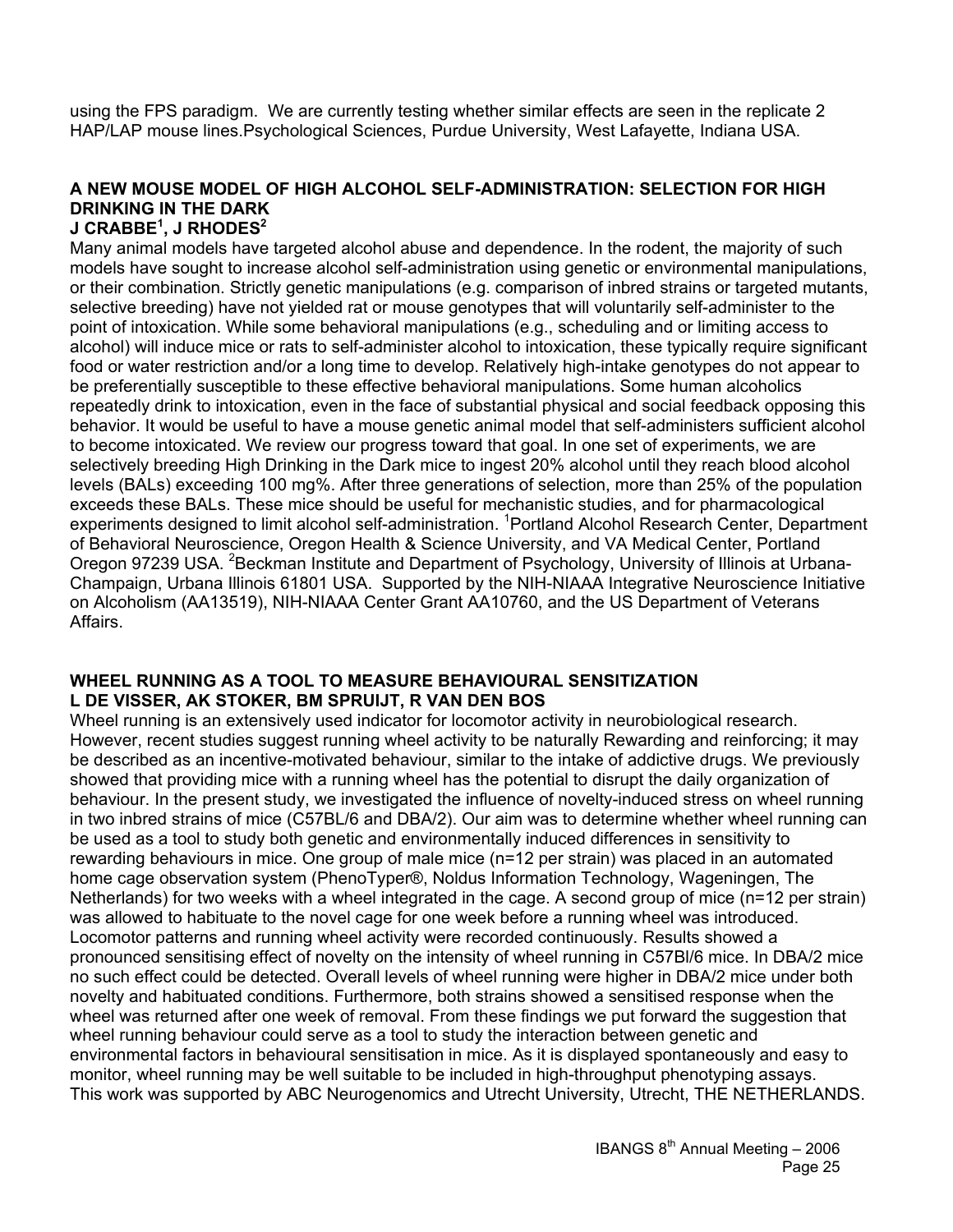#### **SEX DIFFERENCES IN ETHANOL WITHDRAWAL BETWEEN MALE AND FEMALE RATS LL DEVAUD, PE ALELE**

Investigations of responses to chronic ethanol consumption and withdrawal have uncovered significant sex differences in the increased seizure risk of withdrawal. For example, female rats had seizure thresholds restored to basal levels by 3 days of withdrawal (EW) whereas male rats still showed a significantly increased seizure susceptibility. Surprisingly, acute administration of 2.5 g/kg ethanol had a greater anticonvulsant effect against bicuculline-induced seizures in early EW compared to pair-fed control responses, which was enhanced for female rats at 3 days EW. In contrast, ethanol had a significant anticonvulsant effect against pentylenetetrazol (PTZ) induced seizure risk in pair-fed control animals, with reduced effect in both male and females during EW. As these data suggest that a number of factors influence EW behaviors, with shifts from sensitization to tolerance during EW recovery, we next tested a bolus injection of PTZ to assess additional seizure signs. Ethanol (2.5 g/kg) increased seizure latency in all treatment groups at the 24 hr EW time. At 3 days EW, ethanol increased latency by 32% in males whereas EW females now showed a reduced response to ethanol, suggestive of tolerance. Additionally, ethanol-treated EW females showed a significantly greater reduction in seizure severity, from a maximal score of 8 (death) to a minimal score of 0 (brief signs). In contrast, severity scores in male were reduced, from 4.25 to 0. Ethanol reduced seizure duration more in EW females than male rats at 24 hours EW and reduced severity more in EW males (6 to 0) and OVX (6.3 to 0), than intact females (3.5 to 1.6) at 3 days EW. These data further support the suggestion that genetic differences as basic as those conferring one's sex, influence ethanol withdrawal-induced seizure risk differentially between male and female rats.Idaho State University, Pocatello, Idaho USA. This work was supported by NIH grants AA110877 (LLD) and P20RR01654 (PEA).

#### **INTERLEUKIN-7 RECEPTOR KNOCKOUT MICE DISPLAY DEFICITS IN HABITUATION AF DORMAN1,2, VJ BOLIVAR1,2, R PIETROPAOLO1 , B HERRON1,2, L FLAHERTY1,2**

Cytokines are primarily known for their roles in inflammation and immunity; however, recent studies indicate that some cytokines (e.g. IL-1α, IL-2, IL-6) influence behavior. We demonstrate that interleukin-7 receptor knockout (B6.129S7-II7r<sup>tm1Imx</sup>/J) mice exhibit behavioral deficits in open field activity and habituation relative to C57BL6/J (B6) mice. In contrast, IL7<sup>-/-</sup> mice do not exhibit habituation deficits, indicating that a novel ligand interacts with the IL-7 receptor to elicit the observed behavior. The hippocampus is involved in learning and memory processes, e.g. habituation. Previous studies have indicated that hippocampal mossy fiber length correlates with some learning and memory phenotypes; however, our analysis of IL7R $<sup>7</sup>$  and B6 mossy fibers revealed no significant differences. We performed</sup> global gene expression analyses of IL7R<sup>-/-</sup> and B6 hippocampi to determine if they differed in gene expression. We identified 66 probe sets that are differentially expressed between the two strains (p<0.05) by the Benjamini-Hochberg FDR), including genes implicated in synaptic plasticity, long-term potentiation, and neuronal migration. Our results suggest a novel role for the IL-7 receptor in behavior.<sup>1</sup> Genomics Institute, Wadsworth Center, Troy, New York USA.<sup>2</sup> School of Public Health, Department of Biomedical Sciences, University at Albany, Albany, New York USA.

#### **SPATIAL-COGNITION RELATED CHARACTERISTICS IN MOUSE OPEN-FIELD BEHAVIOR A DVORKIN1 , Y BENJAMINI2 , I GOLANI1**

In previous studies of Open-Field behavior in rodents, it was shown that rats establish preferred locations (home-bases) and principal places. The vast majority of exploratory behavior is organized around these locations, which are characterized by high number of visits and high cumulative time spent in them. In the present study, we examine the dynamics of visiting behavior to locations in the open-field in mice. A visit is defined as either passing through the location or stopping there. We estimate the probability of stopping at a location as a function of the number of previous visits to that location. This estimate can be regarded as a measure of the familiarity of the mouse with the location. A comparison of 3 inbred strains shows that, one strain (CZECHII/Ei) exhibits an overall increase in probability, another (DBA/2J), exhibits a fixed probability, and a third strain (C57BL/6J) shows a mild increase in this probability. The strain difference is not due to change in the rate of stopping, which remains constant in time in all 3 strains. An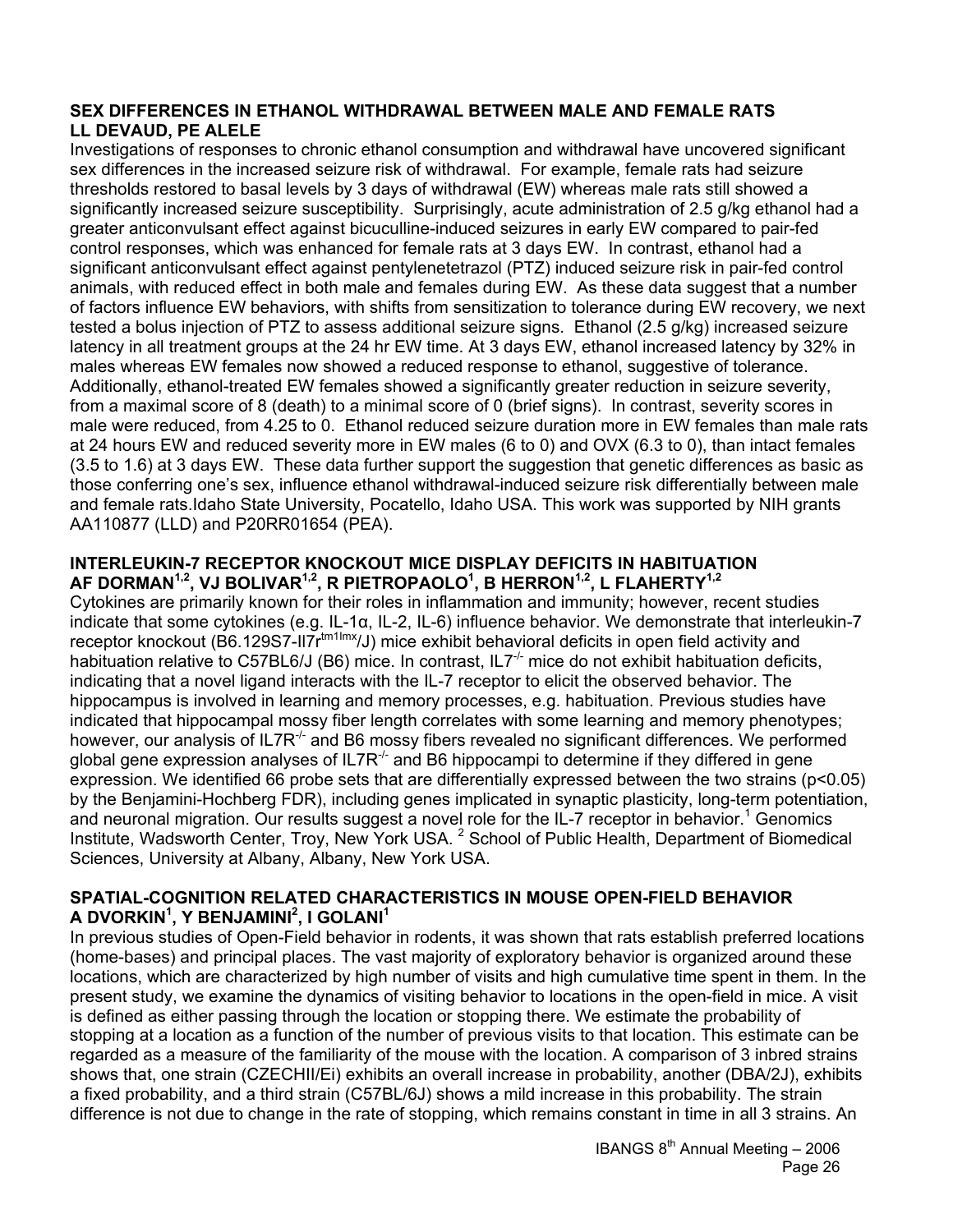increasing probability of stopping at a certain location is likely to reflect a memory of the history of visits to that location. This feature appears therefore to be a cognition-related measure of open-field behavior. The poor performance of DBA mice coincides with previous reports of impaired spatial memory due to hippocampal dysfunction in this strain. <sup>1</sup>Department of Zoology, George S. Wise Faculty of Life Sciences, and <sup>2</sup>Department of Statistics and Operations Research, The Sackler Faculty of Exact Sciences, Tel Aviv University, Tel Aviv, ISRAEL 69978. This research was supported by National Institute of Neurological Disorders and Stroke Grant R01-NS-40234-01. Generous funds from AstraZeneca were used to defray the cost of mice through the Mouse Phenome Project Collaborations Program.

## **A NOVEL GENETIC MODEL OF DEPRESSION**

### **R GERSNER, D DAR, A ZANGEN**

Depression is among the most prevalent forms of mental illness, but the neurobiological basis of depressive behavior is poorly understood. Many of the rodent models for depression are based on the assumption that depression is a response to acute or chronic stress*.* Other models are based on assumption of a certain biochemical dysfunction that underlies depression, while there is no consensus on the biochemical basis of depression. The diagnostic criteria for depression include several symptoms and it has also become clear that the risk for depression is partially genetic. We were therefore encouraged to investigate genetic factors of depressive behavior by establishing a novel animal model for depression based on selective breeding for a depressive phenotype. The selective breeding is based on tests that cover the core symptoms: loss of interest (using an exploration test in automatic locomotion boxes), lack of motivation (using a modified swimming test), anhedonia (using the sucrose preference test) and reduced energy/fatigue by chronically screening locomotor activity (using home-cage-based locomotion system). We found at the fourth generation of descendants a significant differences between "depressed", "normal" and "motivated" rats in the swimming test, in the sucrose preference test, in the basal locomotor activity at young ages and in some aspects of exploration. We expect this model to allow the study of the genetic contribution to depressive and motivated behaviors and the neurochemical characterization of these behaviors. In the near future we will test effectiveness of antidepressant drugs in this unique model.Department of Neurobiology, Feinberg Graduate School of the Weizmann Institute of Science, Rehovot, ISRAEL.

#### **THE ROLE OF GENES IMPORTANT FOR DOPAMINE NEUROTRANSMISSION IN MECHANOSENSORY HABITUATION IN** *Caenorhabditis elegans* AC GILES<sup>1,2</sup>, JH WEIRICH<sup>2</sup>, WC HSU<sup>2</sup>, HL LAU<sup>2</sup>, CH RANKIN<sup>1,2,3</sup>

*Caenorhabditis elegans* is an excellent animal model for the analysis of the cellular and molecular mechanisms involved in learning and memory because it contains only 302 identified neurons and can be easily manipulated using genetic tools. These animals have been shown to possess both short- and longterm memory for habituation of the tap withdrawal response. Recent evidence suggests that a D1-like dopamine receptor homolog gene is expressed in the mechanosensory neurons of the tap withdrawal circuit. We hypothesized that dopamine might play an important role in modulating this circuit and therefore could play a role in habituation of the tap withdrawal response. Mutant strains of *C. elegans*  with deficits in their dopaminergic neurotransmission, *cat-2* (tyrosine hydroxlase mutation) who lack the ability to synthesize normal amounts of dopamine, *dop-1* (dopamine receptor mutation) who lack the D1 like receptor homolog and *dat-1* (dopamine transporter mutation) who lack the dopamine reuptake transporter, were tested for both short- and long-term memory for habituation. All three mutants appeared to show approximately normal short-term habituation; however, none of the strains showed any evidence of long-term memory. This suggests that these gene are important in modulating the synaptic plasticity involved in long-term memory of this response. Interestingly, the hypothesized site of plasticity within the tap withdrawal circuit is a glutamatergic synapse, and dopamine has been found to modulate glutamatergic neurotransmission in other organisms. We are presently investigating whether the observed memory deficits in these mutants can be rescued: *cat-2* by the application of exogenous dopamine and *dop-1* by a wild-type *dop-1* transgene.<sup>1</sup>Graduate Program in Neuroscience, <sup>2</sup>Brain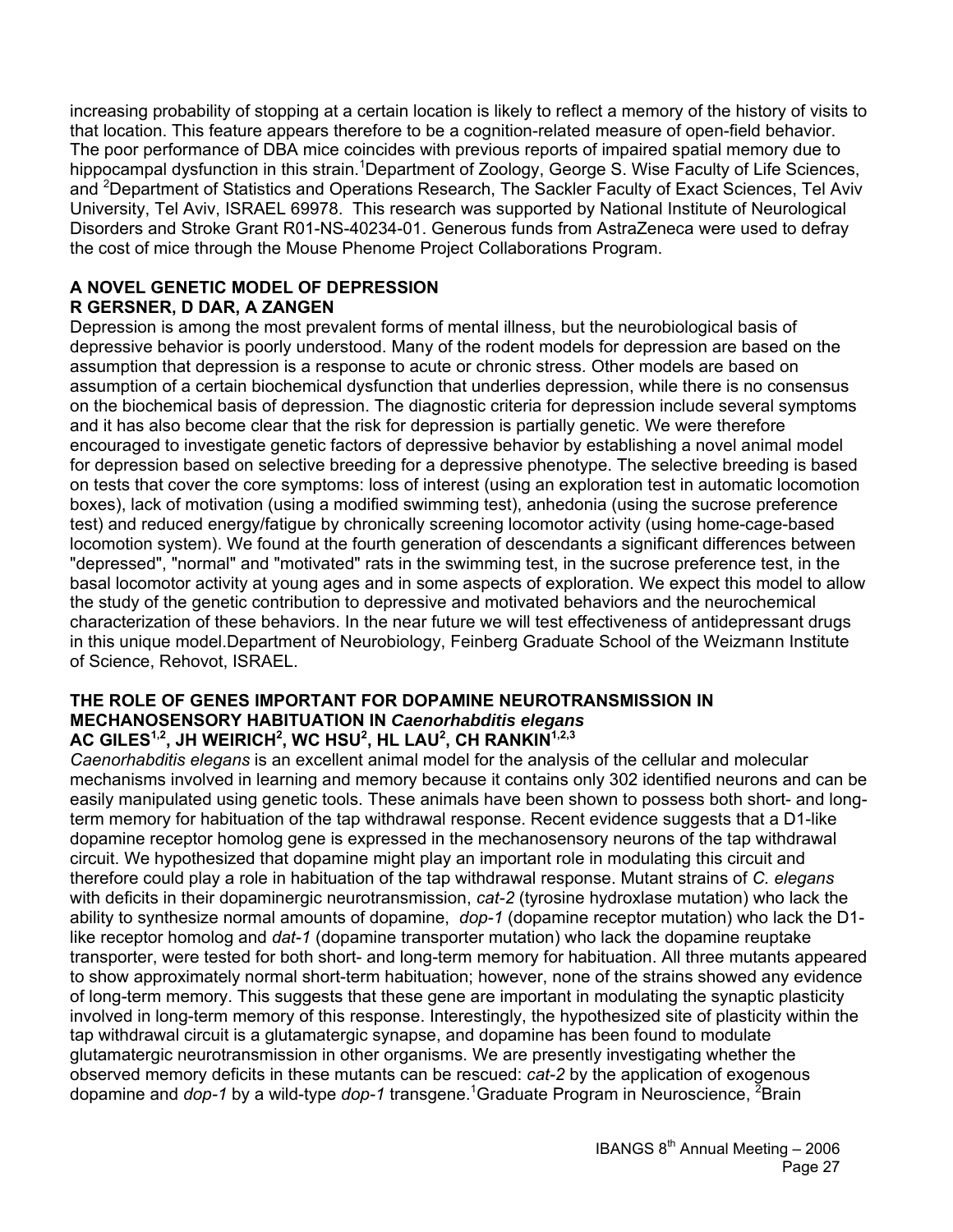Research Centre, <sup>3</sup>Psychology Department, University of British Columbia, Vancouver, British Columbia CANADA. Supported by NSERC to CHR.

#### **ANALYSIS OF GENE EXPRESSION PROFILES OF** *wdl* **MOUSE – A MODEL OF CARBONIC ANHYDRASE-RELATED PROTEIN VIII DEFICIENCY**

#### <code>J YAN\*, Y JIAO<sup>†</sup>, Y ZHAO<sup>‡</sup>, F JIAO<sup>†</sup>, H TU<sup>†</sup>, J STUART\*, LR DONAHUE<sup>§</sup>, WG BEAMER<sup>§</sup>, XLI<sup>¶</sup>, BA</code> **ROE , MS LeDOUX‡ , W GU†**

The waddles (*wdl*) mouse is a unique animal model that exhibits ataxia and appendicular dystonia without pathological abnormalities of either the central or peripheral nervous systems. Previously, we detected a 19 bp deletion in exon 8 of the carbonic anhydrase-related protein VIII gene (*Car8*) within the *wdl* locus on mouse Chr 4 from *wdl* mice. Although we showed that CAR8 is virtually absent in *wdl* mice. The common Purkinje cell marker, calbindin, and the an intracellular IP3-gated Ca<sup>2+</sup> channel, inositol 1,4,5-triphosphate receptor 1 (IP3R1), showed no difference between normal and mutant mice. In order to explore the potential pathways that Car8 causes the *wdl* phenotype, gene expression profiles of *wdl* mice was analyses using microarray technology. Our analysis showed that CAR8 deficiency has substantial effects on cerebellar gene expression profiles. A comparison between control and *wdl* mice identified 32 upregulated and 79 downregulated genes, which showed at least 2-fold changes, respectively, with an estimated false discovery rate of 5% or less. Several potentially important genes then were confirmed by semi quantitative PCR. According to the functions of differently expressed genes in *wdl* mice, a pathway involved in Car8 has been proposed. \* Department of Medicine, University of Tennessee Health Science Center, Memphis, Tennessee; † Departments of Orthopaedic Surgery-Campbell Clinic and Pathology, University of Tennessee Health Science Center, Memphis, Tennessee; ‡ Departments of Neurology and Anatomy & Neurobiology, University of Tennessee Health Science Center, Memphis, Tennessee; <sup>§</sup>The Jackson Laboratory, Bar Harbor, Maine; <sup>¶</sup>Functional Genomics Facility, University of Chicago, Chicago, Illinois; Department of Chemistry and Biochemistry, University of Oklahoma, Norman, Oklahoma USA.Support for this work is from the UTHSC Center of Genomics and Bioinformatics (W.G.) and Center in Connective Tissue Research (W.G.). Additional support is from Dystonia Medical Research Foundation (M.S.L.); Veterans Administration (W.G); National Institute of Arthritis and Musculoskeletal and Skin Diseases, National Institutes of Health (R01 AR51190 to W.G; R01 AR050785 to J.S.; RR01183 to L.R.D.); National Eye Institute, National Institutes of Health (R01 EY12232 to M.S.L.); National Institute of Neurological Diseases and Stroke, National Institutes of Health (R01 NS048458 to M.S.L.).

### **EFFECT OF COMBINED DOPAMINE RECEPTOR D2/SEROTONIN TRANSPORTER GENE KNOCKOUT ON THE BEHAVIORAL EFFECTS OF COCAINE**

### $M$  CENTENO $^1$ , X-F LI $^1$ , FS HALL $^1$ , DL MURPHY $^2$ , K-P LESCH $^3$ , GR UHL $^1$

Investigations into the mechanisms underlying the behavioral effects of cocaine have recently revealed the importance of uptake blockade of the neuronal plasma membrane transporter for serotonin (SERT), in addition to dopamine (DAT). For instance, although deletion of the DAT gene alone did not block cocaine reward, combined knockout of the DAT and SERT genes completely blocked cocaine conditioned place preference. Further implicating the combined importance of dopamine and serotonin systems in the behavioral effects of cocaine, studies have demonstrated that manipulations of several serotonin receptor subtypes modulate the rewarding and locomotor stimulant effects of cocaine; these include the serotonin 1A receptor, the serotonin 1B receptor, and the serotonin 2C receptor. Additionally, dopamine receptors including the D2 receptor subtype (DRD2) have been shown to affect cocaine reward as well. To further explore dopamine-serotonin interactions in cocaine reward and locomotion, the effects of combined gene deletions of SERT and DRD2 were examined. Consistent with the effects of each of these genes separately, combined SERT and DRD2 KO was found to increase cocaine conditioned preference alone or in combination, although the effect of SERT was much greater. These data contrast with the consequences of combined knockout on locomotor activity, under all conditions basal or drug-stimulated, which were largely affected by DRD2 KO, and only subtlety by SERT KO. The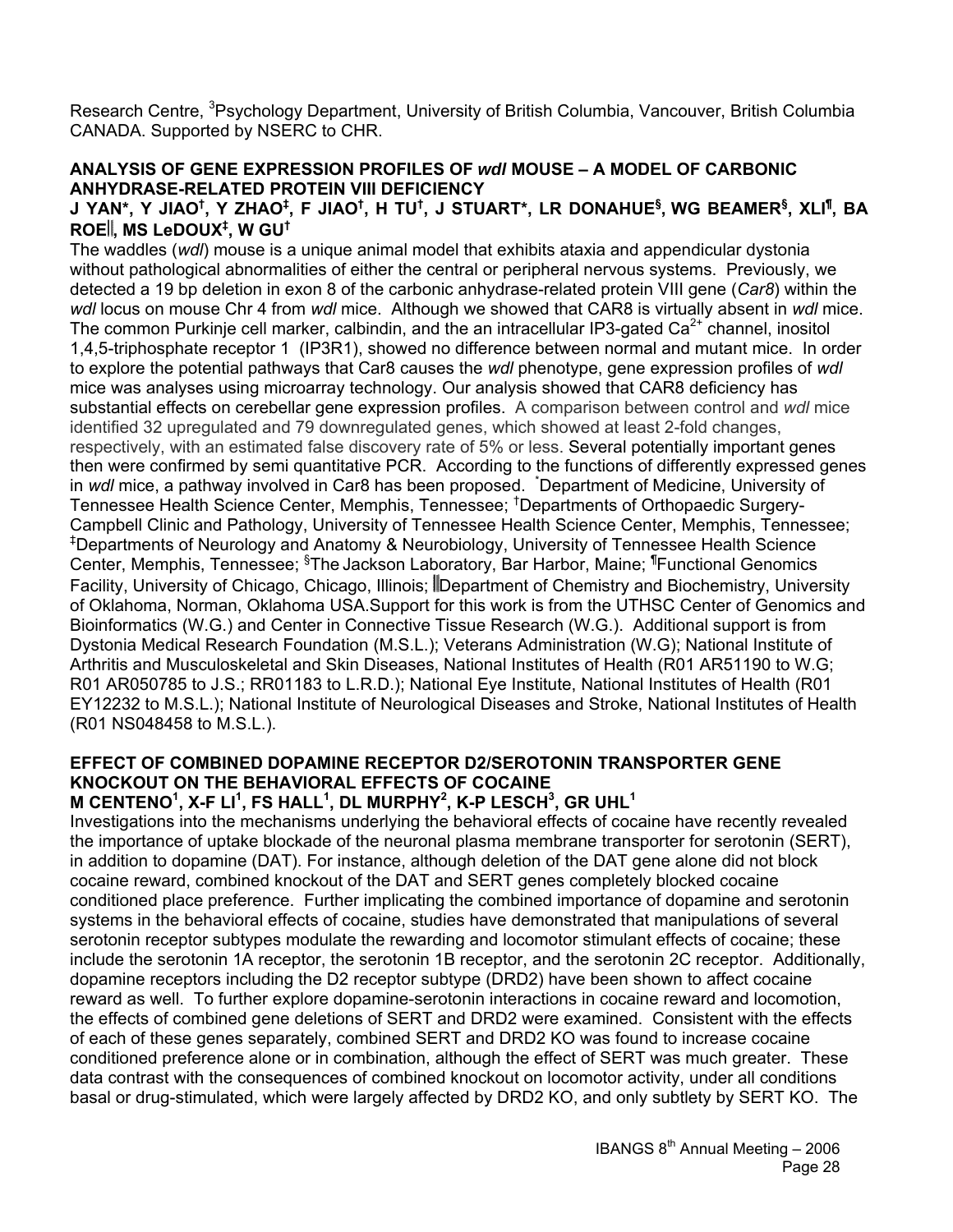importance of these findings is discussed in terms of the polygenic nature of drug abuse, and the potential contributions of human variants of these genes to abuse liability.

<sup>1</sup>Molecular Neurobiology Branch, National Institute on Drug Abuse, NIH/DHHS, Baltimore, Maryland USA; <sup>2</sup> Laboratory of Clinical Science, National Institute on Mental Health, NIH/DHHS, Bethesda, Maryland USA; <sup>3</sup>Department of Psychiatry, University of Wurzburg, Wurzburg GERMANY.

### **BEHAVIOURAL PHENOTYPING METHODS IN THE GERMAN MOUSE CLINIC, AN OPEN ACCESS PHENOTYPING PLATFORM**

### $\mathsf{SM}\ \mathsf{H}\_\mathsf{L}$ LTER $^1$ , M KALLNIK $^1$ , K WEINDL $^1$ , B DI BENEDETTO $^1$ , V GAILUS-DURNER $^2$ , H FUCHS $^2$ , M  $H$ **RABI** DE ANGELIS<sup>2</sup>, W WURST<sup>1</sup>

The German Mouse Clinic (GMC) (http://www.gsf.de/ieg/gmc) is an open access phenotyping platform, aiming at the establishment of mouse models of human diseases and the use of these models to study molecular disease mechanisms. To enhance reproducibility, standard operating procedures (SOPs) are developed in cooperation with European partners within the integrated EU-project EUMORPHIA (http://www.eumorphia.org). Within the GMC, behavioural phenotyping is focused on the detection of endophenotypes relevant for human brain dysfunctions, such as anxiety and mood disorders, schizophrenia, attentional and other cognitive deficits, and Parkinson's disease. To be comprehensive, but also efficient, the analysis is set up in a hierarchical way, starting with the primary screen. This analysis level consists of the modified Hole Board test, which was specifically developed for effective high-throughput behavioural analysis of lab rodents. The secondary screen level contains tests for locomotor, exploratory, emotional and social behaviour (e.g. dark-light transition, elevated plus-maze, open field, social interaction, olfactory perception). Furthermore, at this point functionality of sensorimotor competence and sensorimotor integration are assessed by acoustic startle reflex and pre-pulse inhibition. On the tertiary screen level various aspects of cognitive performance are being evaluated. Methods include procedures for the Five choice serial reaction time task (evaluating sustained and divided attention, attentional span and capacity, distractibility), fear-potentiated startle (fear memory, aversive), object recognition memory (appetitive) and social discrimination (social recognition memory, appetitive). Here we present (1) a short description of our primary screen procedure (modified Hole Board test) as well as an evaluation of its efficiency in detecting alterations in locomotion, exploration, anxietyrelated behaviour, social affinity and object recognition memory; (2) an overview of our secondary and tertiary screen procedures and (3) short descriptions of our procedures used for pre-pulse inhibition, social interaction, social discrimination and object recognition, as well as example data of phenotypes detected by their use. Institutes of <sup>1</sup>Developmental Genetics and <sup>2</sup>Experimental Genetics, GSF – National Research Centre for Environment and Health, Neuherberg, GERMANY. Supported by European Commission under FP5 No. QLG2-CT-2002-00930 and NGFN (grant No. 01GR0430).

#### **AMYLOID PATHOLOGY IS DISSOCIATED FORM MEMORY IMPAIRMENT IN A MOUSE MODEL OF ALZHEIMER'S DISEASE**

### **C JANUS, J KIM, A HANNA, J WILSON, R PRICE, D DICKSON, E MCGOWAN, T GOLDE**

Amyloid beta (Aβ) is the major component of senile plaques found in the brains of Alzheimer's disease (AD) patients, and notably the presence of numerous neuritic amyloid plaques is required for a diagnosis of AD. There is a supporting evidence that soluble species of Aβ play an important role in mediating initial pathological events in AD, and can provide a reliable predictor of developing dementia. To better understand the role of individual Aβ peptides in dementia we have evaluated the cognitive status of novel BRI-Aβ mice that over-express Aβ in the absence of amyloid β precursor protein (APP). BRI-Aβ40 express 2-3 fold higher levels of Aβ1-40 than APP Tg2576 mice, but they do not develop Aβ deposits even by 24 mo of age. BRI-Aβ42, which showed 5-10 fold lower transgene expression than BRI-Aβ40 develop florid parenchymal and cerebrovascular Aβ deposits by 3 mo of age in cerebellum and by 12 mo in forebrain. Changing Aβ42/Aβ40 levels in APP transgenic mice through crossing APP Tg2576 mice with BRI-Aβ mice inhibited amyloid pathology in BRI-Aβ40×Tg2576 mice, but significantly augmented deposition of amyloid in BRI-Aβ42×Tg2576. Behavioural evaluation of mice did not reveal any abnormalities in locomotor activity and motivation to explore novel environment. Furthermore, cognitive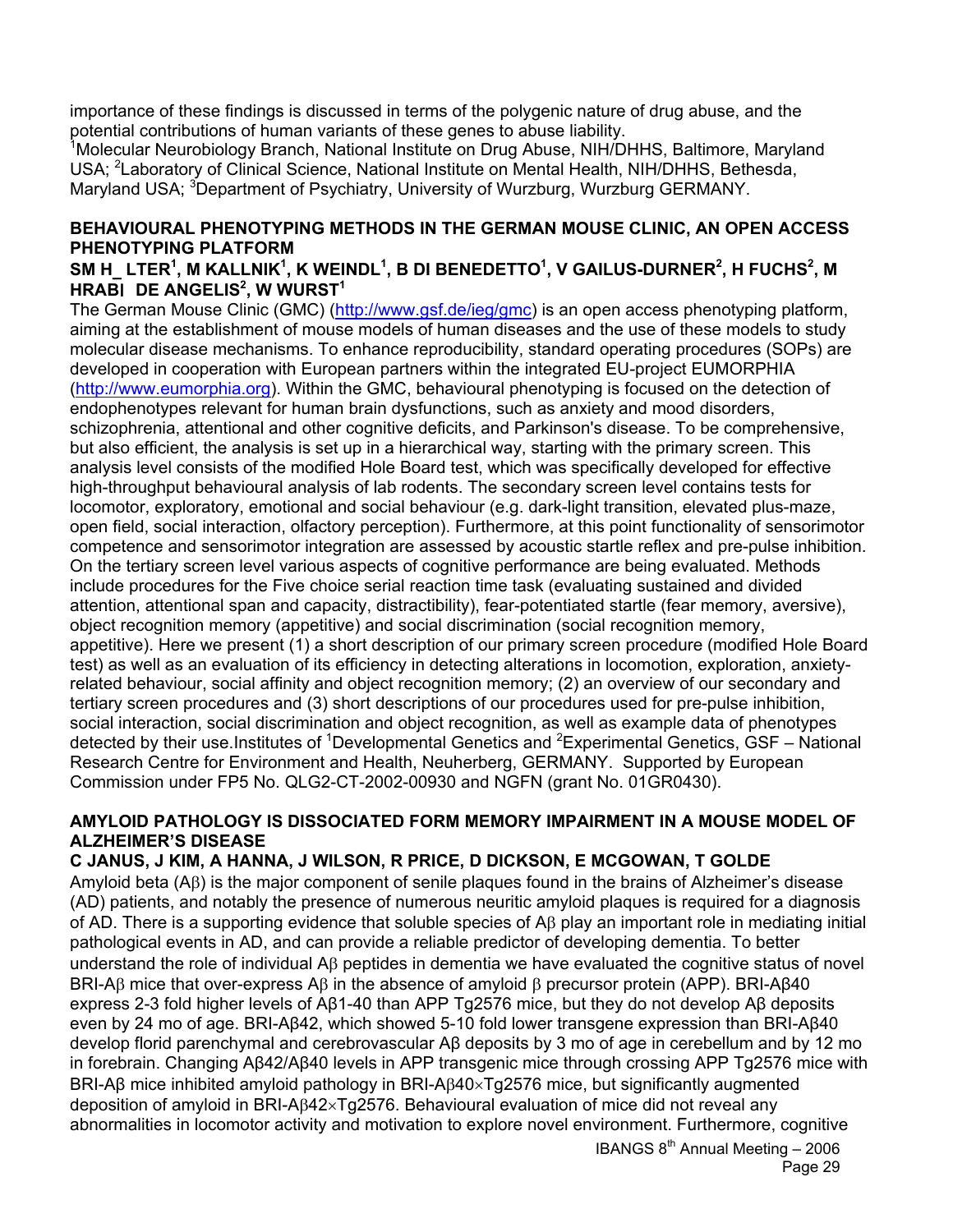evaluation of the mice revealed that both explicit spatial reference memory evaluated in a water maze and implicit associative learning of taste aversion was not compromised in 14 -16 mo-old mice when the BRI-Aβ42 mice show extensive amyloid deposition. Amyloid load in the brain of BRI-Aβ42 mice was not associated with their cognitive performance, suggesting a dissociation between plaque number and cognition. Association between species of Aβ levels in the brain of BRI-Aβ and bigenic BRI-Aβ×APP mice and memory indices will be presented and discussed. Mayo Clinic Jacksonville, Department of Neuroscience, 4500 San Pablo Rd. Jacksonville, Florida 32224 USA. This work was supported by Mayo Clinic Alzheimer's Disease Research Center.

### **QTL ANALYSIS IN BXD RI MICE SUGGESTS COMMON REGULATORY GENES FOR BRAIN IRON, COPPER AND ZINC**

### **LC JONES, JL BEARD, BC JONES**

Iron, copper, and zinc are vital for brain function yet toxic in excess. Thus, tight regulation of these metals is required, however the mechanism of regulation is poorly understood. We recently performed QTL analyses of regional brain content of these metals in 15 BXD recombinant inbred (RI) strains of mice. Large interstrain variations were observed in the content of each metal. Interestingly, within-strain covariation among the three metals was also observed, suggesting common genes may be involved in their regulation. Indeed, our analysis revealed a QTL on chromosome 17 (marker D17Mit49) strongly associated with all three metals. This QTL is also associated with ethanol acceptance, seizure susceptibility, and immune function. We report these and other phenotypic associations with this QTL, including gene expression clusters, and discuss candidate genes. This work contributes to understanding trace metal regulation as well as the relationship among iron, copper, zinc and related pathophysiology.Neuroscience Graduate Program, The Pennsylvania State University, State College, Pennsylvania USA. This work was supported in part by USPHS grants NS 35088 and AG 21190.

#### **HYPOLOCOMOTION, ANXIETY, AND SEROTONIN SYNDROME-LIKE BEHAVIOUR CONTRIBUTE TO COMPLEX PHENOTYPE OF SEROTONIN TRANSPORTER KNOCKOUT MICE AV KALUEFF, MA FOX, P GALLAGHER, DL MURPHY**

Generated in LCS in 1998, serotonin transporter (SERT) knockout (-/-) mice have been assessed extensively worldwide in various behavioural tests. Although these well-studied mice are generally considered to be a genetic model of serotonin-related anxiety and depression, their complex behavioural phenotype is not yet fully understood. Here we assess in detail the behaviour of adult wild type (+/+), heterozygous (+/-) and -/- female mice (n = 7-8 per group; isogenic C57BL/6J background), subjected to a battery of behavioural paradigms. Overall, there were no differences in the novel odor/object finding test, nest-building, self-grooming (activity + sequencing), horizontal rod balancing and open field ethograms, indicating that in the SERT -/- mouse, major sensory functions, motor coordination and behavioural sequencing are normal. In contrast, there were striking reductions of all behaviours (especially vertical rears) in novelty-based tests (open field, novel object, sticky paper, social interaction), suggesting that both hypolocomotion and anxiety (rather than purely anxiety) influence the SERT -/ behavioural phenotype. In addition, these mice tend to move close to the ground, frequently display Straub tail, ticing/tremor and backward gaiting – the phenotype generally consistent with "serotonin syndrome"-like behaviour. The latter is in line with our knowledge of overall serotonin system hyperfunction in these mice, and may represent a third factor determining their behavioural profile. Therefore, the behavioural phenotype of SERT -/- mice may be a result of their low activity  $+$  high anxiety  $+$ "serotonin syndrome"-like state. Understanding of the emerging complexity of SERT -/- mouse behaviour is crucial for a detailed dissection of their phenotype and for developing further neurobehavioural models using these mice.Laboratory of Clinical Science (LCS), National Institute of Mental Health, Bethesda, USA.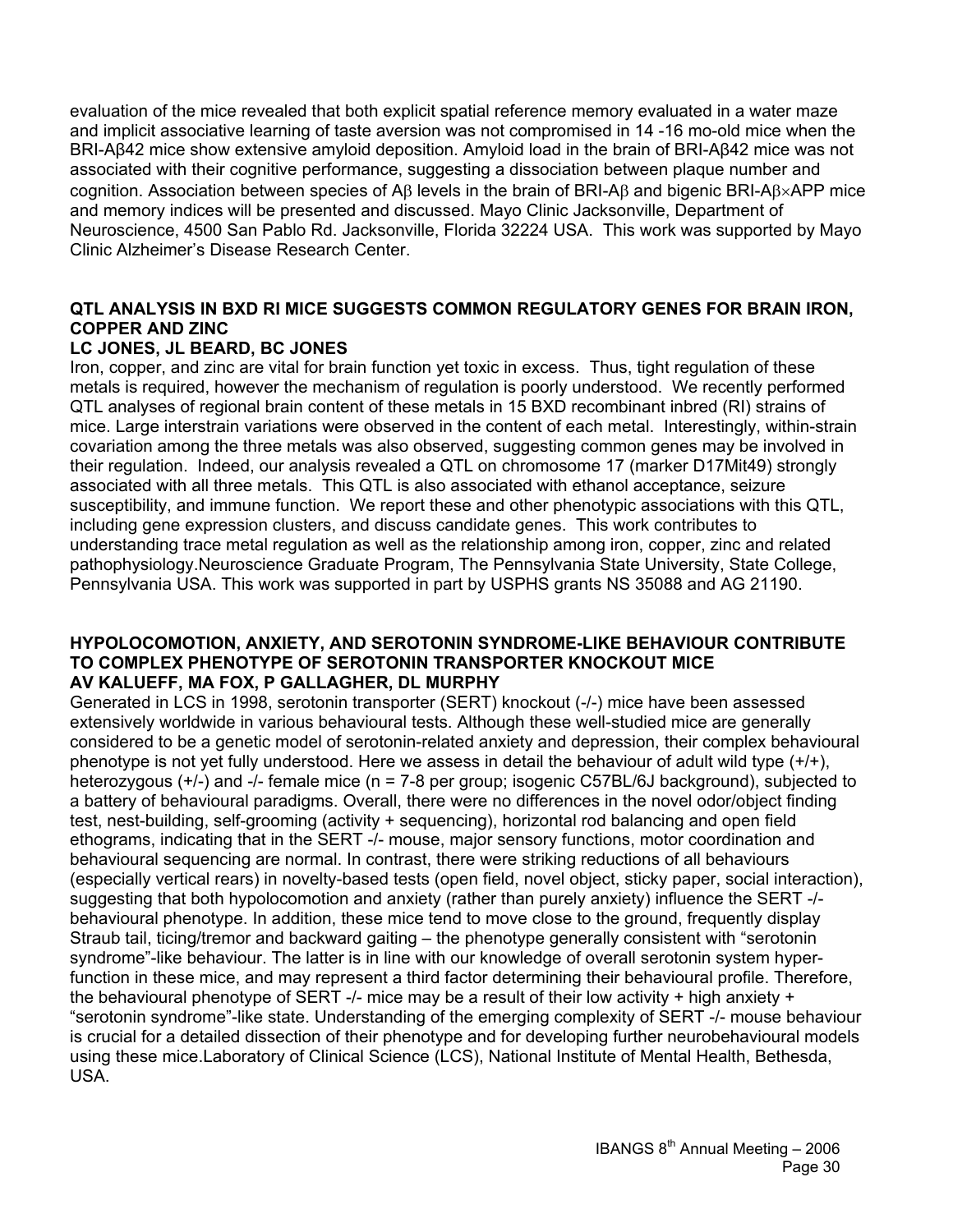#### **EVIDENCE FOR A COMMON QUANTITATIVE TRAIT LOCUS ON CHROMOSOME 9 FOR ACUTE COCAINE-, ETHANOL-, AND METHAMPHETAMINE-INDUCED STIMULATION HM KAMENS1,2, N LI1,2, CS MCKINNON1,2, TJ PHILLIPS1,2,3**

Cocaine, ethanol, and methamphetamine are widely used addictive drugs that share the ability to produce locomotor stimulation in mice. In some animal models, a genetic correlation has been observed between sensitivities to the locomotor stimulant effects of these three drugs. Quantitative trait locus (QTL) mapping provided evidence that a gene(s) may reside on distal chromosome 9 that accounts for some of the phenotypic variance in the locomotor response to these drugs. In the current studies, a pair of reciprocal congenic mouse strains derived from the DBA/2J (D2) and C57BL/6J (B6) strains were used to confirm this gene. D2 mice stimulated more to an acute injection of ethanol, cocaine, and methamphetamine than did the D2.B6 congenic mice that possess a segment on chromosome 9 from 9 – 71 cM from the B6 strain. The reciprocal congenic strain (B6.D2) that has the 9 – 58 cM region of chromosome 9 from the D2 strain on a B6 background were more stimulated by cocaine and methamphetamine compared to B6 mice; however, these strains did not differ in response to ethanol. This response appears to be dependent upon sex only for the acute response to cocaine. These results confirm the presence of a QTL on chromosome 9 that is responsible for some phenotypic variation in the acute locomotor response to cocaine, ethanol, and methamphetamine. It is possible that a single gene may have pleiotropic effects on the locomotor response to all three drugs. <sup>1</sup> Department of Behavioral Neuroscience, <sup>2</sup>Portland Alcohol Research Center, <sup>3</sup>Veterans Affairs Medical Center, Oregon Health & Science University, Portland, Oregon USA. Supported by Department of Veterans Affairs, NIAAA P50 AA10760, F31 AA015822, and the N.L. Tartar Trust Fund.

#### **STRESS-RELATED BRHAVIORAL RESPONSES IN MICE LACKING DOPAMINE D2 RECEPTORS E-Y KANG, Sung Y KIM, Sa Y KIM, MS CHANG, J-H BAIK**

Dopamine system is accelerated with the sympathetic nerve activation by stress such as emotional and environmental changes. Stress increases the neurochemical activity of dopaminergic neurons. We investigated the stress-related behavioral responses in mice lacking dopamine D2 receptor(D2R-/-) to examine the role of dopamine D2R in dopamine-mediated neural stress circuit. In this study, we observed that upon immobilization stress, the percentage of time-spent and the percentage of entries in the open arms were decreased in D2R-/- mice as compared to their WT littermates in the elevated plus maze(EPM) test. In the forced swimming test(FST) performed after chronic stress, the immobility time was increased in D2R-/- mice as compared to WT mice. Therefore, dopamine D2R-/- mice show an increased sensitivity and anxiety to stress than WT mice. Future studies, such as comparative researches on gene expression profiling after physical stress will allow us to identify the potential target in dopamine-mediated neural stress circuit.

This work was supported by grant no. M103KV010020-05K2201-02030 from Brain Research Center of the 21st Century Frontier Research Program funded by the Korean Ministry of Science and Technology.

### BDNF-INDUCED SYNAPTIC CHANGES IN THE MOUSE LACKING THE <sub>1B</sub> SUBUNIT OF N-TYPE **CA2+ CHANNELS**

#### **D JEON, C KIM, YM YANG, H RHIM, E YIM, U OH, H-S SHIN**

Brain-derived neurotrophic factor (BDNF) released by Ca2+ influx via N-type Ca2+ channels modulates activity-dependent synaptic plasticity in the hippocampus. However, the mechanisms underlying BDNFinduced synaptic enhancement remain elusive. Here we examined BDNF-induced synaptic changes at hippocampal CA3-CA1 synapses in the mouse lacking the  $_{1B}$  subunit of N-type Ca2+ channels. BDNFinduced facilitation of the frequency of miniature excitatory postsynaptic currents (mEPSC) and BDNFinduced synaptic potentiation were reduced in the mutant. Furthermore, the presynaptic component of long-term potentiation (LTP), specifically driven by BDNF, was decreased in the mutant. Interestingly, P/Q-type Ca2+ channels had no significant contribution to these BDNF-induced presynaptic enhancements. In addition, we found that the mutant mice exhibited severe impairments in hippocampusdependent learning and memory, especially in the long-term memory. Taken together, these result s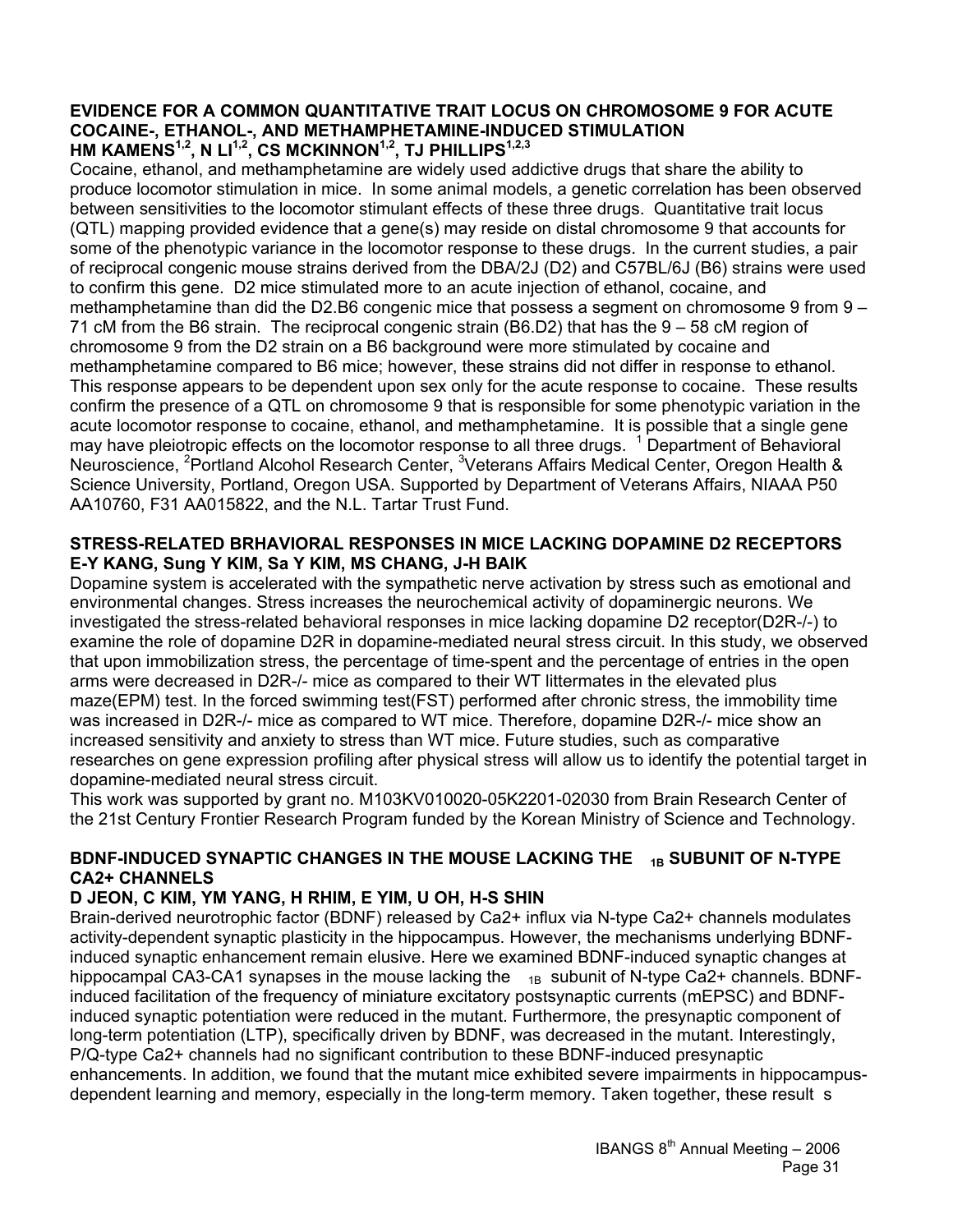suggest that a positive feedback interaction between N-type Ca2+ channels and BDNF seems to be involved in the presynaptic enhancement and normal hippocampus-dependent learning and memory. Sensory Research Center, CRI, Seoul National University, Kwanak, Shinlim 9-dong, Seoul 151-742, KOREA. National Creative Research Initiatives of the Ministry of Science and Technology of Korea and Chemoinformatics Project of the Korea Institute of Science and Technology, Seoul KOREA.

### **COMBINING BEHAVIOR WITH** *in vivo* **NEURAL IMAGING TO STUDY PLASTICITY IN THE** *C. elegans* **TOUCH CIRCUIT**

### **K KINDT, K QUAST, I NICASTRO, W SCHAFER**

The *C. elegans* touch circuit has been shown to undergo habituation, a simple form of non-associative learning and memory that that allows organisms to ignore irrelevant, repeated stimulation (Rankin et al 1990). In response to a non-localized tap to the culture plate, the *C. elegans* touch neurons are activated. The initial response is a reversal; following repeated tap stimulation, there is a decrease in both reversal rate and reversal distance. Previously we showed that a D1-like dopamine receptor DOP-1, and dopamine deficient mutant, cat-2 habituated faster than wildtype animals and that this effect may be acting at the level of the sensory neurons (Sanyal et al, 2004). Preliminary results indicate that Gq-alpha (egl-30) is the effector of DOP-1 in tap habituation, as egl-30 loss of function mutants show a precocious habituation phenotype similar to dop-1 mutants. Similar results were seen in pkc-1 mutants, suggesting a possible signaling pathway in the sensory neurons. We are currently using the genetically encoded FRET based calcium sensor, cameleon to examine the effects of dop-1, egl-30 and pkc-1 on the mechanosensory response of the touch receptor neurons. After repeated stimulation, our results suggest that the touch neurons of these mutants adapt faster than wildtype. In addition to cameleon, we have begun using another FRET based sensor, CKAR (Violin et al 2003), which measures PKC activity. We are currently characterizing PKC response to touch in wildtype, egl-30, dop-1 and pkc-1 mutant backgrounds. Together, these experiments will address key unanswered questions regarding the molecular mechanisms of neural plasticity in *C. elegans*, and are likely to provide insight into parallel processes in vertebrates. Division of Biological Sciences, University of California-San Diego, La Jolla, California USA. Funding support: NIH-NINDS 1 F31 NS051986-01.

#### **MONOAMINE OXIDASE A AND SEROTONIN TRANSPORTER HAPLOTYPE INFLUENCES EMOTION REGULATION IN RESPONSE TO MATERNAL SEPARATION IN INFANT RHESUS MACAQUES**

**EL KINNALLY, GM KARERE, SP MENDOZA, WA MASON, LA LYONS, TR FAMULA, JP CAPITANIO**  Functional polymorphism in the regulatory regions of genes associated with neural monoaminergic function has been linked with monoamine utilization, neural activation, and consequent behavior. We investigated the association between infant rhesus macaque emotion regulation and two candidate gene promoter polymorphisms upstream of monoamine oxidase A (rhMAO-A-LPR) and serotonin transporter (rh5-HTTLPR) genes. Responses to a variety of novel situations/events were recorded in infant rhesus macaques 3-4 months of age (N=469) during a 24-hour separation from mothers and/or social groups and a composite score of emotional reactivity was calculated. Rh5-HTTLPR and rhMAO-A-LPR genotypes were categorized based on previously established transcriptional activity levels (rhMAOA-LPR: high, low and high/low heterozygous activity groups; rh-5-HTTLPR: high and low activity groups). Contrasts among haplotypes were computed using quantitative genetics software which incorporates pedigree analysis. Haplotypes differed in their association with measures of emotional reactivity. Heteroor homozygosity for high activity alleles, when paired with a high activity rh5-HTTLPR genotype, is associated with the lowest emotional reactivity of all haplotypes ( $p < .05$ ). High or low activity rhMAO-A-LPR genotype, when paired with a low activity rh5-HTTLPR genotype, resulted in the highest levels of emotional reactivity (all  $p < .05$ ). There were no sex differences in any behavioral measure. These results suggest that serotonin pathway polymorphisms act cooperatively in their association with emotion regulation in infant rhesus macaques. University of California- Davis, Davis, California USA.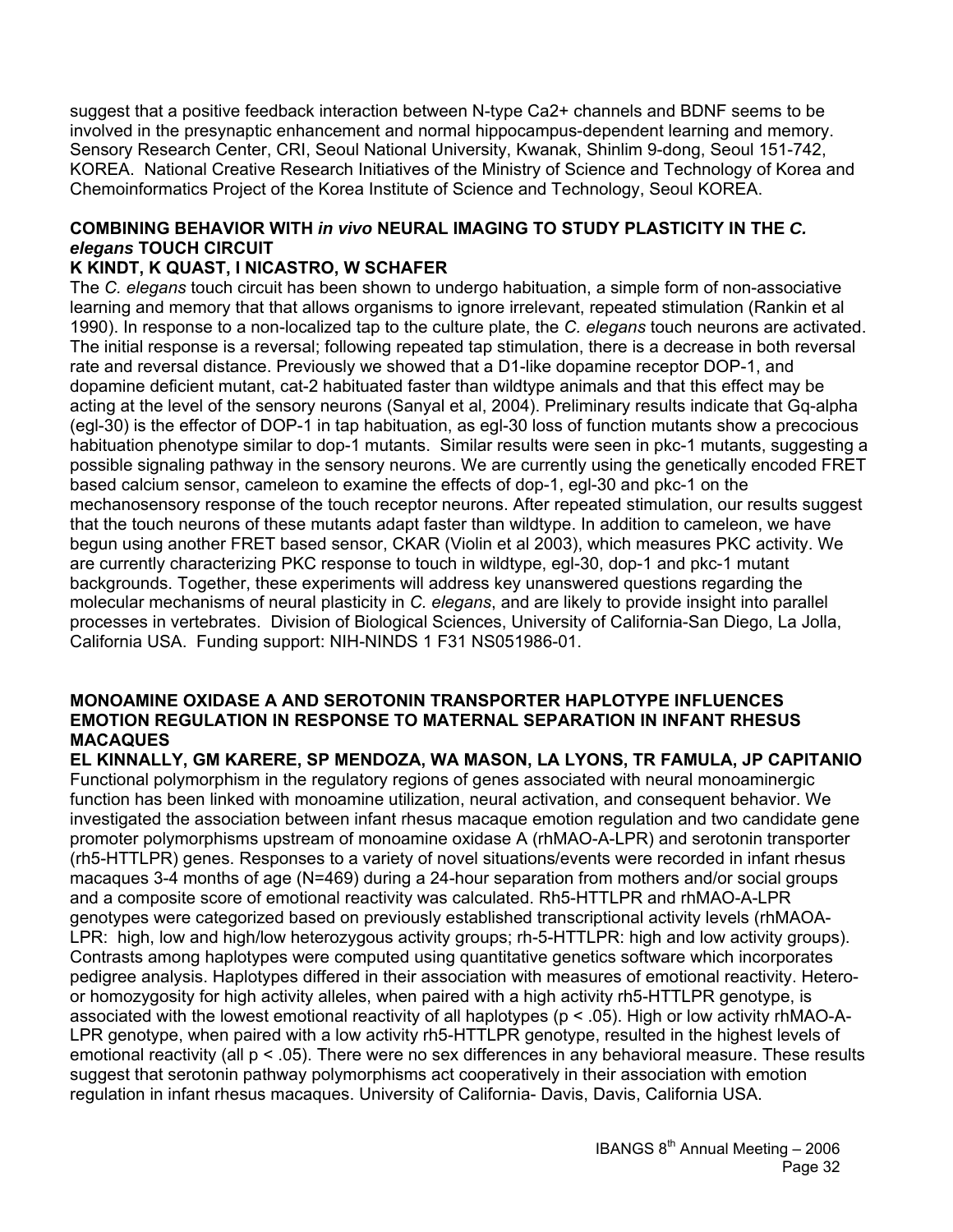### **MODULATION OF THE NEURAL CIRCUIT BY INSULIN-LIKE SIGNALING FOR ASSOCIATIVE LEARNING IN** *C. elegans*

### E KODAMA<sup>1</sup>, A KUHARA<sup>1</sup>, A MOHRI-SHIOMI<sup>1,4</sup>, KD KIMURA<sup>1,5</sup>, M OKUMURA<sup>1</sup>, M TOMIOKA<sup>3</sup>, Y **IINO3 , I MORI1, 2**

C. elegans shows an ability to associate cultivation temperature with feeding state. Well-fed animals migrate to and starved animals avoid from the cultivation temperature on a temperature gradient. Mutation in *ins-1* encoding the homologue of human insulin caused defective temperature-starvation associative learning, mutations in *daf-2* and *age-1* encoding the homologues of insulin/IGF-1 receptor and PI 3-kinase, respectively, partially suppressed the learning defect of ins-1 mutants, and the mutation in *daf-16* encoding forkhead-type transcriptional factor caused the weak learning defect. These results suggest that INS-1 antagonizes DAF-2 insulin-like signaling for associative learning between temperature and starvation. Interestingly, *age-1* animals associate their cultivation temperature with starvation quicker than wild type animals. This learning defect of *age-1* mutants was rescued by expressing AGE-1 in either one of three head interneurons, AIY, AIZ or RIA. Importantly, these three interneurons constitute the fundamental neural circuit for thermotaxis. We monitored the physiological activity of AIZ in response to changes in temperature and feeding state by using a genetically encoded calcium indicator. The activity of AIZ was down-regulated in starved wild type animals as compared to well-fed wild type animals. The AIZ activity of starved *ins-1* mutant however was not down-regulated. Our results suggest that insulin-like signaling modulates neuronal activity of thermotaxis interneurons during associative learning. <sup>1</sup>Division of Biological Science, Graduate School of Science, <sup>2</sup>Institute for Advanced Research, Nagoya University, Nagoya JAPAN<sup>3</sup>Molecular Genetics Research Laboratory, The University of Tokyo, Tokyo JAPAN <sup>4</sup> Present address: University of Texas Health Science Center at Houston, Department of Microbiology and Molecular Genetics, Houston, Texas USA <sup>5</sup>Present address: Structural Biology Center, National Institute of Genetics, Mishima JAPAN

### **BEHAVIORAL CHARACTERIZATION OF CHROMOSOME SUBSTITUTION STRAINS USING A COMPLEX BEHAVIORAL TEST**

### **MC LAARAKKER, D SCHETTERS, JR VAN RAAI, SS ARNDT, F OHL, HA VAN LITH**

The modified hole board (mHB), which is a complex behavioral test for rodents, allows us to assess for a variety of different motivational systems in parallel (i.e. exploration, locomotion, avoidance, arousal). This approach is essential for behavioural characterization since the motivational system of interest is strongly influenced by other behavioural systems. In previous experiments the C57BL/6J and A/J mouse inbred strains were behaviorally phenotyped in the mHB and showed differences in almost all motivational systems. To elucidate the genetic mechanisms underlying those behavioral differences, we performed further analyses with a commercially available set of mouse chromosome substitution (CS) strains. For this set C57BL/6J is the host strain and A/J is the donor strain. We identified one CS-strain that differed in only avoidance behavior (i.e. anxiety) from the C57BL/6J, but not in any other of the motivational systems. To identify which of the genomic regions that the CS-strain inherited from the A/J are responsible for this phenotype, an F2-intercross between C57BL/6J and the CS-strain is currently produced. After quantitative trait loci analyses we hope to identify candidate genes and future work will be directed towards use of knockout strategies and micro-array analyses to assess the contribution of these candidate genes in relation to anxiety-related behavior. Utrecht University, Utrecht, THE NETHERLANDS.

## **DIFFERENCES IN ACQUISITION AND EXTINCTION OF FEAR BETWEEN C57BL/6 AND DBA/2 MICE AFTER EXTENSIVE CONDITIONING**

### **KM LATTAL, DK DUFFIELD**

Behavioral and neurobiological studies of inbred and genetically modified mice have identified a number of neural systems and signal transduction molecules involved in the formation of long-term contextual memories. An issue of important theoretical and clinical interest is understanding the neurobiological mechanisms that occur during fear extinction, in which animals learn that the associative relation between the context and the shock established during initial acquisition has been severed. Extinction is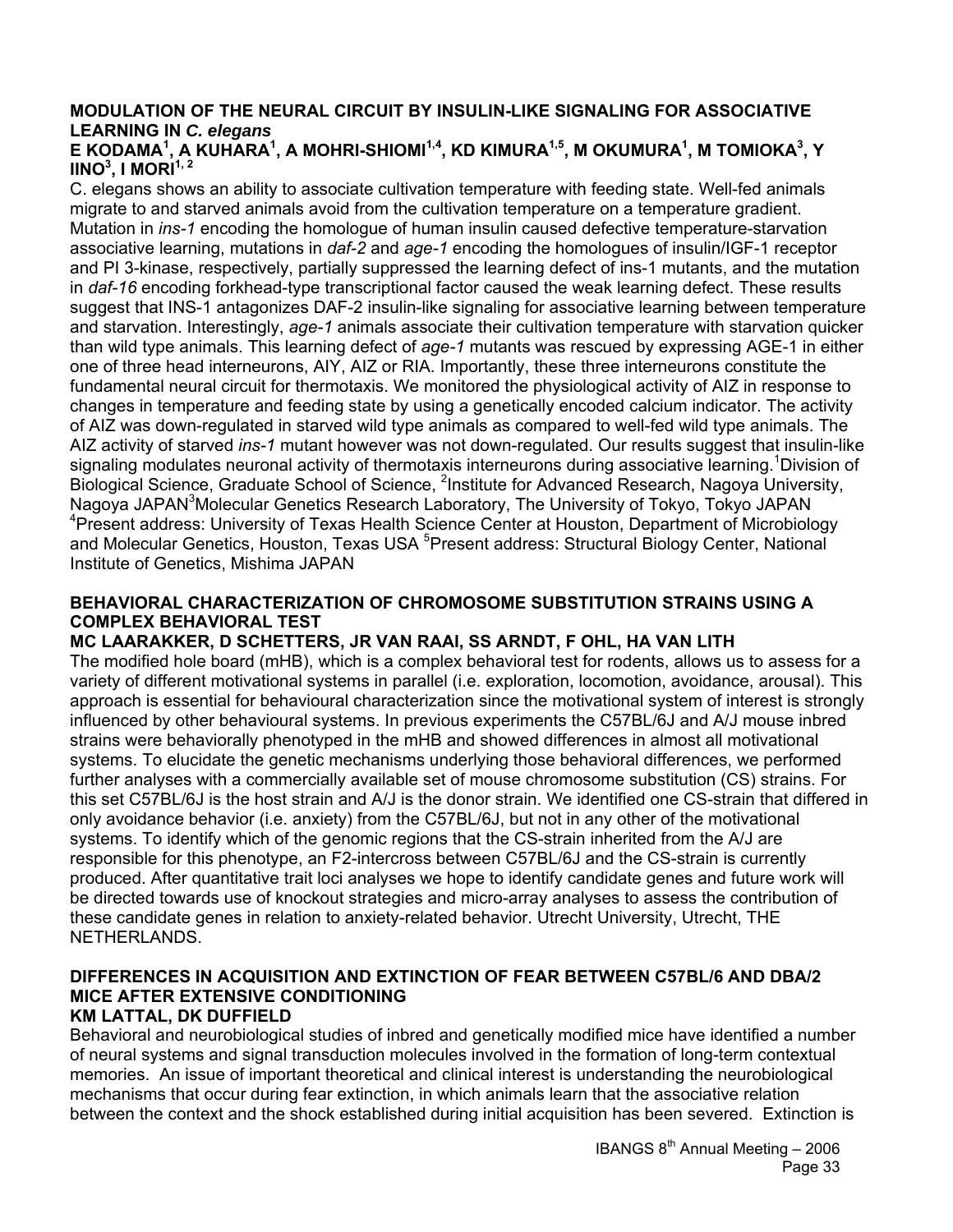an active process that suppresses the original memory without affecting the content of that memory. A major challenge for the genetic study of extinction is that differences in learning during fear conditioning often preclude the behavioral study of extinction because inbred strains of mice (such as DBA/2 and C57BL/6) show differences in amount of initial conditioning. In several experiments, we examine the effects of different conditioning protocols to overcome deficits in acquisition. We show deficits in DBA/2 compared to C57BL/6 mice in acquisition of contextual fear, but when performance is brought to common levels after extensive conditioning, DBA/2 mice show enhancements in the development and long-term maintenance of extinction. These findings are consistent with others showing that manipulations impair acquisition may facilitate extinction. Theoretical and clinical implications will be presented. Department of Behavioral Neuroscience, Oregon Health & Science University, Portland Oregon USA 97239.

#### **ALTERED SPINDLE OSCILLATIONS IN MICE LACKING** α**1G SUBUNIT OF T-TYPE Ca2+ CHANNELS J LEE1,2, S CHAE1 , S CHOI1,2, H-S SHIN1,2**

Spindle oscillations (6-15 Hz) are generated by thalamocortical network properties. The rebound burst firings are generated in thalamocortical relay (TC) neurons at the outset of rhythmic GABAergic IPSPs imposed by thalamic reticular (RE) neurons, and transferred to cortical neurons which induce rhythmic EPSPs, the origin of cortical EEG spindle waves. We previously showed that rebound burst firings in TC neurons were absent in mice lacking  $α1G$  T-type  $Ca<sup>2+</sup>$  channels. However, we also observed spindle-like waves (6-14Hz) in cortical EEG of mutant mice during NREM sleep. To verify this finding, we closely investigated spindle oscillations under barbiturate anesthesia. Barbiturate (20mg.kg, i.p.) provoked typical waxing and waning spindle waves (6-14 Hz) in the wild-type. Mutants also exhibited spindle waves in cortical EEG under the anesthesia. However, the amplitude and the duration of spindles induced by barbiturate were decreased in mutants compared to those in the wild-type. In addition, the focal EEG recorded in TC region showed oscillatory patterns synchronized to cortical spindles in both genotypes under the anesthesia. The present findings suggest that  $\alpha$ 1G subunit of T-type Ca<sup>2+</sup> channels is not essential for the generation and propagation of spindles between the thalamus and the cortex, but required for the maintenance of the strength of the waves. To elucidate the mechanism of spindle oscillations without rebound burst firings, firing properties in TC and RE neurons during spindle oscillations will be characterized in further experiments. <sup>1</sup> Center for Neural Science, Division of Life Sciences, Korea Institute of Science and Technology, Seoul, KOREA, 136-791, <sup>2</sup>Department of Neuroscience, University of Science and Technology, Daejeon KOREA 305-333. This work was supported by Chemoinformatics Program of Korea Institute of Science and Technology (Grant No. 2E18790).

### **BEHAVIORAL PHENOTYPING OF A MURINE AD-MODEL IN A SEMI-NATURALISTIC ENVIRONMENT**

### **L LEWEJOHANN, N REEFMANN, P WIDMANN, N SACHSER**

Transgenic mice are usually housed singly or in unisexual groups in small barren cages. Such restricted environments prevent the mice from showing a variety of species-specific behavior and consequently constrain behavioral phenotyping. The aim of this project is to characterize TgCRND8-mice carrying a genetic disposition to develop Alzheimer-like pathology and their wild-type conspecifics in a seminaturalistic environment (SNE). The SNE measures 1.75 by 1.75 by 2.1m (L x W x H) and contains several floors connected by small bridges and ropes. The population was allowed to grow to a size of 40 individually marked adult mice. Behavioral observations were conducted at 30 and 60 days of age (preplaque phase) and at 120 and 150 days of age (plaque-phase) by trained experimenters. Up to 55 unique behavioral patterns from various behavioral domains were differentiated. The mice established a complex social structure comprising several territories. First results reveal surprisingly little significant differences between genotypes that were true at all ages and for both sexes. However, analysis of social interaction patterns and population dynamics indicates that the mice themselves can distinguish between different genotypes. Institute of Neuro and Behavioral Biology, University of Muenster, Muenster GERMANY.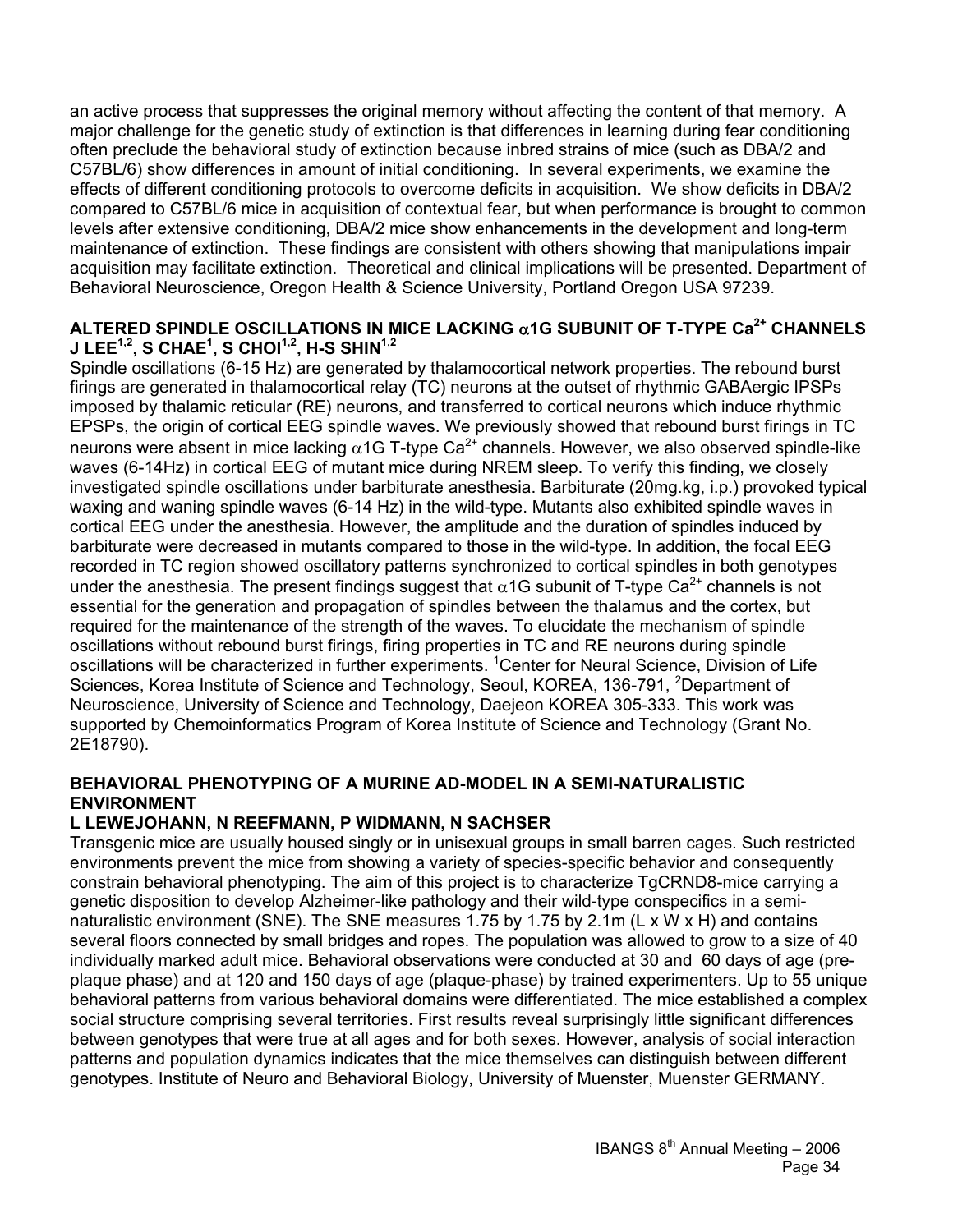### **THE AMPAKINE CX546 RESTORES THE PREPULSE INHIBITION AND LATENT INHIBITION DEFICITS IN mGluR5 MICE**

### **T LIPINA1 , K WEISS1 , J RODER1,2**

In order to test the possible role of mGluR5 in the behavioral endophenotypes shared with schizophrenia and other psychiatric disorders, we used genetic engineering to create mice carrying null mutations in this gene. We how here for the first time, that compared to their mGluR5+/+ littermates, mGluR5-/- mice has disrupted latent inhibition (LI), measured in a thirst-motivated conditioned emotional response procedure by comparing suppression of drinking in response to a noise in mice which previously received 0 (nonpreexposed) or 40 noise preexposures (preexposed) followed by 2 noise-foot shock pairings. Administration of the modulator of a-amino-3-hydroxy-5-methyl-4-isoxazole-propionic acid receptor (AMPAR), CX546, during only the conditioning phase improved the disrupted LI in mGluR5-/- mice to normal level and facilitated LI in control C57BL/6J mice with extended number of conditioning trails (4 noise-shock pairings). We confirm the work of others that Prepulse Inhibition (PPI) is impaired in mGluR5-/- mice to a level that could not be further impaired by antagonist of N-methyl-d-asparate receptors (NMDAR) – MK-801, and go on to show rescue with CX546, but not aniracetam. This provides evidence that direct modulators of AMPAR can elicit antipsychotic action and represent a new pathway for treatment of schizophrenia. <sup>1</sup>Samuel Lunenfeld Research Institute, Toronto, CANADA, <sup>2</sup>Program in Neuroscience University of Toronto, CANADA. This work was supported by the Ontario Mental Health Foundation (OMHF).

### **DISENTANGING BEHAVIORAL PHENOTYPES OF INBRED MOUSE STRAINS CORRELATED WITH SPECIFIC GENE CLUSTERS**

### **M LOOS, AB SMIT, S SPIJKER**

Various inbred mouse strains differ in anxiety and attention related behavior due to genetic polymorphisms. Hovatta (Hovatta et. al., 2005) showed that strain differences in anxiety-related behavior can be functionally related to gene expression differences. Using a test-battery of anxiety and attention test, we dissected these multi-component behaviors into behavior parameters that probe the different underlying components (e.g. motivation, locomotor activity). Subsequently we investigated whether these disentangled behavioral components have specific gene expression correlates.

We measured the behavior of six inbred mouse strains (129S6/SvEvTac, A/J, C3H/HeJ, C57BL6/J, DBA/2J and FVB/NJ) in eight different ethologically relevant exploration and hypophagia anxiety tests, as well as in the 5-choice serial reaction time test (5CSRTT) to measure attention. Interestingly, strains that show low levels of anxiety at one parameter (e.g. C57BL6/J, time spend in middle of open field) can show high levels of anxiety at other parameters (e.g. C57BL6/J, time spend exploring a novel object). This signifies that multiple ethologically relevant tests are necessary to disentangle complex behaviors, and hence to determine their specific genetic encoding. From the tests, we clustered multiple behavioral parameters to retrieve similar behavioral components across different genetic backgrounds. In addition, we retrieved the GEO-dataset from these 6 strains (Hovatta et. al., 2005), and correlated gene expression with clusters of behavioral parameters. This may indicate that specific genetic polymorphisms, by virtue of distinct gene expression profiles, translate into different modalities of behavioral output. Reference: Hovatta I, Tennant RS, Helton R, Marr RA, Singer O, Redwine JM, Ellison JA, Schadt EE, Verma IM, Lockhart DJ, Barlow C. Glyoxalase 1 and glutathione reductase 1 regulate anxiety in mice. Nature, 2005 Dec 1;438(7068):662-6. Department of Molecular and Cellular Neurobiology, Center for Neurogenomics and Cognitive Research, Vrije Universiteit, Amsterdam THE NETHERLANDS.

### **COGNITIVE DEFICITS IN THE R6/2 MOUSE MODEL OF HUNTINGTON'S DISEASE E LUDVIG, H HERMAN, G DILLON, B ALLEN, J GOODMAN, J MURPHY, B ZAHASKY, M PECK, L MENALLED, D BRUNNER**

The R6/2 transgenic mouse is one of the most popular mouse models for Huntington's disease (HD). This mouse model is transgenic for the human huntingtin (htt) gene with 120-150 CAG repeats. R6/2 mice show decreased survival and gross motor deficits beginning as early as 5 weeks of age and cognitive impairment in both spatial learning and visual discrimination tasks. In this study, mice were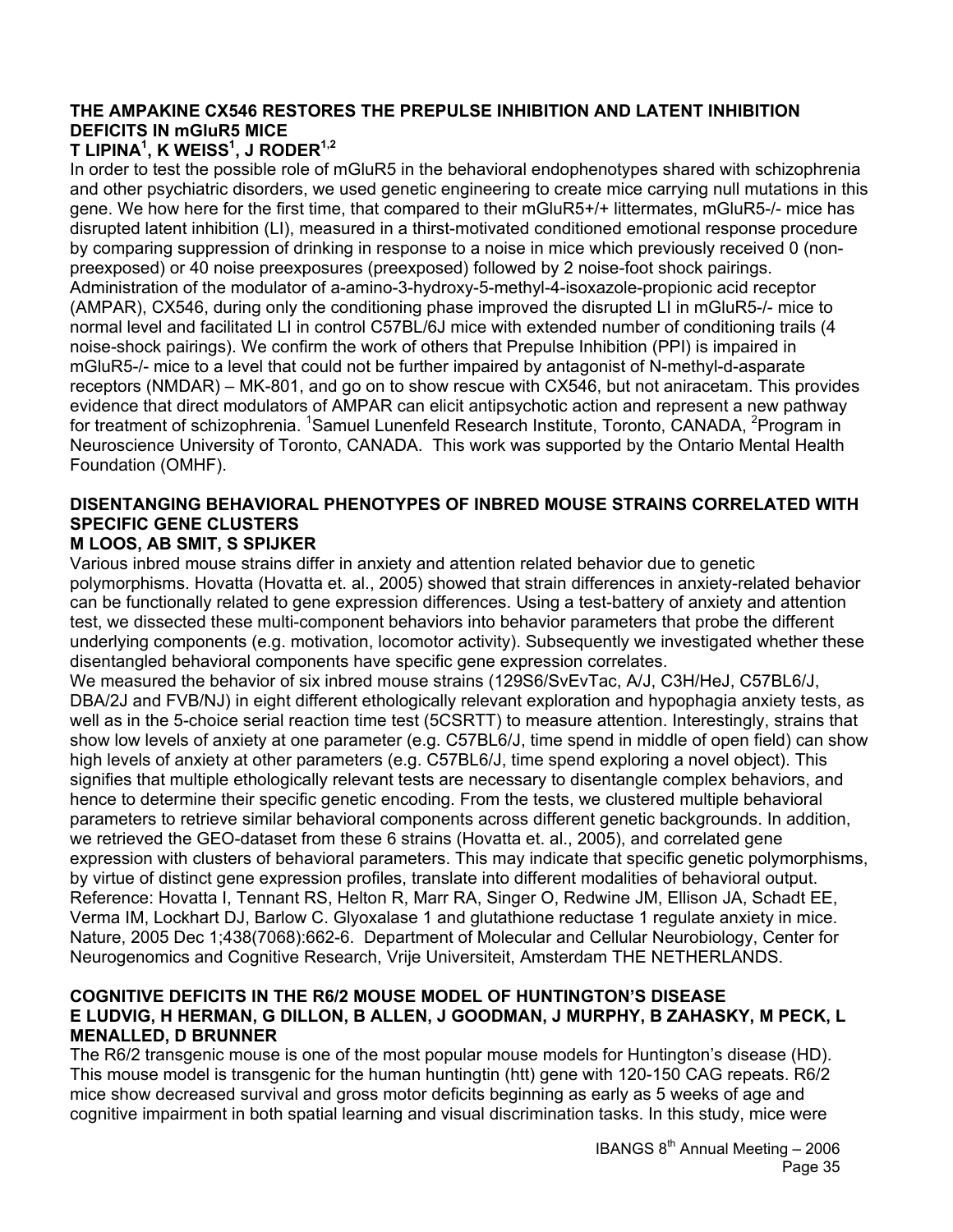tested from 4 to 12 weeks of age on a full battery of cognitive tests, including novel object recognition, context and cued fear conditioning, spatial learning in the holeboard, social transmission of food preference, two-odor discrimination and reversal, and y-maze alternation. The most pronounced and robust deficits for the transgenic mice occurred in the novel object recognition task with a 4-hour train-test delay and the working memory measures in the holeboard. This series of tests provides a coherent cognitive testing battery suitable for high-throughput drug screening with R6/2 mice. Psychogenics Inc, Tarrytown, New York USA.

#### **ANALYSIS OF 100 STUDIES OF C57BL/6 MICE IN THE MORRIS WATER MAZE: DO TASK PARAMETERS MAKE A DIFFERENCE? E MARCOTTE, D WAHLSTEN**

The Morris submerged platform water escape task has become the most widely used method to assess spatial learning and memory in mice. One remarkable feature of the large literature on this task is the wide range of results obtained in different laboratories. We also found that different labs almost always employ a different set of task parameters. We investigated relations between task parameters and two measures of learning and memory - latency reduction over trials and percent time in the correct quadrant on probe trials. The genetic variable was controlled by limiting the analysis to the C57BL/6 inbred strain that was often employed as a wild-type strain in studies of targeted mutations and was always included in multiple strain comparisons. More than 20 animal and task parameters were assessed from published descriptions, including substrain, age, sex, number of training trials, time on platform, water tank size, relative platform size and depth below the surface, water temperature and opacity, and Illumination. Hierarchical multiple regression analysis was used to identify an array of variables that provided the best account of variation in results. Department of Biological Sciences and Great Lakes Institute, University of Windsor, Windsor, Ontario, CANADA N9B3P4. This work was supported by NIAAA and NSERC.

#### **THREE MURINE ANXIETY MODELS: RESULTS FROM INBRED STRAIN COMPARISONS LC MILNER<sup>1</sup> , JC CRABBE1,2**

Testing rodents in a variety of behavioral assays designed to detect anxiety-like behaviors is often used, both to predict pharmacological therapies for anxiety disorders and to determine hereditary factors contributing to these disorders. However, the literature surrounding rodent models is discrepant concerning which variables within these models reflect anxiety-like behavior distinct from general activity and whether these assays are measuring the same underlying construct. The goals of the current experiment were to test a large number of inbred mouse strains in three different tasks commonly used in anxiety research in order to examine the genetic contributions to behavior in these assays and to determine which responses were correlated across tasks. Mice from 15 inbred strains were sequentially exposed to three different tasks: the light/dark box, the elevated zero-maze and the open field. Variables used to index both anxiety-like behavior and locomotion were recorded. Significant strain differences, ergo hereditary contributions, were found for almost all variables measured, which is in agreement with earlier studies. Principal components analyses performed on the data showed that variables associated with both locomotor activity and anxiety-like behaviors loaded onto the first factor, while urine and defecation indices loaded onto the second factor. The results of our principal components analyses differ from previous research because our analysis suggests that general activity measures and anxiety are linked. Therefore, although these tasks appear to assess similar behavior, they may not be measuring anxiety-like behaviors exclusively. <sup>1</sup>Department of Behavioral Neuroscience, Oregon Health & Science University, and <sup>2</sup>Deparment of Veterans Affairs, Portland, Oregon USA. This work was supported by grants T32AA07468, AA10760 and AA13519 from the National Institutes of Health, and by a grant from the Department of Veterans Affairs.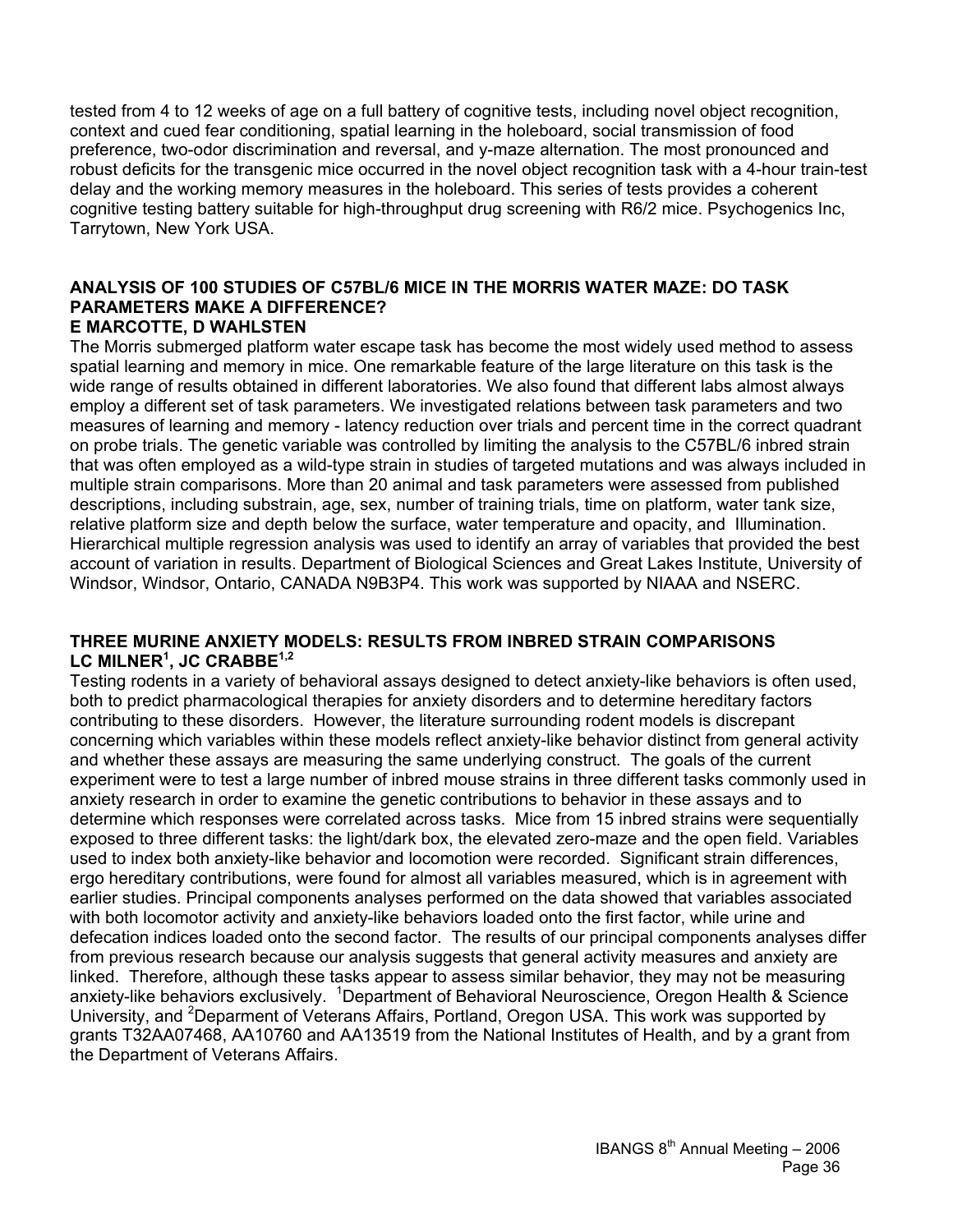#### **CASEIN KINASE 1 EPSILON (***Csnk1e***) IS A CANDIDATE GENE FOR STIMULANT SENSITIVITY IN MICE AND HUMANS**

#### AA PALMER<sup>1</sup>, J VEENSTRA-VANDERWEELE<sup>2</sup>, M VERBITSKY<sup>3</sup>, R SURESH<sup>1</sup>, A QAADIR<sup>4</sup>, HM **KAMENS<sup>5</sup> , JK BELKNAP<sup>5</sup> , TC GILLIAM1 , EH COOK2 , TJ PHILLIPS5 , H DE WIT<sup>4</sup>**

The genetic predisposition towards drug abuse may be influenced by genetic differences in the sensitivity to the effects of drugs. In an effort to identify genes that influence sensitivity to methamphetamine (MA), we selectively bred mice for high (HMACT) or low (LMACT) MA-induced locomotor activity and used them to identify quantitative trait loci (QTL) for this phenotype. We also measured gene expression in the nucleus accumbens of drug-naïve male HMACT and LMACT mice using Affymetrix microarrays. Statistically significant expression differences were identified for several genes, including *Csnk1e*. *Csnk1e* is known to phosphorylate Darpp-32, which is critical for the locomotor response to stimulant drugs. We identified an expression QTL (eQTL) for *Csnk1e* on chromosome 15 that co-mapped with one of the QTLs for the MA sensitivity, suggested the existence of an allele that influences MA sensitivity by altering expression of *Csnk1e*. We also conducted a parallel study to determine whether polymorphisms in *Csnk1e* influenced sensitivity to amphetamine in humans. One hundred healthy human volunteers were administered d-amphetamine (0, 10 and 20 mg) in a double-blind, counterbalanced order. Subjects with one or two copies of the C allele of rs135745 were more sensitive to the 10 mg dose of amphetamine on the Drug Effects Questionnaire (p=0.001), and on the "euphoria" scale of the Addiction Research Center Inventory (p=0.009). <sup>1</sup> Department of Human Genetics, University of Chicago, Chicago, Illinois USA <sup>2</sup> Department of Psychiatry, University of Illinois at Chicago, Chicago, Illinois USA<sup>3</sup> Department of Psychiatry, Columbia University, New York, New York USA<sup>4</sup> Department of Psychiatry, University of Chicago, Chicago, Illinois USA<sup>5</sup> Department of Behavioral Neuroscience, Oregon Health & Science University, Portland, Oregon USA This work was supported by MH70933, DA10913, DA02812, RR00055, AA07468, NARSAD, and a grant from the Department of Veterans' Affairs.

#### **SOCIAL REWARD IN JUVENILE MICE IS A HERITABLE PHENOTYPE Jules PANKSEPP, K JOCHMAN, G LAHVIS**

Mouse models are important tools for elucidating relationships between genetic variation and the organization of complex behavioral phenotypes. In particular, we have developed a strategy for probing domains of social function in juvenile mice, and with this have carried out an initial behavioral screen of some common inbred strains (A/J, BALB/c, C57BL/6 and DBA/2). Here we present our findings, with a specific focus on the BALB/c and C57BL/6 strains, using 3 novel tests of juvenile mouse social behavior—Resident-Intruder, Social Conditioned Place Preference and Social Gauntlet. Consistent with some other studies, we found that in each test juvenile C57BL/6 mice exhibit a preponderance of social approach behaviors compared to BALB/c. The reduced social tendencies of juvenile BALB/c mice were not attributable to differences in locomotor activity, the capacity for motivated behavior, contextual learning or 'generalized' anxiety. Furthermore, possible explanatory variables, such as sexual motivation, maternal care and the genetic identity of the 'stimulus' mouse, did not account for the strain differences. Strain-specific genetic variation thus moderates the social approach phenotypes of juvenile mice. Taken together, the social behaviors of juvenile C57BL/6 mice are consistent with several formulations of reward theory. As such, juvenile social reward is a tractable phenotype for forward genetic approaches in mice. mUniversity of Wisconsin – Madison, Madison, Wisconsin USA. Funding Support: NIH NRSA GM07507 (J.B.P) and NIH R03 HD046716 (G.P.L.)

#### **GENETIC DIFFERENCES IN THE EFFECTS OF ACUTE AND CHRONIC FORCED SWIM STRESS ON SENSITIVITY TO ETHANOL-INDUCED LOSS OF RIGHTING REFLEX IN INBRED MICE CC PARKER 1, 2, H PONICSAN 2 , R SPENCER 1, 3, A HOLMES4 , TE JOHNSON 1, 2, 5**

Individual differences in stress responsivity as well as in sensitivity to ethanol are in part, genetically mediated. The availability of inbred strains of mice offers excellent model systems in which to examine the genetics of ethanol and stress related behavioral phenotypes. In the present experiment, DBA/2J, C57BL/6J (males only), ILS, ISS and their F1 hybrids (males and females) were subjected to one 10 minute session of forced swimming (acute stress); or fourteen consecutive days of 10-minute forced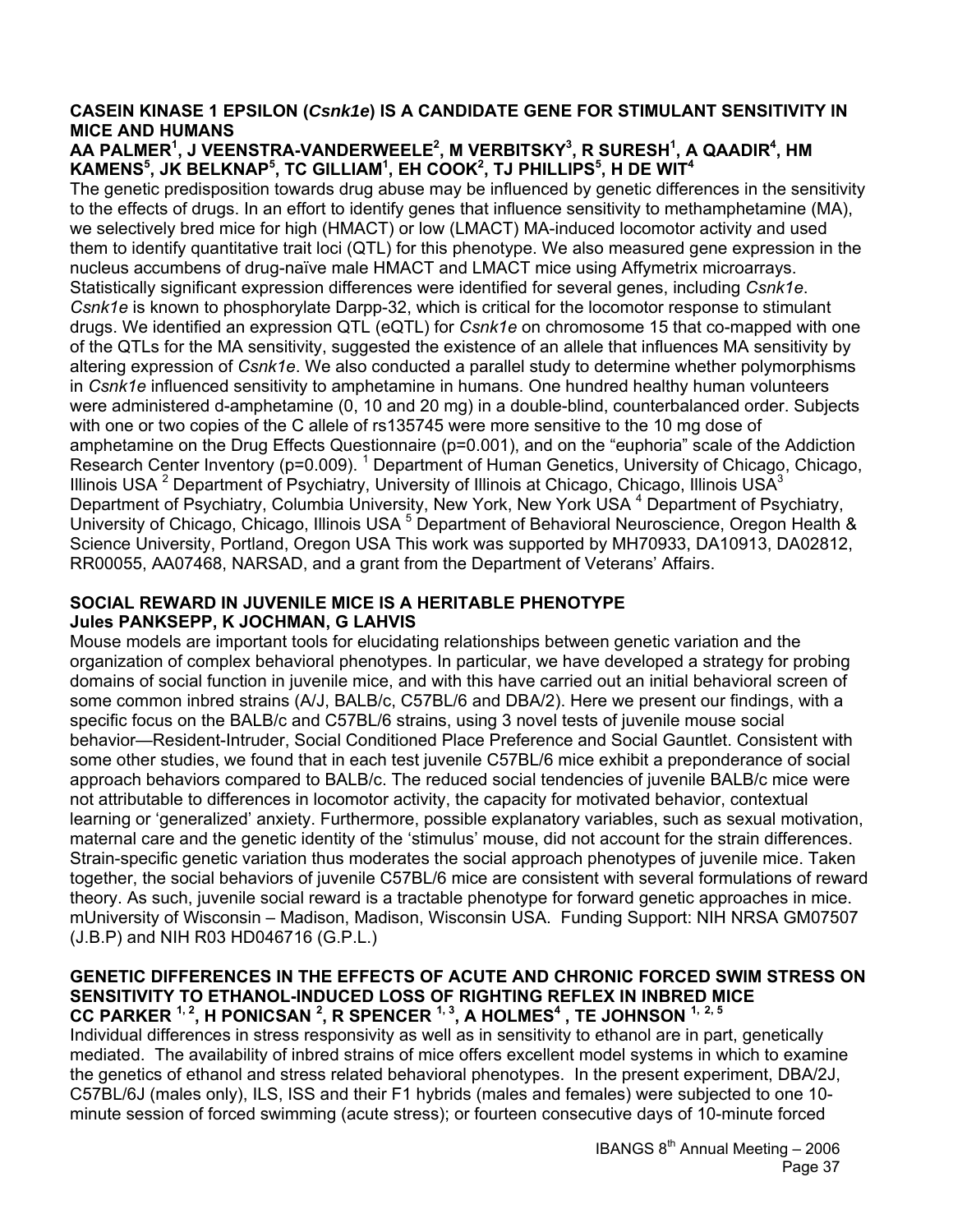swimming sessions (chronic stress). Animals received a 4.1 g/kg intraperitoneal injection of ethanol 24 hours following the final swim session and duration of LORE was compared to unstressed ethanolinjected littermates. Duration of LORE was defined as time between loss and recovery of the righting reflex. In the DBA/2J and C57BL/6 males, only C57BL/6 mice displayed increased sensitivity to alcohol after 14 days of forced swimming (F 2, 26 = 7.6;  $p = .003$ ). In the ILS, ISS and F1s, a three-way ANOVA showed main effects for sex (F1, 144 = 27.19; p << .0001), strain (F 2, 144 = 617.1; p << .0001) and for condition (F 2, 144 = 23.76; p << .0001) on duration of LORE. Additionally, there was an interaction between sex and strain (F 2, 144 = 3.73; p = .03) and strain and condition (F 4, 144 = 2.96; p = .02) with ISS and F1 males and females and ILS males only displaying increased sensitivity to ethanol following fourteen, but not one day of restraint stress. These results suggest that genetics and exposure to chronic stress may interact to produce differential effects on ethanol sensitivity in inbred strains of mice. <sup>1</sup>Center for Neuroscience, University of Colorado, Boulder Colorado USA; <sup>2</sup>Institute for Behavioral Genetics, University of Colorado, Boulder Colorado USA; <sup>3</sup>Department of Psychology, University of Colorado, Boulder Colorado USA; <sup>4</sup>Section on Behavioral Science and Genetics, NIAAA NIH USA; <sup>5</sup>Department of Integrative Physiology, University of Colorado, Boulder, Colorado, USA. This work was supported by NIH grant DA017637.

### **REMOTE EFFECTS OF EARLY TREATMENTS IN MOUSE AND RAT BEHAVIOR DEPEND ON GENOTYPE**

### **NV MARKINA, OV PEREPELKINA, OS BOYARSHINOVA, II POLETAEVA**

 Perinatal treatment of rats and mice (pain stimulation, drug injections) induced changes in the normal CNS development, which are not possible to reveal in neonates or adolescent animals. At the same time The behavioral testing in the adult stage (with test battery) make it possible to reveal the number of differences from controls, their span and direction being different in animals of different genotypes. C57BL, CBA, C3H, DBA/2, 101/HY mice as well as Wistar, WAG/Rij and KM rats were used. The set of data will be presented which demonstrate the genotype dependency in the remote effects of early injections of ACTH 4-10 fragment, its stable synthetic analogue Semax, buspirone et al. Rat and mouse scores in audiogenic epilepsy, behavioral traits, revealed in the open-field and in cross-maze as well as in pain thresholds show strain specificity in adult animals as reactions to early treatments (first week of life). As the example - the tail-flick thresholds (pain sensitivity) in the 2-3 months old mice were were significantly lower in saline treated mice in comparison to intact and Semax treated animals. The number of tyrosine-hydroxilase containing neurons in *zona inserta* was significantly higher than in controls after ACTH 4-10 fragment and lower – after Semax neonatal treatments. The strain specificity in the effects of early treatments could be revealed as significant (although not large) differences in the behavioral indices of adult animals. This issue is important for behavioral terathology, and in brain and behavior development study. Biology faculty, Moscow State University, Moscow RUSSIA. Partly supported by RBNF (N 04-04-48445) and IB74BO-111081.

#### **USING PUBLIC GENE EXPRESSION DATABASES TO DEFINE TRANSCRIPTIONAL PATTERNS OF NEUROADAPTATION TO ETHANOL WITH CELLULAR RESOLUTION I PONOMAREV, KH LODOWSKI, RA HARRIS, SE BERGESON**

Gene expression databases that characterize transcriptional fingerprints of individual cell types recently became available. An approach that combines the sensitivity of whole tissue microarrays with the specificity of single cell transcriptomes can now be used to define transcriptional patterns of brain functions with cellular resolution. We used cDNA microarrays to investigate cellular responses to ethanol in C57Bl/6 (B6) and DBA/2 (D2) inbred mouse strains which show marked differences on several ethanol-related phenotypes. Transcriptional profiles were examined in cerebral cortex of B6 and D2 mice after a single dose of ethanol (4 g/kg, 20% v/v, ip). Alcohol administration resulted in regulation of largely different pools of genes in B6 and D2 animals, suggesting differential effects of genetic polymorphism on molecular mechanisms of cellular adaptation to ethanol. We used the Mouse Neuronal Expression Database (http://mouse.bio.brandeis.edu) to identify subsets of transcripts enriched in excitatory and inhibitory neurons as well as glial cells, providing evidence for cellular plasticity in individual cell types. A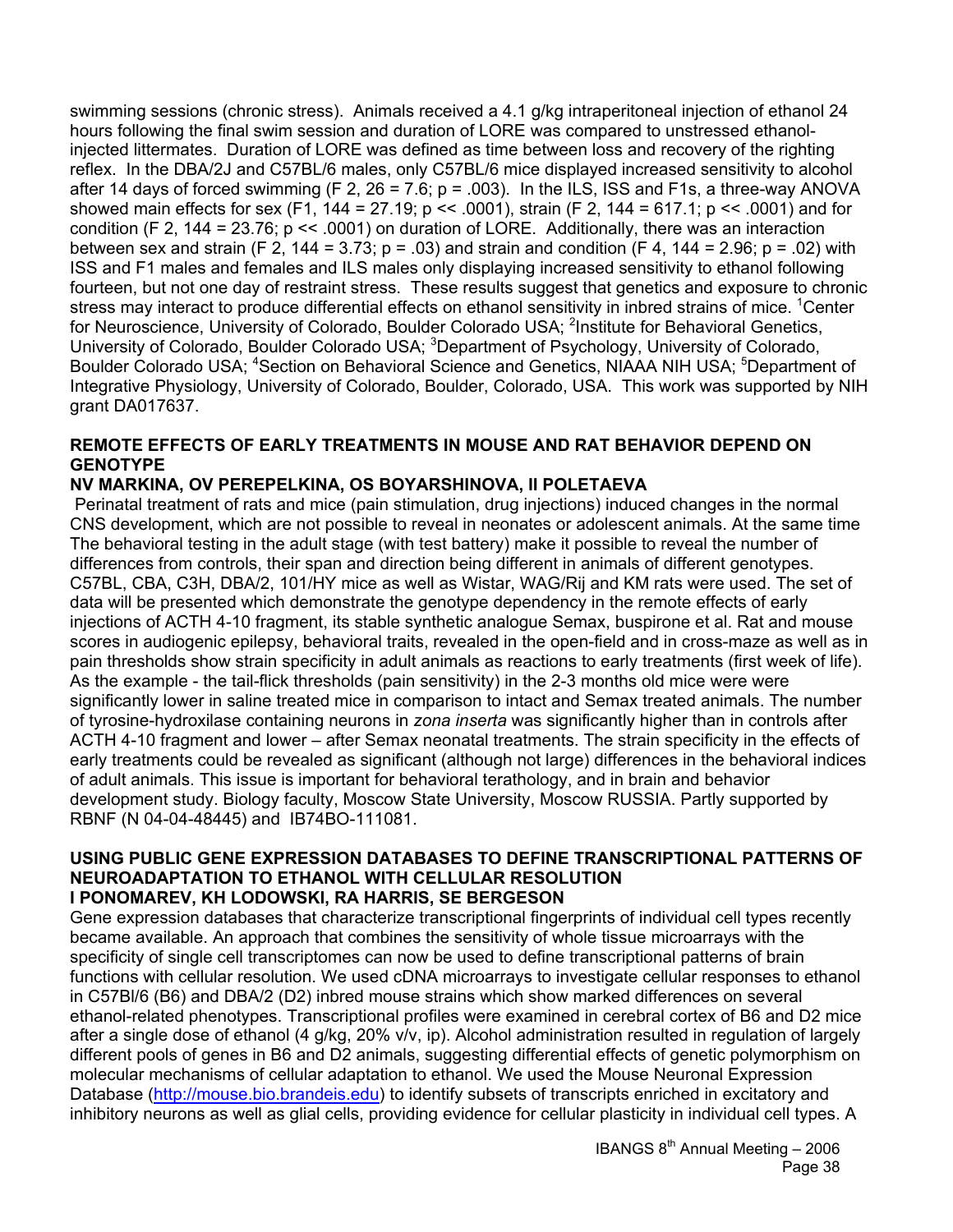quantitative assessment of a combined data set revealed that distribution of ethanol-regulated transcripts across different neuronal populations significantly deviated from chance, suggesting differential effects of ethanol on different neuron types in cerebral cortex. Furthermore, relative frequencies of transcripts enriched in different cell types differed between B6 and D2 strains, showing an under-representation in parvalbumin-positive GABA interneurons in D2 mice and an over-representation in cholecystokininpositive GABA interneurons in B6 mice. Overall, results suggest that genetic differences between B6 and D2 mice underlie different requirements for molecular and cellular adaptation to alcohol, which may account for differences in ethanol-related behaviors.Waggoner Center for Alcohol and Addiction Research, University of Texas at Austin, Austin, Texas USA. Supported by grants from National Institute of Alcohol Abuse and Alcoholism, NIH (AA UO1 13520, AA UO1 13518, AAUO1 13475; INIA Projects).

### **CRITICAL PERIODS FOR REVERSING THE EFFECTS OF MECHANOSENSORY DEPRIVATION IN**  *C. elegans*

### **S RAI, CH RANKIN**

Sensory experience at different stages during development can alter varying structures and functions of the nervous system suggesting that the timing of the occurring experience is critical. Research on a variety of different organisms has shown that early deprivation of sensory experience has detrimental effects on nervous system development. In these studies we use the nematode *C. elegans* as a model organism to demonstrate the effects of deprivation of mechanosensory experience on behaviour and development, and to identify critical periods for reversing the detrimental effects of deprivation by introducing mechanosensory experience during development. Earlier studies have found that worms reared in isolation, without the mechanosensory stimulation from conspecifics, respond significantly less to a mechanical tap stimulus and are significantly shorter in body length than worms raised in agematched colonies. A study of the synapse between the mechanosensory neurons and the command interneurons showed that in isolate-raised worms this synapse was weaker (fewer post synaptic glutamate receptors and fewer pre synaptic vesicles) than the synapses of worms raised in a colony condition. In this study, brief mechanical stimulation at any time during development reversed the effects of isolation on the behavioral response to tap and glutamate receptor expression suggesting there is no critical period for these two measures. In addition, stimulation early in development (during larval stage L1), but not later, rescues vesicle expression and stimulation during L1, L2 and L3 rescues the effects of isolation on body growth suggesting there is a critical period for these measures during L1 and L3 respectively. These results suggest different aspects of development will require varying amounts of stimuli at varying time points in development to fully rescue the effects of deprivation on the organism. With this simple model system we have the possibility of determining the cellular bases of such differences. University of British Columbia, Vancouver, British Columbia CANADA. Funded by operating grant from CIHR and HELP to C.H.R.

#### **GENETIC AND FACTORIAL ANALYSIS OF BEHAVIORS RELATED TO ANXIETY, DEPRESSION, AND ALCOHOL INTAKE IN AN INTERCROSS BETWEEN LEWIS AND SHR RATS A RAMOS, G IZIDIO, FB OLIVEIRA, FM SILVA, NEB MELO, APR COSTA**

Epidemiological studies show significant comorbidity between anxiety, depression and alcohol abuse, which is supported by some but not all pre-clinical studies. The aim of the present study was to genetically analyze anxiety- and depression-related behaviors through an intercross between Lewis (LEW) and SHR rats and to investigate the relationship between these behaviors and alcohol intake in an F2 segregating population. Rats from four genotypic groups (LEW, SHR, F1, n=10/group/sex; F2, n=50/sex) were tested in the open field (OF), black/white box (BWB) and forced swim test (FST). Moreover, F2 animals were submitted to an ethanol self-administration protocol: forced (10%) or freechoice (2.5, 5, 10 and 20%) with each condition lasting two days. Heritability was estimated based on variances of all genotypic groups. These values were low/null for BWB variables but high for the OF (0.66 and 0.50 for inner locomotion of males and females, respectively) and FST (0.66 and 0.60 for time of immobility of males and females, respectively). A factor analysis revealed four factors for males and five for females. Measures of alcohol intake loaded on one single factor in males and on two factors (for low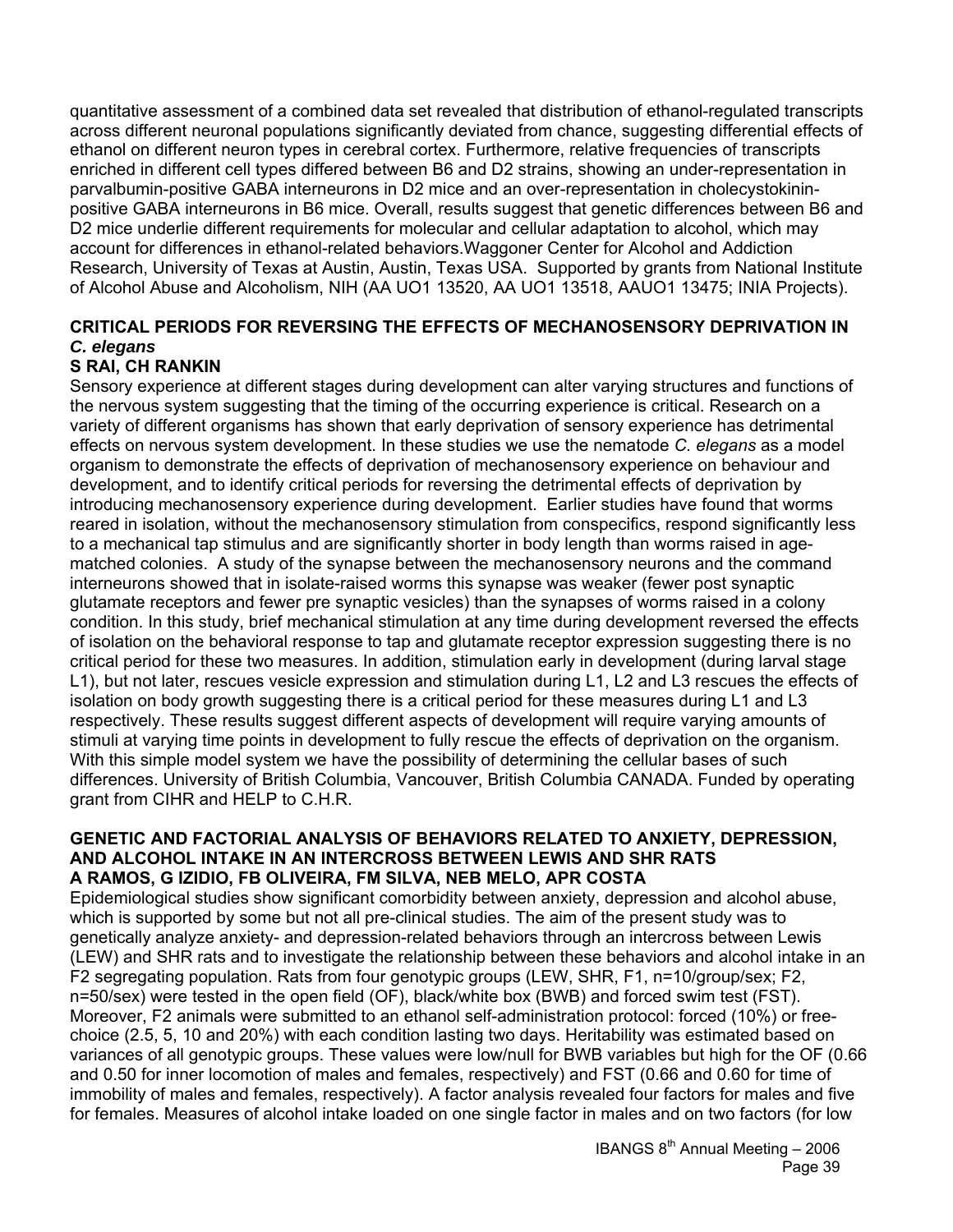or high concentrations) in females. In males there was a correlation between forced ethanol intake and anxiety- and depression-related behaviors. Differently from previous data, time of immobility in the FST was not related with inner locomotion in the OF, suggesting that an ongoing QTL analysis may not identify pleiotropic loci for anxiety- and depression- related behaviors. Departamento de Biologia Celular, Embriologia e Genética, Universidade Federal de Santa Catarina, Florianópolis, SC, BRAZIL. This work was supported by Fapesc/CNPq (Pronex 427/2003).

### **DIFFERENTIAL CONTRIBUTIONS OF DOPAMINE D1, D2, AND D3 RECEPTORS TO MDMA-INDUCED EFFECTS ON LOCOMOTOR BEHAVIOR PATTERNS**

VB RISBROUGH<sup>1</sup>, VL MASTEN<sup>1</sup>, S CALDWELL<sup>1</sup>, MP PAULUS<sup>1</sup>, MJ LOW<sup>2</sup>, MA GEYER<sup>1</sup> MDMA (3,4-Methylenedioxymethamphetamine) is a psychoactive drug that has unusual and distinctive behavioral effects in both humans and animals. In rodents, MDMA administration produces a unique locomotor activity pattern, with high activity characterized by straight locomotor paths and perseverative thigmotaxis. Although considerable evidence supports a primary role for serotonin release in MDMAinduced locomotor activity, dopamine receptor antagonists have recently been shown to attenuate MDMA locomotor effects. Here we tested the hypothesis that dopamine D1, D2, and D3 receptors contribute to MDMA-induced alterations in locomotor activity and motor patterns. Dopamine D1, D2, or D3 receptor knockout (KO) and wild-type (WT) mice received vehicle or (+/-)-MDMA and were tested for 60 min in the behavioral pattern monitor. D1 KO mice exhibited significant increases in MDMA-induced hyperactivity during the late testing phase, as well as an overall increase in straight path movements. In contrast, D2 KO mice exhibited reductions in MDMA-induced hyperactivity in the late testing phase, and exhibited significantly less sensitivity to MDMA-induced circling behavior. At baseline, D2 KO mice exhibited reduced activity and more circumscribed movements compared to WT mice. Female D3 KO mice exhibited slightly reduced MDMA-induced hyperactivity. These results indicate differential modulatory roles for D1 and D2 and perhaps D3 receptors in MDMA-induced hyperactivity. More specifically, D1 receptor activation appears to modify the type of activity (linear vs. circumscribed) while D2 receptor activation appears to contribute to the repetitive thigmotaxis produced by MDMA administration. 1Department of Psychiatry, University of California-San Diego, La Jolla, California USA. <sup>2</sup>Center for the Study of Weight Regulation, Department of Behavioral Neuroscience, Oregon Health & Science University, Portland, Oregon USA. NIH grants MH61326 and DA02925 supported this work.

### **KNOWING YOUR BEHAVIOURAL MODEL: LCM-LongSAGE-Lite ESTABLISHED FOR THE DEVELOPING MOUSE BRAIN**

#### **Y-Y XIE, S BOHACEC, LLC LEE, A DELANEY, J KHATTRA, R HOLT, A SIDDIQUI, SJM JONES, MA MARRA, EM SIMPSON**

The examination of differential gene expression from specific brain regions remains a critical challenge in developmental neuroscience. As part of a larger Genome Canada project, the 'Atlas of Gene Expression in Mouse Development', we are using Laser Capture Microdissection (LCM) and LongSAGE (Serial Analysis of Gene Expression) to examine differential expression from 66 brain regions from embryonic and adult mice. To overcome the limitations of reduced RNA quantity imposed by isolating specific regions, we used a modification of the SAGE-Lite procedure to amplify the starting sample. Here we report the establishment of LCM-LongSAGE-Lite for the brain that, for the first time, generates SAGE libraries with deep sequencing (>100,000 tags), from as little as 10 ng of high-quality LCM RNA. Furthermore, we demonstrate the use of this methodology to identify candidate genes differentially expressed between the embryonic ventricular/subventricular zones of the ventral and dorsal telencephalon. We conclude that LCM-LongSAGE-Lite is a robust and valid approach for global gene expression profiling of developing neuronal tissue.Centre for Molecular Medicine and Therapeutics, University of British Columbia, Vancouver, British Columbia CANADA. Funding support was provided by Genome Canada and Genome British Columbia.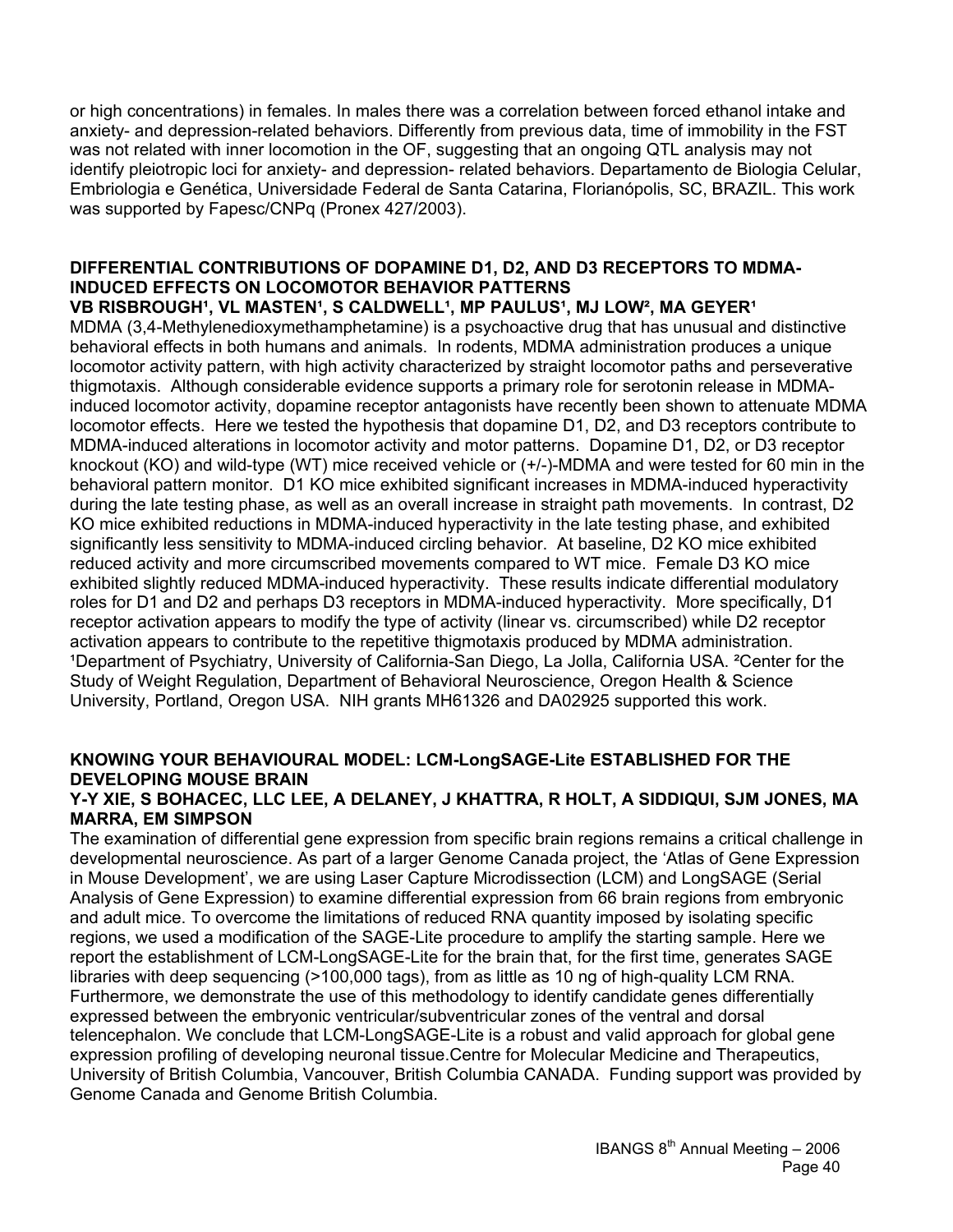#### **ANTI-DEPRESSION PHENOTYPE IN MANNOSIDE 6-β N-ACETYLGLUCOSAMINYL TRANSFERASE 5 (Mgat5)-DEFICIENT MICE**

### L SOLEIMANI <sup>1,3</sup>, T LIPINA<sup>3</sup>, JW DENNIS <sup>2,3</sup>, J RODER<sup>1,2,3</sup>.

The Central Nervous System (CNS) is rich in complex-type N-glycans, including the GlcNAc-branched Nglycans products of Golgi UDP-GlcNAc:N-acetylglucosaminyltransferases (Mgat1, Mgat2, Mgat4 and Mgat5). Most cell surface receptors are N-glycosylated, with further modification in the Golgi generating the GlcNAc-branched N-glycans, which bind to mammalian lectins. An Mgat1 deficiency is embryonic lethal demonstrating a requirement for N-glycans with a least one branch. Mgat $2^{-/-}$  mice mimic the defects of type 2 Congenital Disorders of Glycosylation (CDG) disease, including developmental and psychomotor abnormalities. Mice with a neuron-specific deletion of Mgat2 or a systemic deletion of Mgat5 appear normal at birth. However, altered behavioral traits in mice are revealed by well-designed behavioral paradigms. Here we have examined Mgat5 deficient mice in a battery of behavioral tests. Mgat5 $\pm$  mice were normal for startle reactivity, sensori-motor gating, motor coordination and spatial learning but showed gender-dependent difference in anxiety level. Male and female Mgat5<sup>-/-</sup> mice showed a robust decrease in immobility time in the forced swim test and the tail suspension test. After chronic mild stress, Mgat $5<sup>-/-</sup>$  mice displayed even further decreases in immobility, indicating a resistant-todepression phenotype. Our results suggest a role for Mgat5 and the tetranntennary complex-type Nglycans in the pathogenesis of depression. <sup>1</sup> Institute of Medical Sciences, University of Toronto, Ontario CANADA<sup>2</sup> Department of Molecular & Medical Genetics, University of Toronto, Ontario CANADA<sup>3</sup> Samuel Lunenfeld Research Institute, Mount Sinai Hospital, Toronto, Ontario CANADA.

#### **INOSITOL MONOPHOSPHATASE MAINTAINS SUBCELLULAR COMPARTMENTATION OF INTERNEURONS AND REGULATES BEHAVIOR IN THE MATURE NERVOUS SYSTEM OF** *C. elegans*

### Y TANIZAWA<sup>1</sup>, A KUHARA<sup>1</sup>, H INADA<sup>1</sup>, E KODAMA<sup>1</sup>, T MIZUNO<sup>1</sup>, I MORI<sup>1,2,3</sup>

*C. elegans* nervous system is composed of only 302 identifiable neurons whose synaptic connectivity is completely known from ultrastructural study. This simple nervous system, however, can generate wide range of behavior. One of those is thermotaxis behavior, in which *C. elegans* animals remember the ambient temperature and move to that temperature when placed on thermal gradient. An standout advantage of using thermotaxis behavior as a model system is the neural circuit composed mainly of five types of neurons (AFD, AWC, AIY, AIZ and RIA) which governs the behavior: this and other features of *C. elegans* nervous system give us an opportunity to dissect integratively the mechanism of behavior from genetic, cellular, network to individual level as in this study. From genetic screen, we isolated an athermotactic mutant ttx-7. ttx-7 is a sole *C. elegans* homolog of Lithium-sensitive enzyme Inositol Monophosphatase (IMPase), whose in vivo role was totally unknown despite of the much knowledge on its biochemical properties. We found that TTX-7 is necessary for maintenance of synaptic proteins' localization within RIA interneurons and thermotaxis behavior in adult stage. RIA interneuron is apparently monopolar with single neurite, but the presynaptic and postsynaptic compartments are clearly separated within the single neurite, which makes RIA an suitable model neuron to investigate the establishment and maintenance of subcellular compartments. Further characterization of compartmentation in RIA will lead to understanding in vivo role of IMPase, the mechanism and importance of compartmentation from the various aspects of genes, neurons and whole nervous system. <sup>1</sup>Department of Molecular Biology, Division of Biological Sciences, Graduate School of Science, Nagoya University, Nagoya JAPAN <sup>2</sup>Institute for Advanced Research, Nagoya University, Nagoya JAPAN <sup>3</sup>PRESTO, Japan Science and Technology Corporation.

### **LONG-TERM MEMORY IN C. ELEGANS IS SUBJECT TO RECONSOLIDATION TA TIMBERS, JK ROSE, CH RANKIN**

Memory for habituation in *C. elegans* is subject to reconsolidation (the theory that retrieval of a previously consolidated memory renders it, at least partially, to a labile state (Nader et al., 2000)) and further, this reconsolidation shares some of the same molecular mechanisms necessary for consolidation. Results show that long-term memory (LTM) for habituation lasts upwards of 48 hours and is not disrupted by